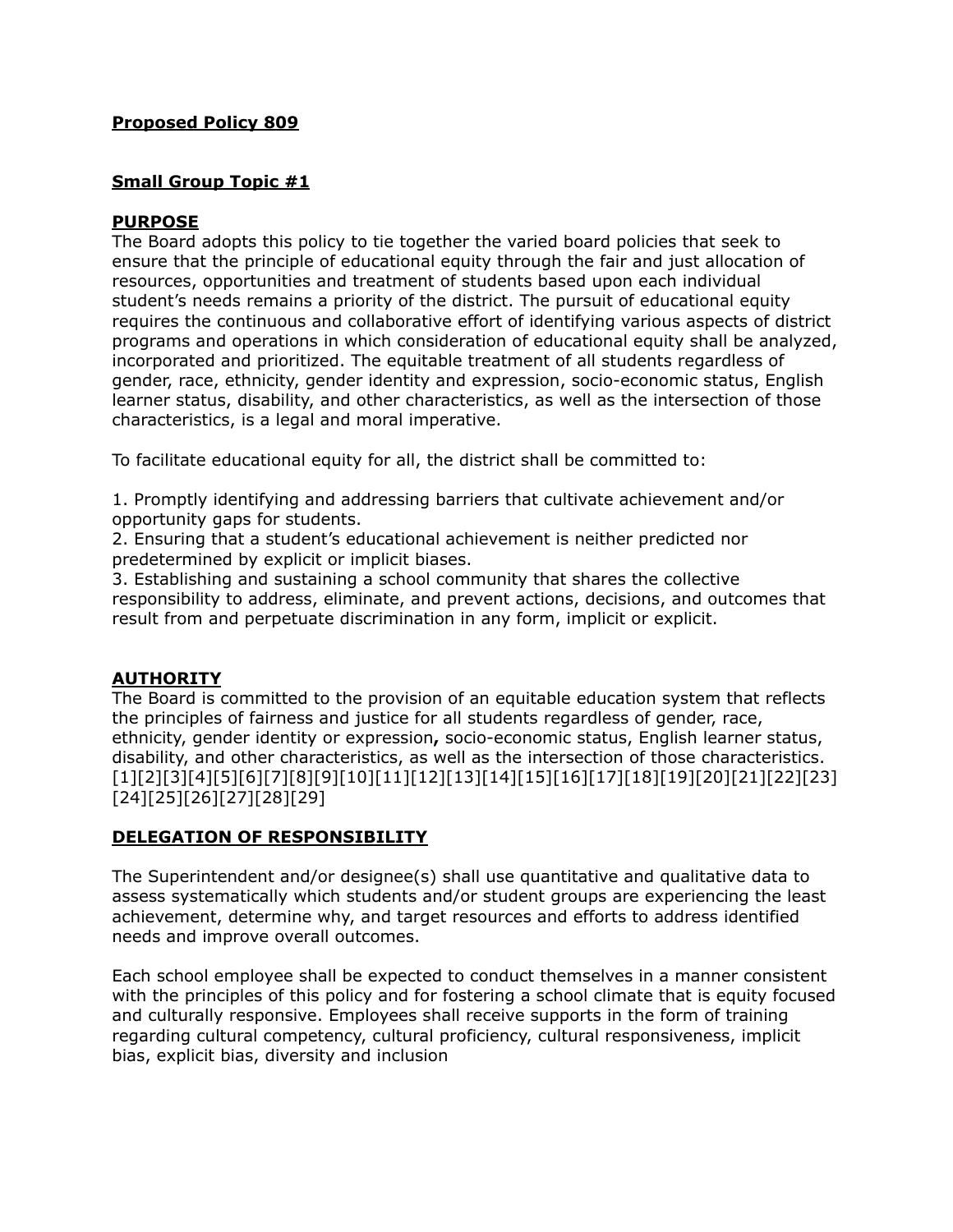| <b>PURPOSE</b><br>Assumptions: | The district needs to be analyzed, incorporated, and prioritized<br>$\bullet$<br>That the equity should consider gender, racedisability (list from<br>$\bullet$<br>policy)<br>Educational equity requires "continuous and collaborative effort"<br>$\bullet$<br>A policy is needed to tie together these things<br>$\bullet$<br>Educational equity is important<br>$\bullet$<br>That educational equity needs to be a priority<br>$\bullet$<br>That it is a moral imperative<br>$\bullet$<br>That the school can prevent actions of discrimination<br>$\bullet$<br>That students needs are not already being met!<br>$\bullet$<br>Equity is valuable<br>$\bullet$<br>Resources, opportunity, treatment are areas where equity is in<br>$\bullet$<br>evidence<br>Individual students have different needs<br>$\bullet$<br>Equity should be pursued continuously and collaboratively<br>$\bullet$<br>Barriers to equity need to be addressed<br>$\bullet$<br>Explicit/Implicit biases need to be addressed<br>$\bullet$<br>Discrimination in any form is legally and morally wrong<br>$\bullet$<br>The board has authority to make and enforce equity policy<br>$\bullet$<br>Data will be used to identify achievement gaps and determine<br>$\bullet$<br>resources needed to remove those gaps<br>All school employees must enact equity policy<br>$\bullet$<br>Fair and just allocation of resources<br>$\bullet$<br>Equitable treatment of students<br>$\bullet$<br>Equitable access? Equal access according to?<br>$\bullet$<br>"High academic achievement and excellence looks different for<br>$\bullet$<br>different students based on their motivations and abilities<br>Aren't these things already happening?<br>$\bullet$<br>Pursue goals<br>$\circ$<br>Enroll in challenging programs<br>$\circ$<br>Participate in activities<br>$\circ$<br>That prejudice is a major issue in Kutztown or other public schools<br>$\bullet$<br>in the USA.<br>Examples abound of educators from every race, gender, ethnicity<br>$\bullet$<br>for decades in US public schools striving together to educate all<br>children.<br>This policy is necessary and good and beneficial to students in<br>$\bullet$<br><b>KASD</b><br>That inequity exists in the system, and without systantically<br>examining it, we can't eliminate it<br>That identification of achievement gaps will result in change that<br>$\bullet$<br>narrows them<br>That "fair" and "just" are universally accepted terms<br>Full awareness of students/learners needs<br>$\bullet$<br>How FAIR can be determined<br>$\bullet$<br>How prioritization occurs at district level<br>$\bullet$<br>Individual morals<br>$\bullet$<br>Is this about Critical Race Theory?<br>$\bullet$<br>Is this about transgender issues?<br>$\bullet$<br>Is this about adding staff to teach Critical Race Theory?<br>$\bullet$ |
|--------------------------------|-------------------------------------------------------------------------------------------------------------------------------------------------------------------------------------------------------------------------------------------------------------------------------------------------------------------------------------------------------------------------------------------------------------------------------------------------------------------------------------------------------------------------------------------------------------------------------------------------------------------------------------------------------------------------------------------------------------------------------------------------------------------------------------------------------------------------------------------------------------------------------------------------------------------------------------------------------------------------------------------------------------------------------------------------------------------------------------------------------------------------------------------------------------------------------------------------------------------------------------------------------------------------------------------------------------------------------------------------------------------------------------------------------------------------------------------------------------------------------------------------------------------------------------------------------------------------------------------------------------------------------------------------------------------------------------------------------------------------------------------------------------------------------------------------------------------------------------------------------------------------------------------------------------------------------------------------------------------------------------------------------------------------------------------------------------------------------------------------------------------------------------------------------------------------------------------------------------------------------------------------------------------------------------------------------------------------------------------------------------------------------------------------------------------------------------------------------------------------------------------------------------------------------------------------------------------------------------------------------------------------------------------------------------------------------------------------------------------------------------------------------------------------------------------------------------------------------------------------------------------------------|
|                                | Is this about setting refuges in our community?<br>$\bullet$<br>Current policies in place in regards to treatment of all students<br>$\bullet$                                                                                                                                                                                                                                                                                                                                                                                                                                                                                                                                                                                                                                                                                                                                                                                                                                                                                                                                                                                                                                                                                                                                                                                                                                                                                                                                                                                                                                                                                                                                                                                                                                                                                                                                                                                                                                                                                                                                                                                                                                                                                                                                                                                                                                                                                                                                                                                                                                                                                                                                                                                                                                                                                                                                |
|                                | regardless of gender, race, ehtnicity, gender identity and                                                                                                                                                                                                                                                                                                                                                                                                                                                                                                                                                                                                                                                                                                                                                                                                                                                                                                                                                                                                                                                                                                                                                                                                                                                                                                                                                                                                                                                                                                                                                                                                                                                                                                                                                                                                                                                                                                                                                                                                                                                                                                                                                                                                                                                                                                                                                                                                                                                                                                                                                                                                                                                                                                                                                                                                                    |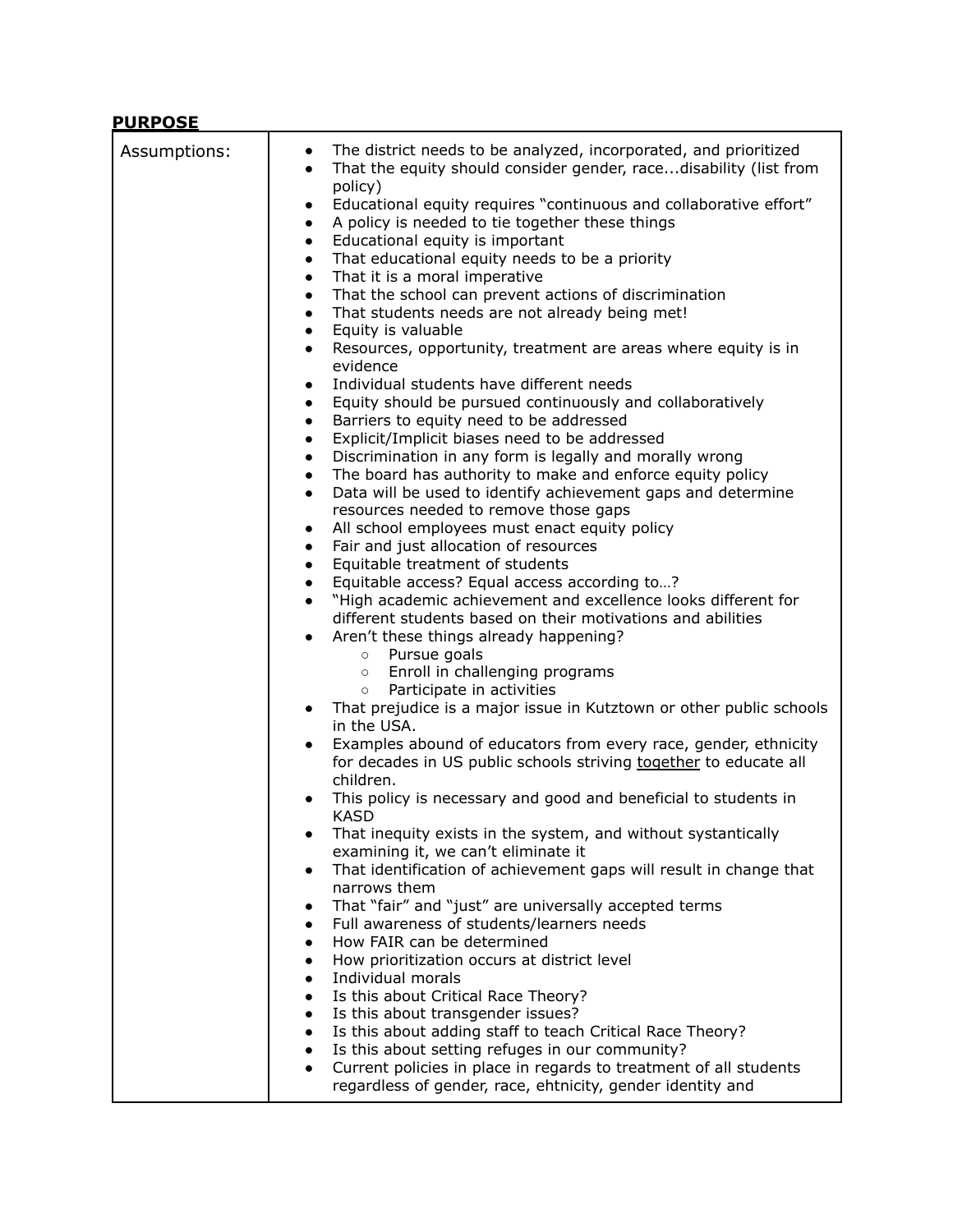| expressionetc.                                                                                                                                     |
|----------------------------------------------------------------------------------------------------------------------------------------------------|
| Resources are already allocated and fair on each students needs                                                                                    |
| Educational equity definition<br>$\bullet$                                                                                                         |
| Student needs<br>$\bullet$<br>"Analyze"                                                                                                            |
| $\bullet$<br>Incorporate<br>$\bullet$                                                                                                              |
| A legal and moral imperative is based on a singular ideology born                                                                                  |
| out of Critical Theory. This is not an established norm.                                                                                           |
| There is a need for this that has been identified by data or<br>$\bullet$                                                                          |
| otherwise other than a political agenda or narrative<br>We aren't accessing which students need extra resources or efforts                         |
| $\bullet$<br>The school community does not address in any way discrimination<br>$\bullet$                                                          |
| School employees do not conduct themselves in a manner that                                                                                        |
| fosters respect and inclusion                                                                                                                      |
| Kids are not being treated fairly<br>$\bullet$                                                                                                     |
| Assume everyone has a bias<br>$\bullet$                                                                                                            |
| Do we have data that shows this is a problem at KASD?<br>$\bullet$<br>Schools job is to promote fairness and justice (beyond existing<br>$\bullet$ |
| policies)                                                                                                                                          |
| Implicit bias concept is determinable by another human being<br>$\bullet$                                                                          |
| Implicit bias is something real the school needs to be involved                                                                                    |
| with                                                                                                                                               |
| Cause division within the classroom<br>$\bullet$<br>Life can be "fair" and that it is the schools job to ensure everyone<br>$\bullet$              |
| feels like life is fair                                                                                                                            |
| Could single out a student who does not want to disclose certain<br>$\bullet$                                                                      |
| information                                                                                                                                        |
| This behavior is not already happening or there would be no need                                                                                   |
| for the Policy 809<br>Equity Policy is being pushed despite lack of community support to                                                           |
| qualify for grant by Education Secretary Miguel Cardona who no                                                                                     |
| longer requires CRT but "encourages racially, ethnically diverse                                                                                   |
| perspectives"                                                                                                                                      |
| That teachers and administrators want was is best for all children<br>$\bullet$<br>in the KASD                                                     |
| People recognize that Special Education, addressing the specific<br>$\bullet$                                                                      |
| needs of identified children is a form of equitable education                                                                                      |
| Do we need an equity policy? It seems that the assumption behind<br>$\bullet$                                                                      |
| this policy is that current anti-discrimination and best practices are                                                                             |
| non-existaend and/or insufficient<br>We know what is meant by educational equity, explicit and implicit                                            |
| biases                                                                                                                                             |
| Stop "discrimination in any form"                                                                                                                  |
| Want to "improve overall outcomes"                                                                                                                 |
| School may dictate social values                                                                                                                   |
| There is a need for another antidiscrimination policy<br>There is a thing called gender, gender ID and gender expression<br>$\bullet$              |
| instead of two biological sexes                                                                                                                    |
| That the school is responsible for an individual's success                                                                                         |
| That school resources are not divided equally                                                                                                      |
| There appears to be an assumption that if a student is performing                                                                                  |
| poorly that is the only identifier of a student that is struggling due<br>to inequality/inequity.                                                  |
| There seems to be a mistake in Item ! the sentence that begins                                                                                     |
| with Promptly addressing barriers, it doesn't make sense as                                                                                        |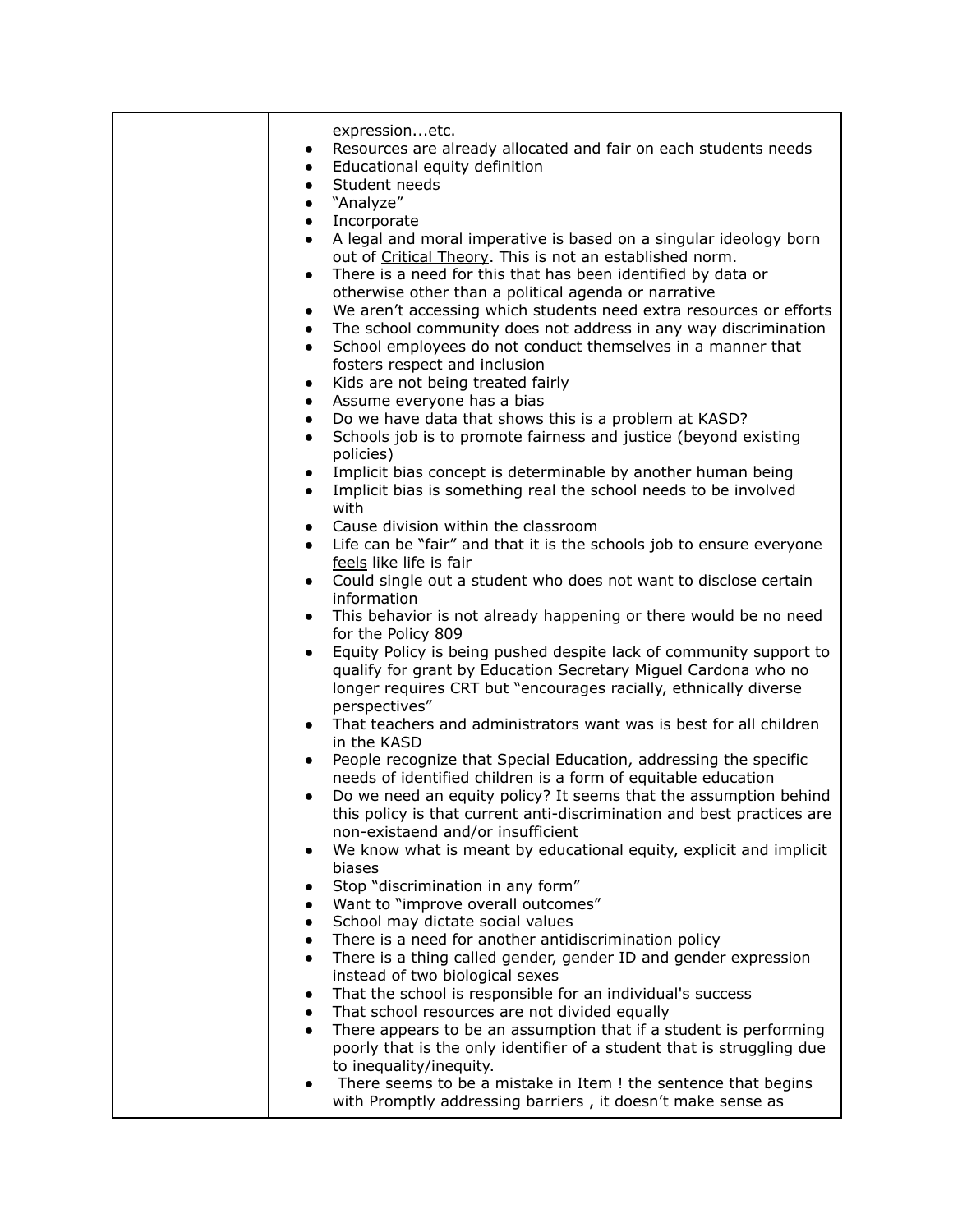|        | written,                                                                                                                                                                                                                                                                                                                                                                                                                                                                                                                                                                                                                                                                                                                                                                                                                                                                                                                                                                                                                                                                                                                                                                                                                                                                                                                                                                                                                                                                                                                                                                                                                                                                                                                                                                                                                                                                                                                                                                                                                                                                                                                                                                                                                                                                                                                                                                                                                                                                                                                                                                                                                                                                                                                                                                                                                                                                         |
|--------|----------------------------------------------------------------------------------------------------------------------------------------------------------------------------------------------------------------------------------------------------------------------------------------------------------------------------------------------------------------------------------------------------------------------------------------------------------------------------------------------------------------------------------------------------------------------------------------------------------------------------------------------------------------------------------------------------------------------------------------------------------------------------------------------------------------------------------------------------------------------------------------------------------------------------------------------------------------------------------------------------------------------------------------------------------------------------------------------------------------------------------------------------------------------------------------------------------------------------------------------------------------------------------------------------------------------------------------------------------------------------------------------------------------------------------------------------------------------------------------------------------------------------------------------------------------------------------------------------------------------------------------------------------------------------------------------------------------------------------------------------------------------------------------------------------------------------------------------------------------------------------------------------------------------------------------------------------------------------------------------------------------------------------------------------------------------------------------------------------------------------------------------------------------------------------------------------------------------------------------------------------------------------------------------------------------------------------------------------------------------------------------------------------------------------------------------------------------------------------------------------------------------------------------------------------------------------------------------------------------------------------------------------------------------------------------------------------------------------------------------------------------------------------------------------------------------------------------------------------------------------------|
| Agree: | Educational equity is a legal imperative<br>$\bullet$<br>That it is a moral imperative<br>$\bullet$<br>Support and training to teachers<br>$\bullet$<br>Sustaining a school community that shares the collective<br>$\bullet$<br>responsibility<br>Individual student needs should be a priority for the district<br>$\bullet$<br>Student barriers should be promptly identified and addressed<br>٠<br>Bias should not determine a students' outcome<br>$\bullet$<br>All students need to be given all opportunities regardless of race,<br>$\bullet$<br>religion, sexual orientation, mental or physical disabilities<br>Delegation of responsibility section - paragraph #1<br>$\bullet$<br>A school community shares the collective responsibility<br>$\bullet$<br>Identify and address barriers that cultivate achievement and/or<br>$\bullet$<br>opportunity gaps<br>The purpose<br>$\bullet$<br>That teachers should be supported with training<br>$\bullet$<br>It is vital that the district continually examine itself and its<br>$\bullet$<br>programs to ensure that bias is not present. Bias is not always as<br>obvious, and it can occur even in people who are in no way<br>consciously biased.<br>Words like fair, just individual are important considerations<br>٠<br>Students needs are priority<br>$\bullet$<br>Understand students and provide an equitable learning experience<br>$\bullet$<br>regardless of gender, race, ethnicity, gender identity, etc.<br>Fair and just is valued<br>$\bullet$<br>Legal and moral imperative<br>$\bullet$<br>Takes continuous collaboration<br>$\bullet$<br>Ensuring that a student's educational achievement is neither<br>$\bullet$<br>predicted nor predetermined by explicit or implicit biases<br>Students need to have equal opportunity to learn and engage<br>$\bullet$<br>Promptly identifies and address achievement<br>$\bullet$<br>No discrimination against students on race, gender, religion, etc.<br>$\bullet$<br>as already specified in existing policies as references<br>This policy is a "legal and moral imperative"<br>$\bullet$<br>Employees will need training<br>$\bullet$<br>Principles of educational equality<br>$\bullet$<br>Equitable treatment of all students<br>Identifying barriers<br>School community sharing collective responsibility<br>$\bullet$<br>Using data to assess achievement<br>$\bullet$<br>I agree that the purpose sounds good and agree with the points of<br>$\bullet$<br>facilitation.<br>I agree that this policy serves to expand upon and further<br>operationalize existing policies of non-discrimination, etc.<br>However, such policies on their own are a bare minimum and don't<br>actively engage stakeholder in understanding how to identify and<br>combat discrimination in order to create a conducive learning<br>environment for all students. |
| Argue: | No mention of religion in list of equitable treatment<br>Who will be the final authority?<br>Board?<br>$\circ$<br>Superintendent?<br>$\circ$                                                                                                                                                                                                                                                                                                                                                                                                                                                                                                                                                                                                                                                                                                                                                                                                                                                                                                                                                                                                                                                                                                                                                                                                                                                                                                                                                                                                                                                                                                                                                                                                                                                                                                                                                                                                                                                                                                                                                                                                                                                                                                                                                                                                                                                                                                                                                                                                                                                                                                                                                                                                                                                                                                                                     |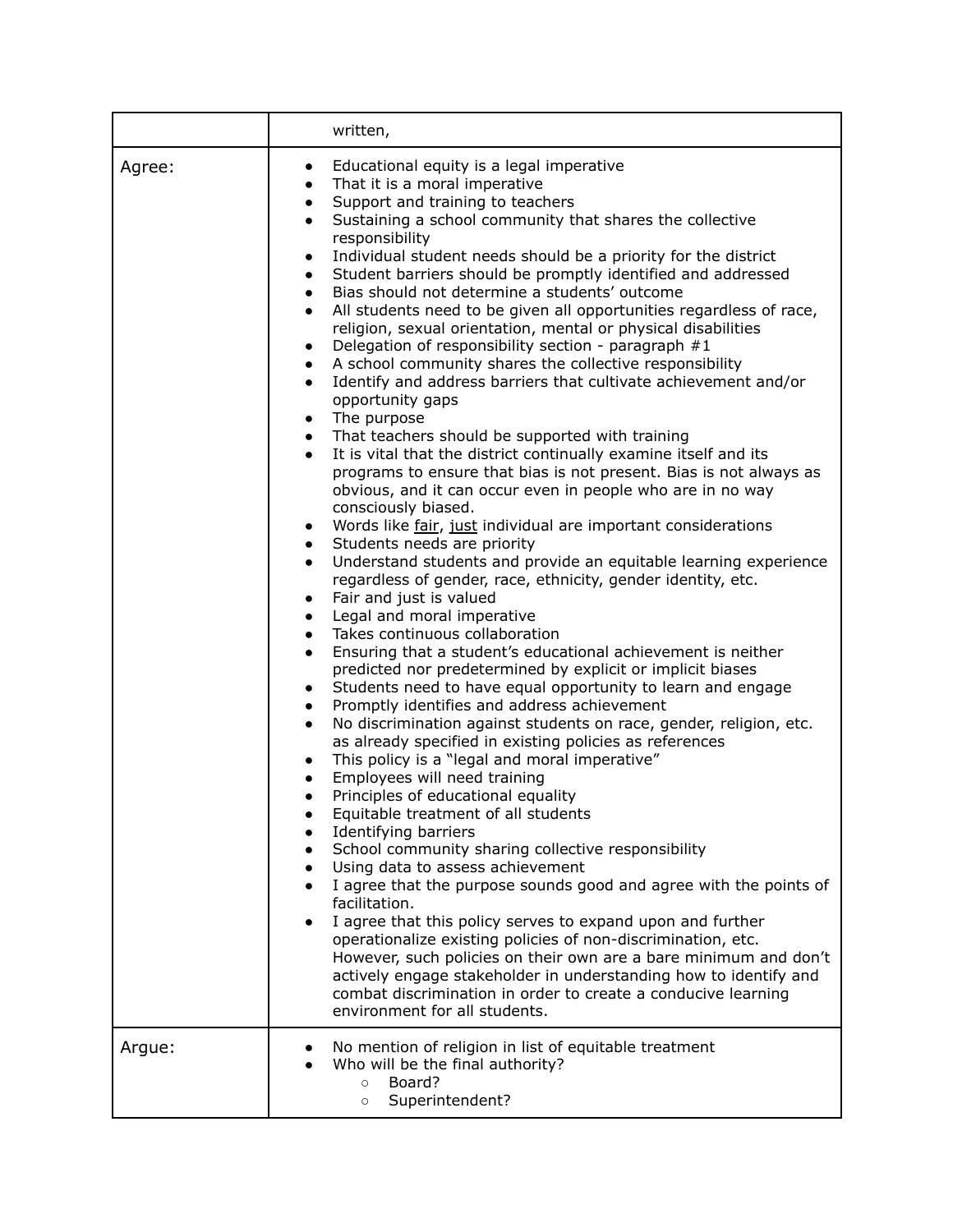| 809 Committee?<br>$\circ$                                                                                                           |
|-------------------------------------------------------------------------------------------------------------------------------------|
| How will committee membership be decided?                                                                                           |
| Students educational achievement is neither predicted nor<br>$\bullet$                                                              |
| predetermined by explicit or implicit biases<br>That focusing on some unsavory aspect of our collective American                    |
| $\bullet$<br>history should the sore place some people cannot leave alone                                                           |
| As public educators we aspire to find the spark that ignites EVERY                                                                  |
| students vision of what he or she can accomplish. Creating an                                                                       |
| atmosphere some students will feel shame that they belong to an                                                                     |
| oppressor race is DESTRUCTIVE.                                                                                                      |
| Purpose - poorly written nondiscrimination clause and needs to                                                                      |
| include:                                                                                                                            |
| Religion<br>$\circ$                                                                                                                 |
| Sexual orientation<br>$\circ$                                                                                                       |
| National origin/immigration status<br>$\circ$<br>The term "other characteristics" is too broad to have any real                     |
| meaning                                                                                                                             |
| Same goes for language in "Authority"                                                                                               |
| Is the assessment data from a reputable source?                                                                                     |
| In a small district, quantitative measure for a given group may                                                                     |
| indicate a problem, but small sample sizes mean that the group                                                                      |
| averages for different demographics may not be representative of                                                                    |
| a larger issue                                                                                                                      |
| • Unsure?<br>Unclear on definitions?                                                                                                |
| $\bullet$<br>Equity and fair in same sentence?: "Educational equity through<br>$\bullet$                                            |
| the fair and just allocation of resources"                                                                                          |
| What or if this is going to raise our taxes and if so what is the<br>$\bullet$                                                      |
| extra money going to be used for?                                                                                                   |
| Hoping this is not about Critical Race Theory because I do not see<br>$\bullet$                                                     |
| discrimination in our schools.                                                                                                      |
| Examine the choices of words - moral and imperative<br>$\bullet$                                                                    |
| Training on this topic only comes from the political Left. this is<br>$\bullet$                                                     |
| where all this was created. This is leading to the removal of<br>neutrality in the classroom.                                       |
| Morals should be left to be taught at home not in a school setting                                                                  |
| This is restricting success by reducing drive by handout and                                                                        |
| preguided                                                                                                                           |
| Creating a problem by trying to find a solution, of something that                                                                  |
| is no need                                                                                                                          |
| The use of words like fair, just, individual are used in a way that                                                                 |
| appeals to all. Human nature wants this. How it occurs is corrupt.                                                                  |
| There is no demonstrated reason behind this implementation.<br>Who is defining the legal and moral imperative? Did this legal and   |
| moral imperative not exist prior to this?                                                                                           |
| Implicit bias suggests the most division of all topics. It promotes                                                                 |
| the idea the we are NOT INDIVIDUALS by simply 2 groups:                                                                             |
| oppressors and oppressed                                                                                                            |
| Implicit bias assumes mind reader can accurately detect racism                                                                      |
| without knowledge or action of accused                                                                                              |
| Should have no accusations of racism without evidence that will                                                                     |
| stand up in court                                                                                                                   |
| What things are the students going to have to give up in the<br>redistribution of resources (ie: AP, honors) so that others receive |
| an equitable outcome                                                                                                                |
|                                                                                                                                     |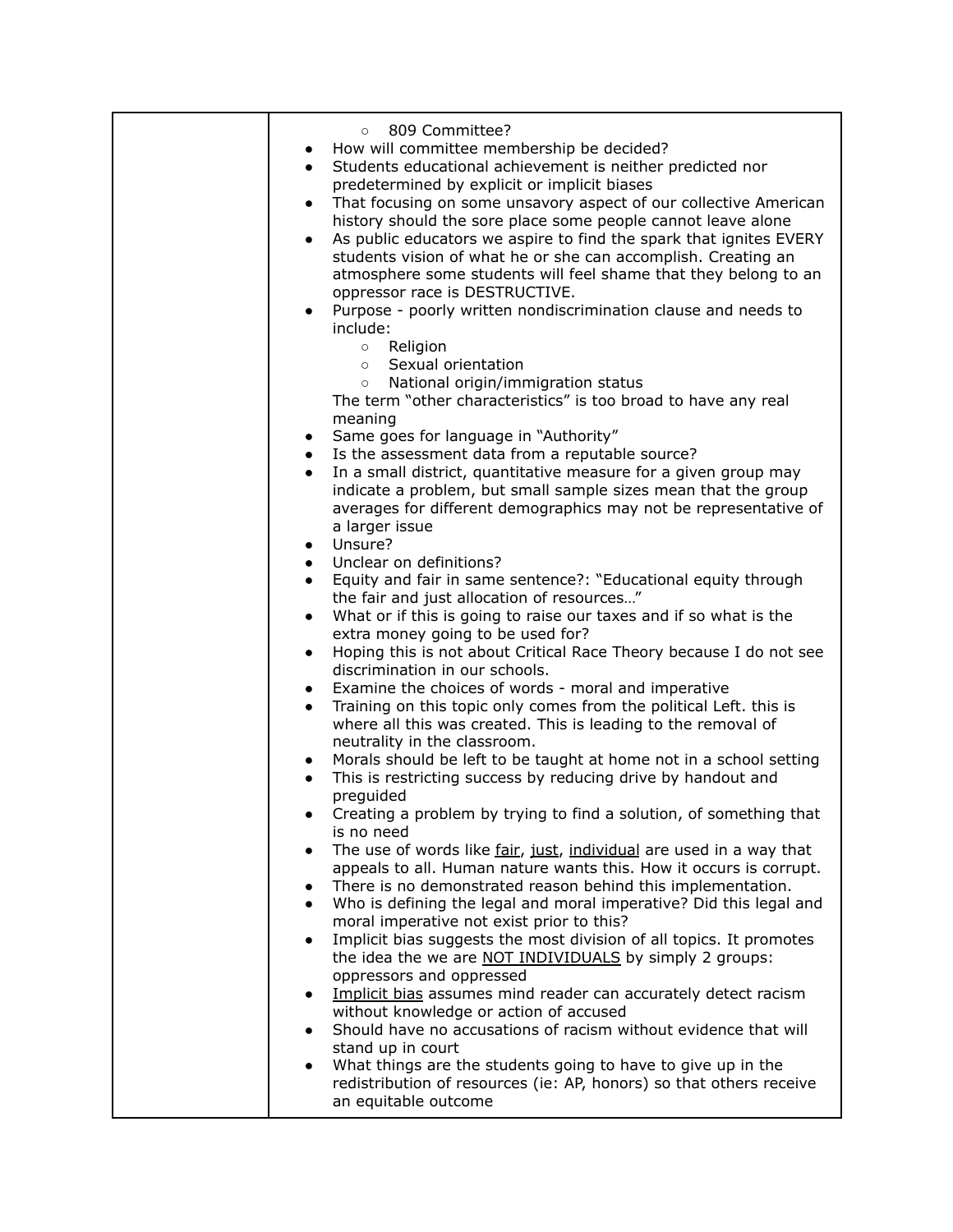| The majority of our teachers/staff already perform well to identify                                                                                                                                                                                                                                                                                                                                                                                                                                                                                                                                                                                                                                                                                                                                                                                                                                                                                      |
|----------------------------------------------------------------------------------------------------------------------------------------------------------------------------------------------------------------------------------------------------------------------------------------------------------------------------------------------------------------------------------------------------------------------------------------------------------------------------------------------------------------------------------------------------------------------------------------------------------------------------------------------------------------------------------------------------------------------------------------------------------------------------------------------------------------------------------------------------------------------------------------------------------------------------------------------------------|
| needs<br>"fairness" can never be attained. Life is not fair and a disserve to                                                                                                                                                                                                                                                                                                                                                                                                                                                                                                                                                                                                                                                                                                                                                                                                                                                                            |
| our students to teach them that                                                                                                                                                                                                                                                                                                                                                                                                                                                                                                                                                                                                                                                                                                                                                                                                                                                                                                                          |
| Fairness is purely subjective by the superintendent<br>$\bullet$                                                                                                                                                                                                                                                                                                                                                                                                                                                                                                                                                                                                                                                                                                                                                                                                                                                                                         |
| Superintendent needs to present "why" plans, etc to board for                                                                                                                                                                                                                                                                                                                                                                                                                                                                                                                                                                                                                                                                                                                                                                                                                                                                                            |
| approval. I have seen the results o this being left unchecked                                                                                                                                                                                                                                                                                                                                                                                                                                                                                                                                                                                                                                                                                                                                                                                                                                                                                            |
| pushing LGBTQ+ resources, social justice advocacy, at all levels of<br>grades - unacceptable. There is no explanation of responsibility for                                                                                                                                                                                                                                                                                                                                                                                                                                                                                                                                                                                                                                                                                                                                                                                                              |
| the Equity COmmittee later in the policy.                                                                                                                                                                                                                                                                                                                                                                                                                                                                                                                                                                                                                                                                                                                                                                                                                                                                                                                |
| Implicit bias is real<br>$\bullet$                                                                                                                                                                                                                                                                                                                                                                                                                                                                                                                                                                                                                                                                                                                                                                                                                                                                                                                       |
| Implicit bias is presumptive om the part of someone else                                                                                                                                                                                                                                                                                                                                                                                                                                                                                                                                                                                                                                                                                                                                                                                                                                                                                                 |
| (superintendent) who - by this policy - has his own biases when                                                                                                                                                                                                                                                                                                                                                                                                                                                                                                                                                                                                                                                                                                                                                                                                                                                                                          |
| determining the "why"<br>Without requiring evidence based "explicit bias" only im policy                                                                                                                                                                                                                                                                                                                                                                                                                                                                                                                                                                                                                                                                                                                                                                                                                                                                 |
| then same problem as politicized fact checkers falsely censoring                                                                                                                                                                                                                                                                                                                                                                                                                                                                                                                                                                                                                                                                                                                                                                                                                                                                                         |
| the truth                                                                                                                                                                                                                                                                                                                                                                                                                                                                                                                                                                                                                                                                                                                                                                                                                                                                                                                                                |
| Anyone or any element of education can be determined to be<br>$\bullet$                                                                                                                                                                                                                                                                                                                                                                                                                                                                                                                                                                                                                                                                                                                                                                                                                                                                                  |
| racist without recourse                                                                                                                                                                                                                                                                                                                                                                                                                                                                                                                                                                                                                                                                                                                                                                                                                                                                                                                                  |
| Exactly how with proof can you prove we need a policy like this?<br>$\bullet$<br>Stating that everyone has at least implicit bias makes you a mind<br>$\bullet$                                                                                                                                                                                                                                                                                                                                                                                                                                                                                                                                                                                                                                                                                                                                                                                          |
| reader                                                                                                                                                                                                                                                                                                                                                                                                                                                                                                                                                                                                                                                                                                                                                                                                                                                                                                                                                   |
| Equity is a granted outcome regardless of personal responsibility<br>$\bullet$                                                                                                                                                                                                                                                                                                                                                                                                                                                                                                                                                                                                                                                                                                                                                                                                                                                                           |
| Policy we have in place now cover equality, IEP's, gifted<br>$\bullet$                                                                                                                                                                                                                                                                                                                                                                                                                                                                                                                                                                                                                                                                                                                                                                                                                                                                                   |
| Show the data showing that students are not taught equally<br>$\bullet$<br>Concerned that some students will be overlooked                                                                                                                                                                                                                                                                                                                                                                                                                                                                                                                                                                                                                                                                                                                                                                                                                               |
| $\bullet$<br>Specifically from last paragraph, why are we bringing gender, race,<br>$\bullet$                                                                                                                                                                                                                                                                                                                                                                                                                                                                                                                                                                                                                                                                                                                                                                                                                                                            |
| culture, and diversity into this policy, this simply divides us further.                                                                                                                                                                                                                                                                                                                                                                                                                                                                                                                                                                                                                                                                                                                                                                                                                                                                                 |
| No demonstrated need<br>$\bullet$                                                                                                                                                                                                                                                                                                                                                                                                                                                                                                                                                                                                                                                                                                                                                                                                                                                                                                                        |
| While equality is a civil right and cornerstone of our country;                                                                                                                                                                                                                                                                                                                                                                                                                                                                                                                                                                                                                                                                                                                                                                                                                                                                                          |
|                                                                                                                                                                                                                                                                                                                                                                                                                                                                                                                                                                                                                                                                                                                                                                                                                                                                                                                                                          |
| decide who gets school resources                                                                                                                                                                                                                                                                                                                                                                                                                                                                                                                                                                                                                                                                                                                                                                                                                                                                                                                         |
| "Implicit" and "explicit" bias are the cornerstones of CRT and have<br>$\bullet$                                                                                                                                                                                                                                                                                                                                                                                                                                                                                                                                                                                                                                                                                                                                                                                                                                                                         |
|                                                                                                                                                                                                                                                                                                                                                                                                                                                                                                                                                                                                                                                                                                                                                                                                                                                                                                                                                          |
|                                                                                                                                                                                                                                                                                                                                                                                                                                                                                                                                                                                                                                                                                                                                                                                                                                                                                                                                                          |
| $\bullet$                                                                                                                                                                                                                                                                                                                                                                                                                                                                                                                                                                                                                                                                                                                                                                                                                                                                                                                                                |
| sufficient                                                                                                                                                                                                                                                                                                                                                                                                                                                                                                                                                                                                                                                                                                                                                                                                                                                                                                                                               |
|                                                                                                                                                                                                                                                                                                                                                                                                                                                                                                                                                                                                                                                                                                                                                                                                                                                                                                                                                          |
|                                                                                                                                                                                                                                                                                                                                                                                                                                                                                                                                                                                                                                                                                                                                                                                                                                                                                                                                                          |
|                                                                                                                                                                                                                                                                                                                                                                                                                                                                                                                                                                                                                                                                                                                                                                                                                                                                                                                                                          |
| should be added to their commitments.                                                                                                                                                                                                                                                                                                                                                                                                                                                                                                                                                                                                                                                                                                                                                                                                                                                                                                                    |
| Wording needs to be inclusive of identifying those students that                                                                                                                                                                                                                                                                                                                                                                                                                                                                                                                                                                                                                                                                                                                                                                                                                                                                                         |
|                                                                                                                                                                                                                                                                                                                                                                                                                                                                                                                                                                                                                                                                                                                                                                                                                                                                                                                                                          |
|                                                                                                                                                                                                                                                                                                                                                                                                                                                                                                                                                                                                                                                                                                                                                                                                                                                                                                                                                          |
|                                                                                                                                                                                                                                                                                                                                                                                                                                                                                                                                                                                                                                                                                                                                                                                                                                                                                                                                                          |
| throughout the policy. Here we encounter terms like opportunity                                                                                                                                                                                                                                                                                                                                                                                                                                                                                                                                                                                                                                                                                                                                                                                                                                                                                          |
| gaps, equity, equality, etc. where in the other part we looked at                                                                                                                                                                                                                                                                                                                                                                                                                                                                                                                                                                                                                                                                                                                                                                                                                                                                                        |
|                                                                                                                                                                                                                                                                                                                                                                                                                                                                                                                                                                                                                                                                                                                                                                                                                                                                                                                                                          |
|                                                                                                                                                                                                                                                                                                                                                                                                                                                                                                                                                                                                                                                                                                                                                                                                                                                                                                                                                          |
| Overall the document's vocabulary and style of writing is hard to                                                                                                                                                                                                                                                                                                                                                                                                                                                                                                                                                                                                                                                                                                                                                                                                                                                                                        |
| equity is not<br>Superintendent should not have a blank check and sole power to<br>$\bullet$<br>no place in school<br>Students should be taught what is true and factual<br>Language is too unclear and hard to understand the clear meaning<br>Current anti-discrimination policies and best practices are<br>There is no protection for students, staff, and faculty against<br>religious discrimination<br>I would argue that the district's commitment to providing PD (and<br>community conversations) for teachers and other stakeholders<br>perform well academically and are struggling in other aspects of<br>school life - socially, lack of feeling of belonging, feeling isolated,<br>etc.<br>I would argue that language needs to be used consistently<br>those terms were supplanted by fairness.<br>Professional development needs to be uplifting and engaging. It<br>cant' be a canned powerpoint quiz that is the same year after year |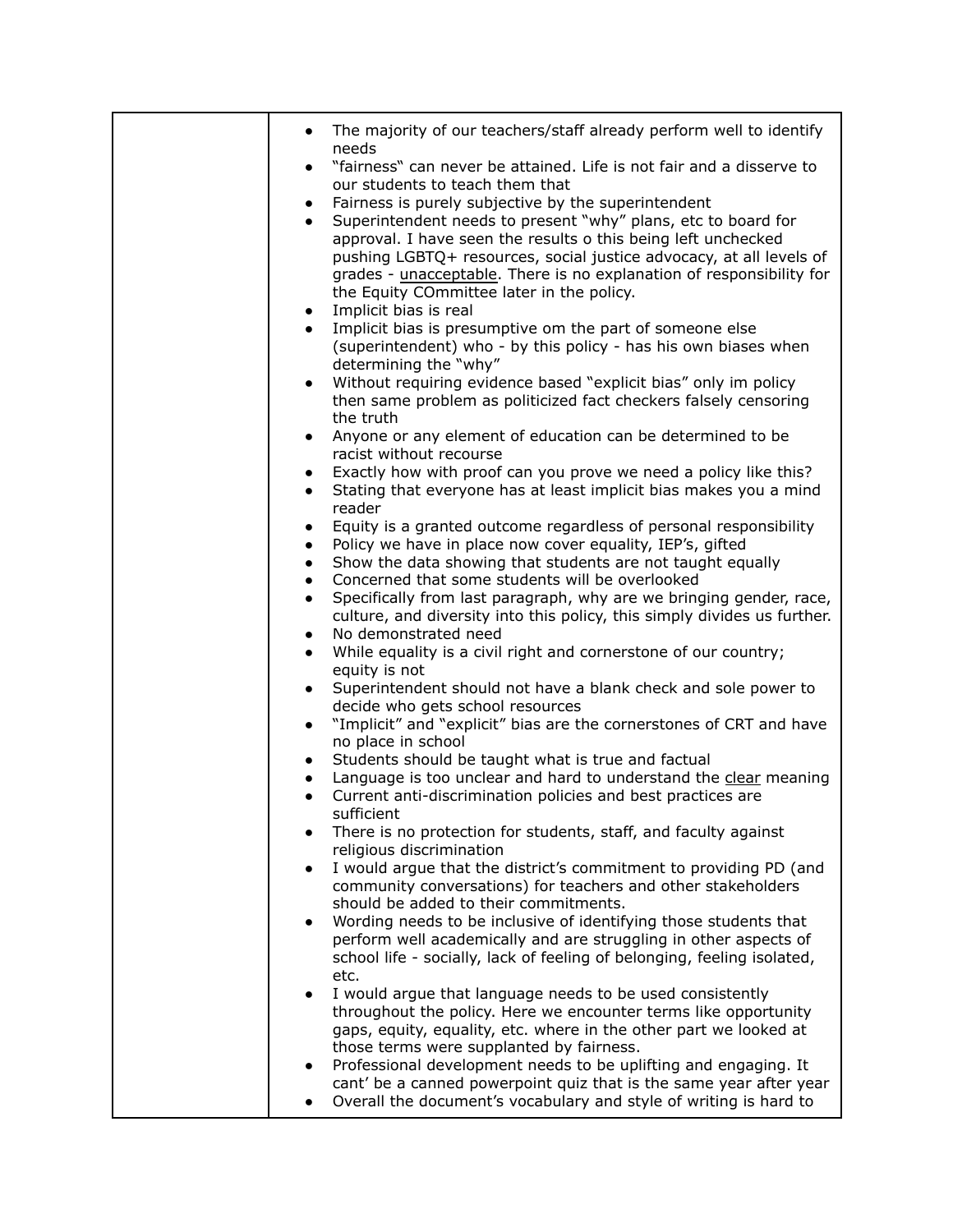|         | understand. It should be something a person with a H.S degree<br>can understand. - this for the argue box.                                                                                                                                                                                                                                                                                                                                                                                                                                                                                                                                                                                                                                                                                                                                                                                                                                                                                                                                                                                                                                                                                                                                                                                                                                                                                                                                                                                                                                                                                                                                                                                                                                                                                                                                                                                                                                                                                                                                                                                                                                                                                                                                                                                                                                                                                                                                                                                                                                                                                                                                                                                                                                                                                                                                                                                                                                                                                                                                                                                                                                                                                                                                                                                    |
|---------|-----------------------------------------------------------------------------------------------------------------------------------------------------------------------------------------------------------------------------------------------------------------------------------------------------------------------------------------------------------------------------------------------------------------------------------------------------------------------------------------------------------------------------------------------------------------------------------------------------------------------------------------------------------------------------------------------------------------------------------------------------------------------------------------------------------------------------------------------------------------------------------------------------------------------------------------------------------------------------------------------------------------------------------------------------------------------------------------------------------------------------------------------------------------------------------------------------------------------------------------------------------------------------------------------------------------------------------------------------------------------------------------------------------------------------------------------------------------------------------------------------------------------------------------------------------------------------------------------------------------------------------------------------------------------------------------------------------------------------------------------------------------------------------------------------------------------------------------------------------------------------------------------------------------------------------------------------------------------------------------------------------------------------------------------------------------------------------------------------------------------------------------------------------------------------------------------------------------------------------------------------------------------------------------------------------------------------------------------------------------------------------------------------------------------------------------------------------------------------------------------------------------------------------------------------------------------------------------------------------------------------------------------------------------------------------------------------------------------------------------------------------------------------------------------------------------------------------------------------------------------------------------------------------------------------------------------------------------------------------------------------------------------------------------------------------------------------------------------------------------------------------------------------------------------------------------------------------------------------------------------------------------------------------------------|
| Aspire: | Really use quantitative and qualitative data (wide variety) of data<br>types<br>That bias doesn't affect the outcome of a student<br>$\bullet$<br>Bias should not determine a students outcome<br>$\bullet$<br>Define quantitative data and designee to encompass teacher<br>$\bullet$<br>observation and student input? Or is this assumed?<br>The term "equity" is not going to go away even if we decide not to<br>$\bullet$<br>have a committee that focuses on these practices. There will<br>always be varied needs among a group. Equity practices are<br>becoming more and more of a focus in the workplace and so I feel<br>that this should be part of the culture in all communities. However,<br>every community is different. With that said, the district should<br>aspire to promote equitable treatment among its current<br>population and have on-going discussions as those needs change<br>as our community grows.<br>Identifying barriers to learning in the context of this policy<br>$\bullet$<br>Delegation of Responsibility - 2nd paragraph<br>$\bullet$<br>To create an excellent opportunity for EVERY student to achieve<br>$\bullet$<br>their highest potential to acquire skills, knowledge, and abilities<br>that will catapult them successfully into the future<br>School community shares the collective responsibility to address,<br>$\bullet$<br>eliminate, and prevent actions, decisions, and outcomes that<br>result from and perpetuate discrimination<br>Employees shall receive supports in the form of training regarding<br>$\bullet$<br>implicit and explicit bias<br>KASD should firmly commit to equitable education as a guiding<br>$\bullet$<br>principle<br>The district absolutely should aspire to being free of bias that<br>impacts students' chances for success, and create an educational<br>system that works for all learners<br>Clarity on processes involving analysis of equity<br>$\bullet$<br>Definitions of equity<br>$\bullet$<br>Continuation of 1st sentence "Remains a priority of the district".<br>$\bullet$<br>This should be emphasized. Continuous thread of policy.<br>There is no purpose to have such policy in place if you have read<br>$\bullet$<br>of others who already implemented the outcome is not successful<br>Continue to follow what was in place<br>Seek to understand, celebrate, and honor the diverse experiences<br>and perspectives of all learners providing opportunities for them to<br>reach their fullest potential academically socially and emotionally<br>We should abolish policy 809, this should be taught at home or in<br>church, not school<br>Clarify exactly what is being pushed in this policy<br>$\bullet$<br>To get back to teaching reading, writing, arithmetic (and not teach<br>$\bullet$<br>the new social justice/fairness/equity religion<br>The goal of equitable treatment for all<br>$\bullet$<br>Creating a school climate that is equity focused and culturally<br>$\bullet$<br>responsive<br>Would hope that the district aspires to consider data beyond that<br>of achievement when thinking about outcomes. Students can<br>academically be high achieving, yet have a negative experience<br>due to sustained and unaddressed microagressions, blatant |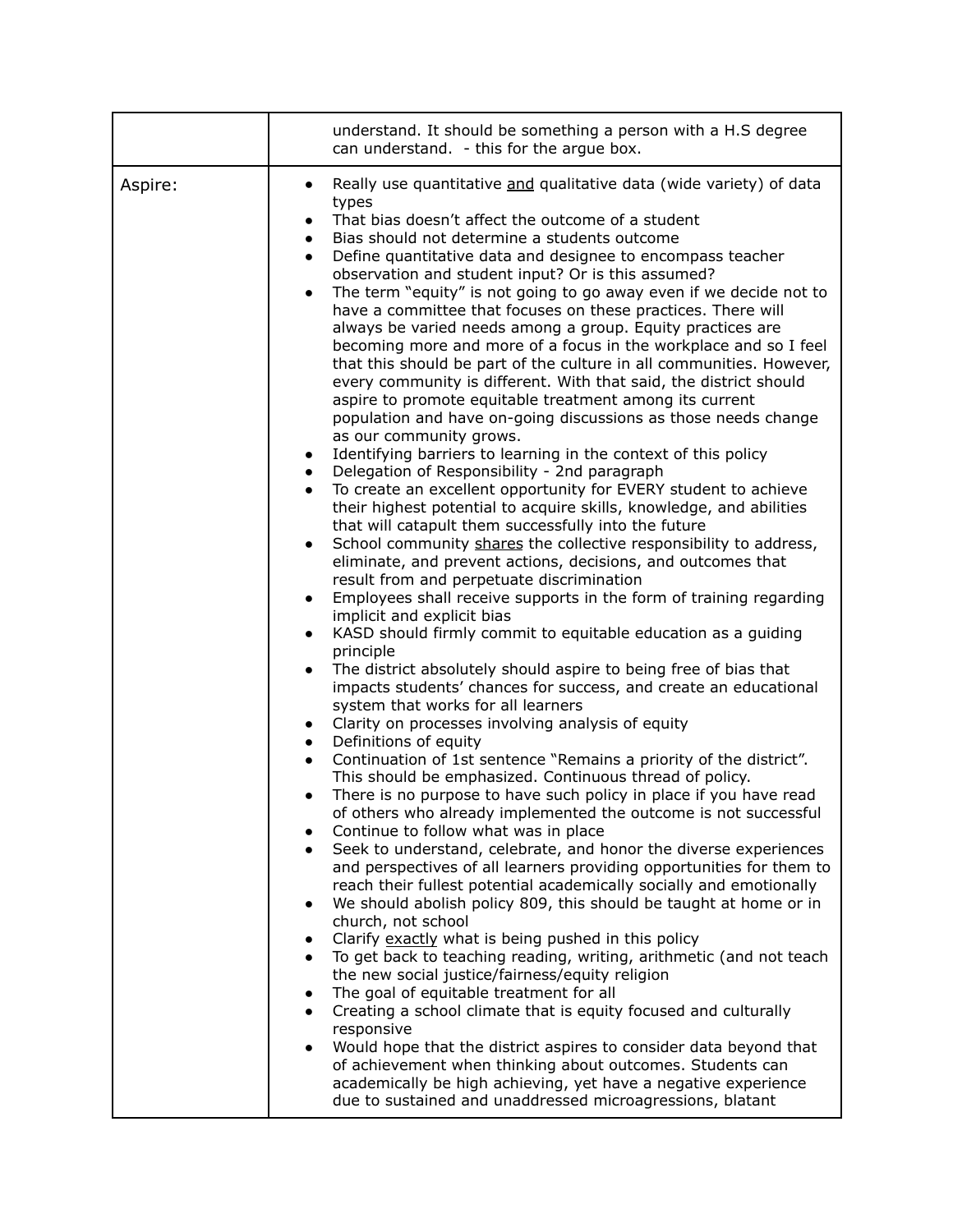| bullying (teachers and/or students), or lack of representation in<br>the explicit or implicit curriculum.<br>• I would hope KASD aspires to change the school culture/climate to<br>help students and staff be more open and accepting of others<br>despite what their home culture may be.<br>I would hope KASD aspires to change the school culture/climate to<br>$\bullet$<br>help students and staff be more open and accepting of others<br>despite what their home culture may be. |
|------------------------------------------------------------------------------------------------------------------------------------------------------------------------------------------------------------------------------------------------------------------------------------------------------------------------------------------------------------------------------------------------------------------------------------------------------------------------------------------|
|------------------------------------------------------------------------------------------------------------------------------------------------------------------------------------------------------------------------------------------------------------------------------------------------------------------------------------------------------------------------------------------------------------------------------------------------------------------------------------------|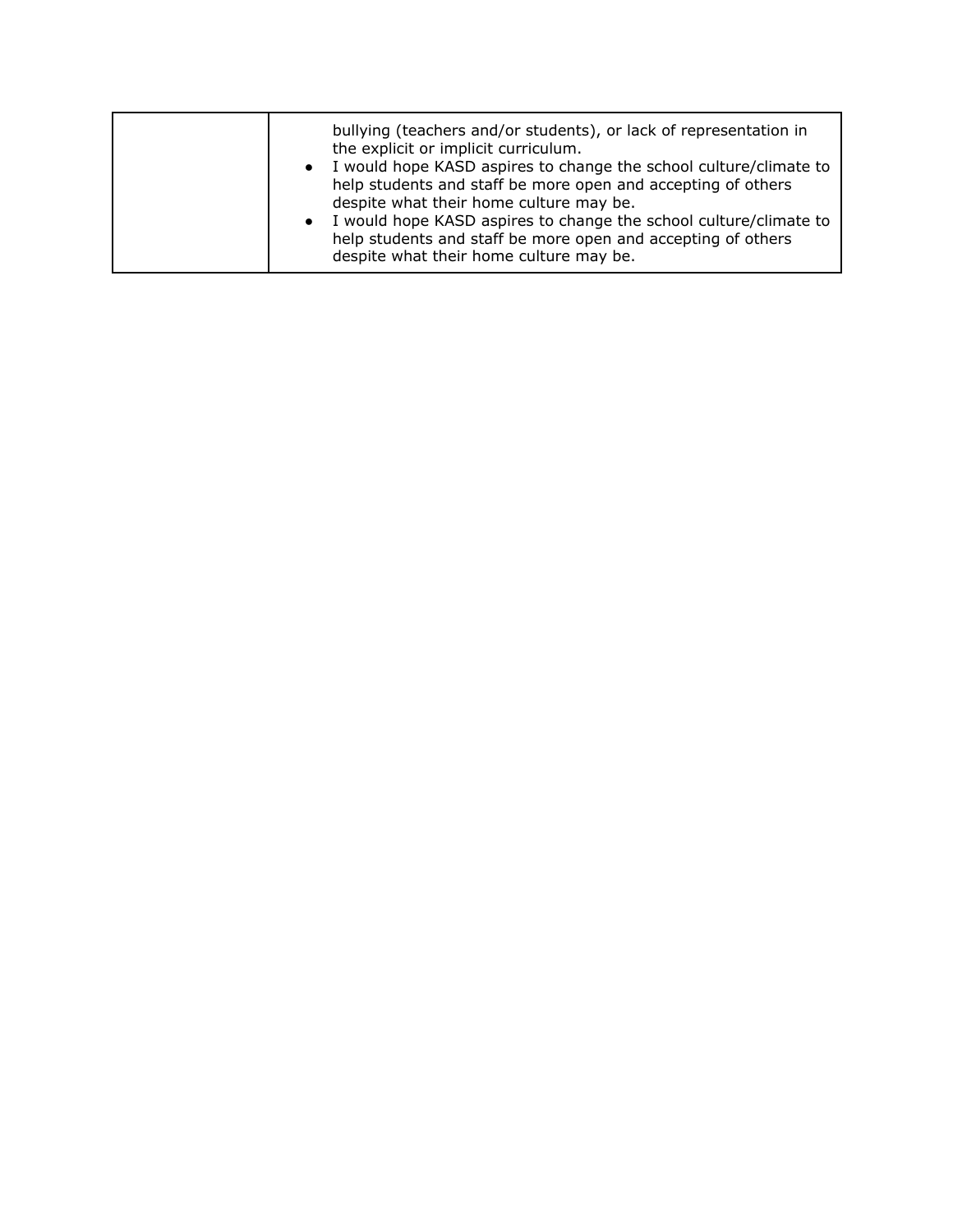#### **DEFINITIONS**

**Achievement gaps** shall mean the academic disparities and/or differences between groups of students, as indicated through variances in academic indicators such as test scores, grade point average and graduation rates.

**Barriers** shall mean factors that block or hinder movement or progression. Barriers to educational equity may include, but are not limited to, policies, administrative regulations and practices; explicit and implicit biases; facilities; budgeted funds; curriculum and instruction; personnel; class size; Code of Student Conduct and school climate.

**Cultural competency** shall mean an ability to interact effectively with individuals of other cultures.

**Cultural proficiency** shall mean the level of knowledge-based skills and understanding that is required to successfully teach and interact with students and to work effectively with colleagues, families and communities from other cultures.

**Culturally responsive** shall mean the inclusion of students' cultural references in all aspects of learning, school experiences and student engagement.

**Educational equity action plan** shall mean the steps education stakeholders in a district engage in to accomplish the goal of an equitable education for all students.

**Equity** shall mean justice according to natural law or rights, specifically freedom from bias or favoritism in the allocation of resources, opportunities and treatment of students based upon each individual student's needs so that each student can achieve her/his full potential.

**Fairness lens** shall mean an intentional focus on assessing any inequitable impact the execution of a program, practice, operation, decision or action may have on a student or group of students.

**Explicit bias** shall mean the actions, attitudes and beliefs we have about a person or group on a conscious level.

**Implicit bias** shall mean the actions, attitudes or stereotypes that affect our understanding, actions and decisions in a subconscious manner.

**Inclusion** shall mean engaging, valuing and respecting all groups (students, parents/guardians, community members, administrators, instructional and support personnel and other education stakeholders) and including all groups as essential partners in the education process.

**Opportunity gaps** shall mean the disparities in the delivery of educational and extracurricular opportunities, funding and other resources between and among different student groups, leading to different academic, extracurricular, social and economic outcomes for students.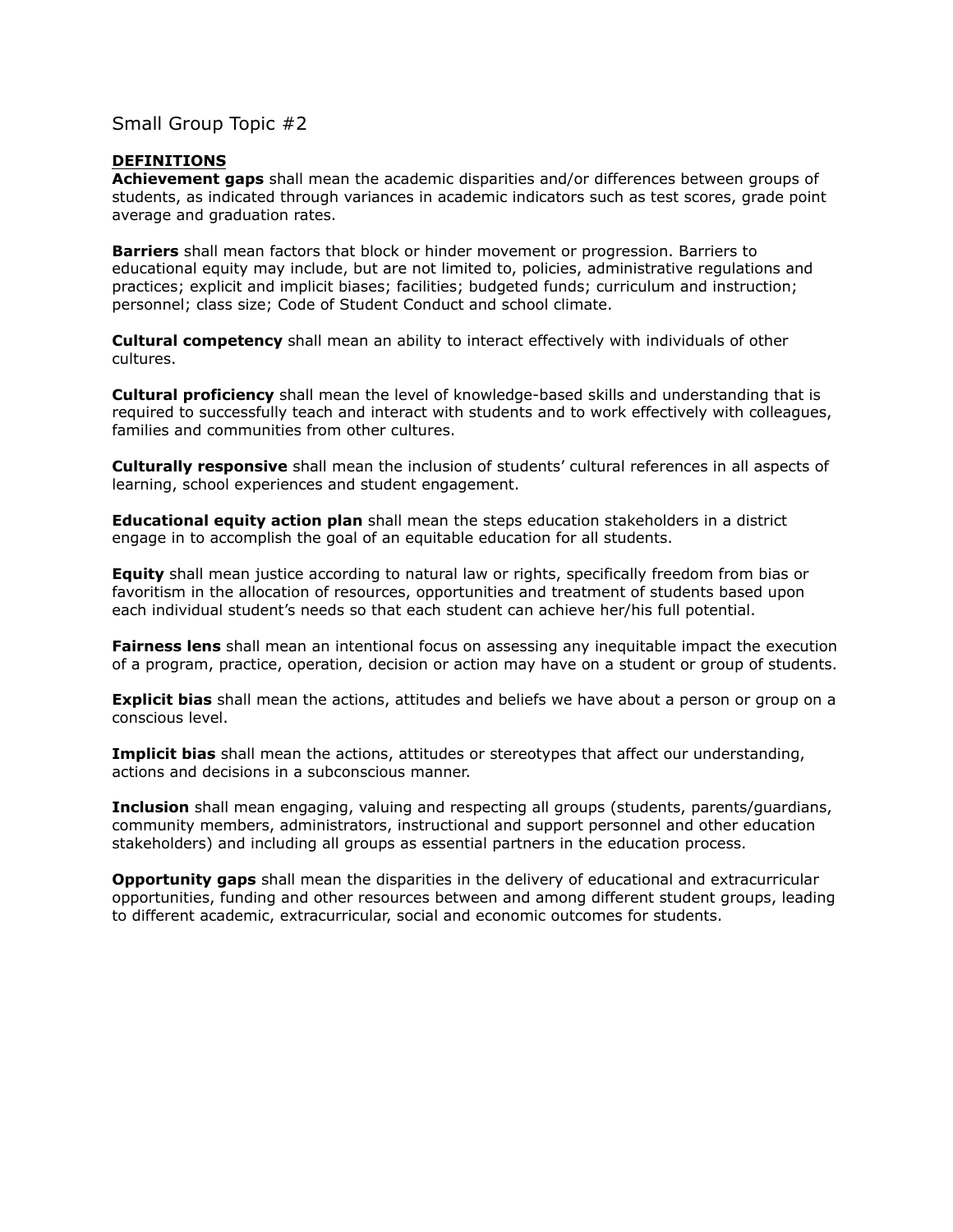| <b>DEFINITIONS</b> |                                                                                                                                                                                                                                                                                                                                                                                                                                                                                                                                                                                                                                                                                                                                                                                                                                                                                                                                                                                                                                                                                                     |
|--------------------|-----------------------------------------------------------------------------------------------------------------------------------------------------------------------------------------------------------------------------------------------------------------------------------------------------------------------------------------------------------------------------------------------------------------------------------------------------------------------------------------------------------------------------------------------------------------------------------------------------------------------------------------------------------------------------------------------------------------------------------------------------------------------------------------------------------------------------------------------------------------------------------------------------------------------------------------------------------------------------------------------------------------------------------------------------------------------------------------------------|
| Assumptions:       | Public understands that data-driven analysis of disparities is<br>$\bullet$<br>behind the scenes. Done discreetly (as is free/reduced lunch)<br>Portion of public believes data will be used to publicly label<br>$\bullet$<br>students.<br>We know-WHO-the definitions are talking about "education"<br>$\bullet$<br>stakeholders" (not defined) others talk about "groups", etc. This is<br>confusing.<br>Please define "Culture"<br>$\bullet$<br>Should be more clear about actual marginalized students<br>$\bullet$<br>This is good for the community<br>$\bullet$<br>Due to the continual change in local demographics, all of these<br>$\bullet$<br>definitions will help in leading to competencies and equitable<br>delivery of education                                                                                                                                                                                                                                                                                                                                                  |
| Agree:             | The proposed definitions<br>$\bullet$<br>"Barriers" definition should include student based verbiage such<br>as:<br>Economic stability<br>$\circ$<br>Hunger/poverty<br>$\circ$<br>Mental health<br>$\circ$<br>ESL<br>$\circ$<br>Stable/safe place to live<br>$\circ$<br>These are true "barriers"<br>Inclusion<br>$\bullet$<br><b>Cultural Competency</b><br>$\bullet$<br><b>Cultural Proficiency</b><br>$\bullet$<br>In past my daughter had an Islamic student in her class. The<br>$\bullet$<br>family had a difficult time feeling accepted in community and<br>moved after a year. The school was sensitive, but the community<br>needed help in tolerance and acceptance. Cultural competency can<br>help with that.<br>Groups should also be listed within the "inclusion" definition<br>$\bullet$<br>All definitions in the vacuum in which they were presented<br>٠<br>With the definitions<br>$\bullet$<br>Achievement gaps<br>$\bullet$<br>Culturally responsive<br>Equity<br>Fairness lens<br>Explicit bias<br>Implicit bias<br>Inclusion<br>$\bullet$<br>Opportunity gaps<br>$\bullet$ |
| Argue:             | Please define "Culture"<br>$\bullet$<br>Include "for people who might otherwise be marginalized or<br>$\bullet$<br>excluded" in the inclusion<br>What is the definition of "natural law"?<br>Would something like the life experience of the student be a<br>barrier to education?<br>Should things like divorces, death, or illness in family, poverty,<br>bullying, etc be barriers to receiving the resources to reach full<br>potential?<br>The language is stilted<br>This exercise was meaningless without having it in the actual<br>$\bullet$                                                                                                                                                                                                                                                                                                                                                                                                                                                                                                                                               |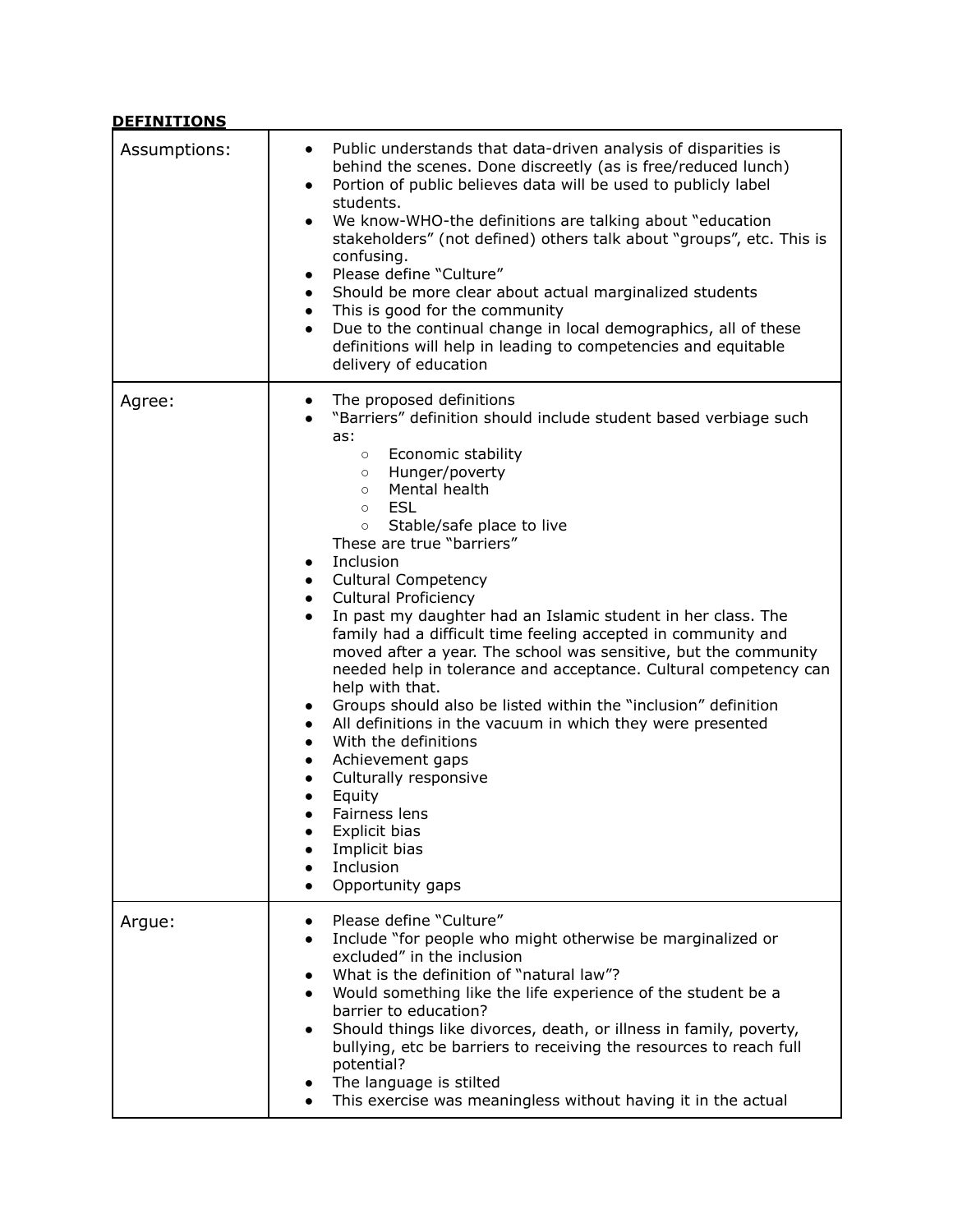|         | context of the policy<br>Some of the verbiage will inspire argument (ex: implicit<br>bias/explicit bias)<br>Curriculum/instruction<br>$\bullet$                                                                                                                                                                                                                |
|---------|----------------------------------------------------------------------------------------------------------------------------------------------------------------------------------------------------------------------------------------------------------------------------------------------------------------------------------------------------------------|
| Aspire: | For everyone to have a common understanding of the meanings of<br>these terms<br>To move forward with the policy. It is important and I support it.<br><b>Barriers</b><br>Cultural competency<br>Cultural proficiency<br>Educational equity action plan<br>Why do we have to write in such compex way? Why not use our<br>$\bullet$<br>simple, everyday words? |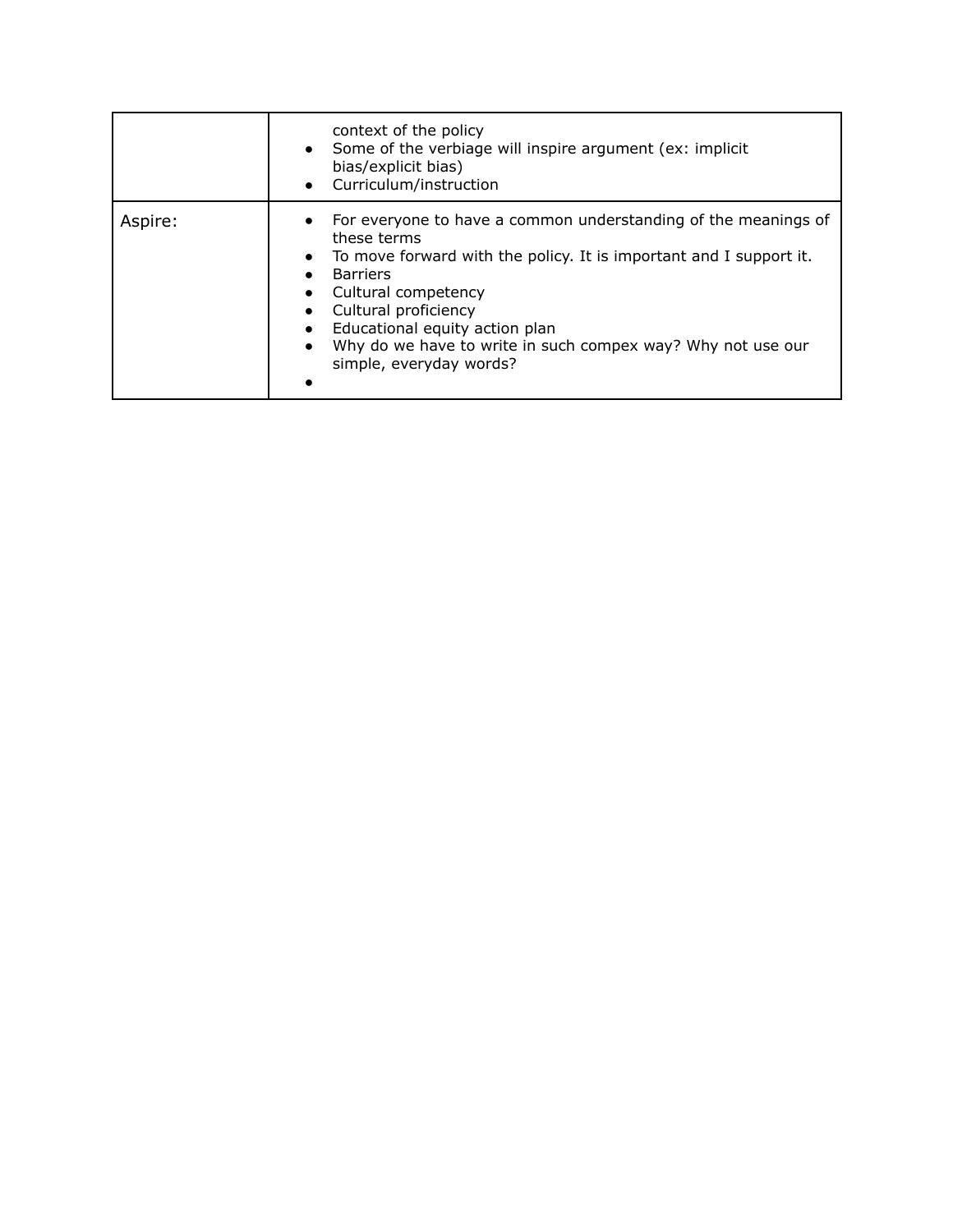# **EDUCATION EQUITY ACTION PLAN**

The Superintendent and designee(s) shall develop and annually update the district's Education Equity Action Plan with clear accountability goals and metrics to address inequities. The Education Equity Action Plan shall be reflective of the voices of administrators, teachers, staff, students, families and members of the community. This will be accomplished through the establishment of a committee of the Board of School Directors. This committee shall be comprised of the following: The Superintendent and designee(s) are non-voting members; Three (3) teachers; three (3) staff (para-educators, support staff, custodial and coaches), three (3) students; two (2) board members; and 4 members from the community at large. The Board has final say in the approval of the committee's membership and length of its members' service on the committee. Other members of the administration and external experts as from time to time may be needed will serve in an advisory capacity to the committee. The committee shall regularly report to the board on its work and provide the board with copies of its minutes.

# **EDUCATION EQUITY ACTION PLAN SHALL**

1. Provide for fair and just practices throughout the district's educational system.

2. Include equity goals and practices from the district's Education Equity Action Plan in the district's comprehensive planning strategies.[1]

3. Ensure performance observations encompass consideration of the expectations and goals of this policy.

### **EDUCATIONAL EQUITY UPDATE**

The Superintendent shall annually provide an educational equity update to the Board, the school community and the public that reflects the efforts undertaken and progress made to achieve the goals of this policy.

Based on the goals and activities set by the district, the educational equity update may include data on:

### **Students -**

The following student-related data shall be disaggregated and divided by gender, race, ethnicity, gender identity and expression, socio-economic status, English learner status and disability whenever possible:

- 1. Enrollment of each school.
- 2. Achievement indicators.

3. Attendance and behavior indicators. Such indicators may include data regarding excused and unexcused absences, out-of-school suspension, in-school suspension, alternative education enrollment, the Office for Safe Schools reports, expulsion and other school discipline factors.

4. Opportunity indicators. Such indicators may include enrollment in gifted programs, advanced placement classes, honors classes, career and technical education and participation in extracurricular programs and activities.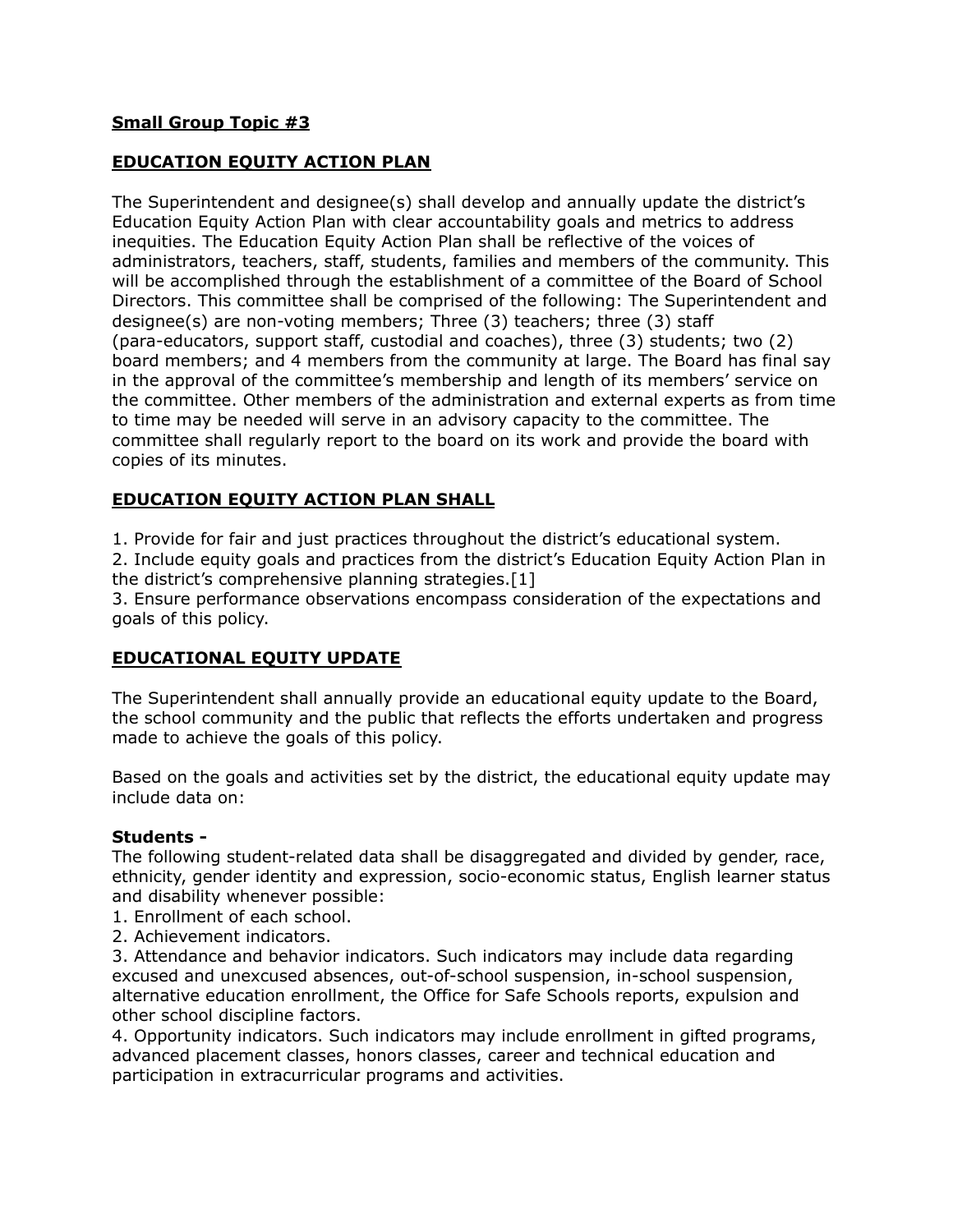# **Administrators, Teachers and Staff -**

1. The race, ethnicity, gender and years of experience of support staff, teachers, building administrators and district administration.

2. Efforts to ensure that the district's employment process is free of discrimination and bias.

3. The amount of teacher turnover by district and school.

4. The ways in which professional development at each school is delivered through an equity lens.

5. Efforts to embed cultural responsiveness into the curriculum.

# **EDUCATION EQUITY ACTION PLAN**

| Assumptions: | That the committee will be a good representation of the<br>$\bullet$<br>community and the school body.<br>That the teachers and administration will hold accountable to the<br>$\bullet$<br>Equity Action Plan<br>Assure that committee will be representative<br>$\bullet$<br>Update: assumes change. What will occur to support change?<br>$\bullet$<br>How will data collected ensure equitable practices?<br>$\bullet$<br>Assume that all faculty will attend PD<br>$\bullet$<br>That there are inequalities that exist in the KASD, and I would<br>$\bullet$<br>agree that there are<br>That bias based on religious affiliation does not exist, I would<br>$\bullet$<br>firmly disagree with that<br>Inequalities exist in school<br>$\bullet$<br>Equity is valuable<br>$\bullet$<br>Equity takes active work to achieve<br>$\bullet$<br>Many voices should be heard in Equity Action Plan and<br>$\bullet$<br>implementation<br>Accountability, reporting on plan's implementation is important<br>$\bullet$<br>Identity categories matter in terms of opportunity, inclusion, and<br>$\bullet$<br>fairness<br>Awareness of, inclusion of, celebration of cultural differences is key<br>$\bullet$<br>to equitable school<br>That inequality is a major problem.<br>$\bullet$<br>That systemic racism is a major issue<br>$\bullet$<br>That race, ethnicity, gender, etc is a major issue in Kutztown<br>$\bullet$<br>schools. |
|--------------|---------------------------------------------------------------------------------------------------------------------------------------------------------------------------------------------------------------------------------------------------------------------------------------------------------------------------------------------------------------------------------------------------------------------------------------------------------------------------------------------------------------------------------------------------------------------------------------------------------------------------------------------------------------------------------------------------------------------------------------------------------------------------------------------------------------------------------------------------------------------------------------------------------------------------------------------------------------------------------------------------------------------------------------------------------------------------------------------------------------------------------------------------------------------------------------------------------------------------------------------------------------------------------------------------------------------------------------------------------------------------------------------------------------------------------------|
|              | These aggregations make a greater impact than the immeasurable<br>$\bullet$<br>value of EVERY individual student.<br>That race and ethnicity data for staff/teachers/administrators will<br>$\bullet$                                                                                                                                                                                                                                                                                                                                                                                                                                                                                                                                                                                                                                                                                                                                                                                                                                                                                                                                                                                                                                                                                                                                                                                                                                 |
|              | be available and accurate.<br>Are the voices heard just the loudest voices?<br>$\bullet$                                                                                                                                                                                                                                                                                                                                                                                                                                                                                                                                                                                                                                                                                                                                                                                                                                                                                                                                                                                                                                                                                                                                                                                                                                                                                                                                              |
|              | The gifts of each need to be treated individually<br>$\bullet$<br>That what constitutes data proving "efforts" towards equitable<br>$\bullet$<br>employment and responsive curriculum will be clear and agreed<br>upon                                                                                                                                                                                                                                                                                                                                                                                                                                                                                                                                                                                                                                                                                                                                                                                                                                                                                                                                                                                                                                                                                                                                                                                                                |
|              | We already have an equity plan in place - does this just clarify the<br>$\bullet$<br>policy?                                                                                                                                                                                                                                                                                                                                                                                                                                                                                                                                                                                                                                                                                                                                                                                                                                                                                                                                                                                                                                                                                                                                                                                                                                                                                                                                          |
|              | That the student data is sufficient to accurately reflect behaviors,<br>opportunities, etc.                                                                                                                                                                                                                                                                                                                                                                                                                                                                                                                                                                                                                                                                                                                                                                                                                                                                                                                                                                                                                                                                                                                                                                                                                                                                                                                                           |
|              | Are they assuming quantitative data only? Or also qualitative?                                                                                                                                                                                                                                                                                                                                                                                                                                                                                                                                                                                                                                                                                                                                                                                                                                                                                                                                                                                                                                                                                                                                                                                                                                                                                                                                                                        |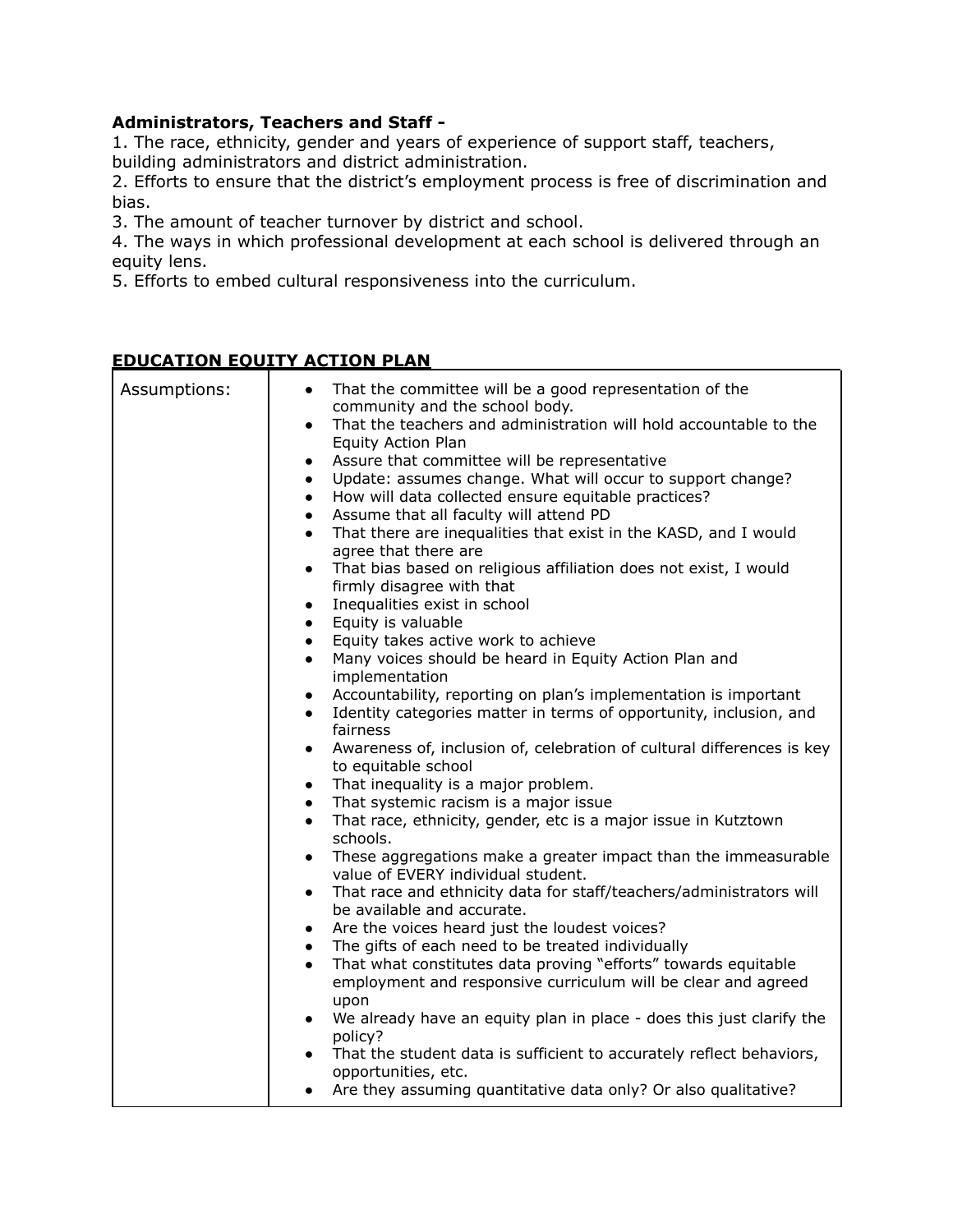|        | Is it just cultural responsiveness? How is "cultural" defined? We all<br>$\bullet$<br>define this differently depending upon our own experiences.<br>Board's definition of "equity" - you assume we know<br>$\bullet$<br>What are "equity goals"?<br>$\bullet$<br>"Extended experts" - who are they? Experts in what? Who decides<br>$\bullet$<br>who an expert is? I'm an expert against equity!<br>"Fair" - who decides? Too subjective!<br>$\bullet$<br>Employment process free of bias? A board member's wife was<br>$\bullet$<br>recently hired - community members didn't think that was without<br>bias!<br>Who are external experts? Reflective voices<br>$\bullet$<br>Who will provide fair/just practices?<br>$\bullet$<br>Grades measure achievement<br>$\bullet$<br>Curriculum should be culturally responsive<br>$\bullet$<br>Public education should deliver fair outcomes<br>$\bullet$<br>Community at large cares about the success of all students<br>$\bullet$<br>Teachers and administrators have the energy/will to explore each<br>$\bullet$<br>students' individual situation<br>That the district is even able to pass/implement the policy!<br>$\bullet$<br>How do you know gender identity/expression of students?<br>$\bullet$<br>o Have not seen in form/poll etc.<br>Expertise of people making/implementing policies<br>$\bullet$<br>Where experts consulted?<br>$\bullet$<br>That the committee will be selected through the same<br>$\bullet$<br>discrimination - free/bias-free method as the proposed<br>employment process<br>That some form of change from the current state of education and<br>$\bullet$<br>direction within the district is needed in order to bring equitable<br>access to education to all students in the district.<br>There are inequalities in the district<br>$\bullet$<br>Achievement is defined similarly by all in the district<br>$\bullet$<br>That equity is an important part of the educational process<br>$\bullet$<br>Both side of the argument will be represented in proportion<br>$\bullet$<br>Action plan is needed<br>$\bullet$<br>District hasn't been treating students fairly/justly<br>$\bullet$<br>"4 members of community at large" will include at least equal<br>$\bullet$<br>representation by conservative viewpoints since board is pushing<br>this political policy and is weighted 6 to 3 liberal<br>That the disaggregation of data into gender, race, sexuality, etc<br>will not divide the school community<br>That our teaching staff not the best because they were not hired<br>$\bullet$<br>because of race, ethnicity, etc<br>That our employment process is not free of discrimination bias<br>$\bullet$<br>That a committee approved by the board will be a committee that<br>will be diverse in ideas<br>That we need this policy<br>$\bullet$<br>That even though everyone has bias this plan will "fix" that or<br>$\bullet$<br>could run as intended with those bias |
|--------|---------------------------------------------------------------------------------------------------------------------------------------------------------------------------------------------------------------------------------------------------------------------------------------------------------------------------------------------------------------------------------------------------------------------------------------------------------------------------------------------------------------------------------------------------------------------------------------------------------------------------------------------------------------------------------------------------------------------------------------------------------------------------------------------------------------------------------------------------------------------------------------------------------------------------------------------------------------------------------------------------------------------------------------------------------------------------------------------------------------------------------------------------------------------------------------------------------------------------------------------------------------------------------------------------------------------------------------------------------------------------------------------------------------------------------------------------------------------------------------------------------------------------------------------------------------------------------------------------------------------------------------------------------------------------------------------------------------------------------------------------------------------------------------------------------------------------------------------------------------------------------------------------------------------------------------------------------------------------------------------------------------------------------------------------------------------------------------------------------------------------------------------------------------------------------------------------------------------------------------------------------------------------------------------------------------------------------------------------------------------------------------------------------------------------------------------------------------------------------------------------------------------------------------------------------------------------------------------------------------------------------------------------------------------------------------------------------------------------------------------------------------------------------------------------------------------------------------------------------------------------------------------------------------------------------------------------------------------------|
|        | That professional development is delivered in a way that is bias<br>$\bullet$<br>and discriminatory                                                                                                                                                                                                                                                                                                                                                                                                                                                                                                                                                                                                                                                                                                                                                                                                                                                                                                                                                                                                                                                                                                                                                                                                                                                                                                                                                                                                                                                                                                                                                                                                                                                                                                                                                                                                                                                                                                                                                                                                                                                                                                                                                                                                                                                                                                                                                                                                                                                                                                                                                                                                                                                                                                                                                                                                                                                                       |
| Agree: | Inequalities exist<br>District should have an equity plan<br>٠<br>District should update plan accordingly<br>Equity needs to happen                                                                                                                                                                                                                                                                                                                                                                                                                                                                                                                                                                                                                                                                                                                                                                                                                                                                                                                                                                                                                                                                                                                                                                                                                                                                                                                                                                                                                                                                                                                                                                                                                                                                                                                                                                                                                                                                                                                                                                                                                                                                                                                                                                                                                                                                                                                                                                                                                                                                                                                                                                                                                                                                                                                                                                                                                                       |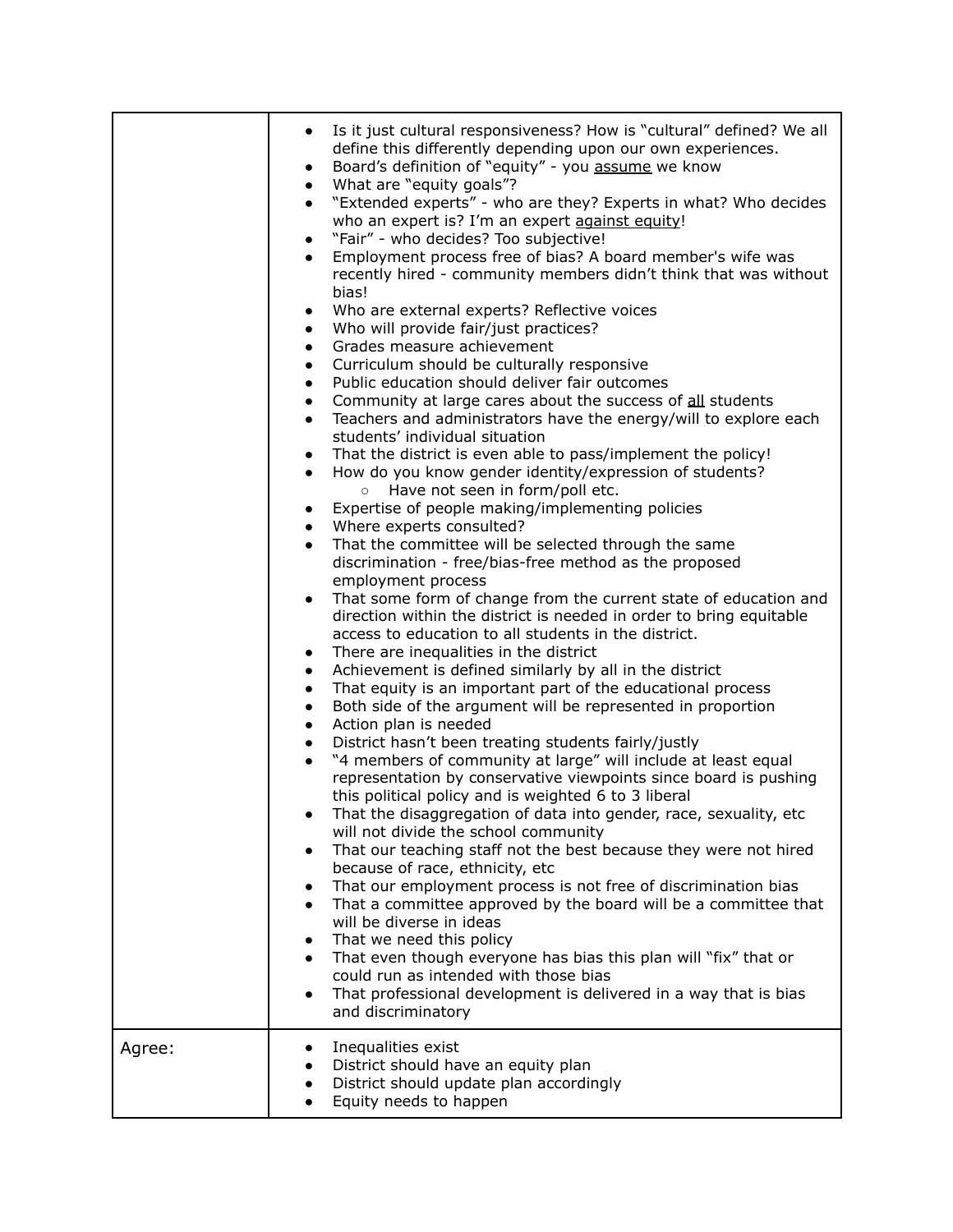|        | There is need for policy to ensure equitable education<br>The board needs to be comprised of many people from different<br>community aspects<br>There needs to be an annual update that changes the policy<br>$\bullet$<br>accordingly<br>Initial data collection is important<br>$\bullet$<br>PD for educators/administrators is important<br>$\bullet$<br>District needs equity plan and accountability<br>$\bullet$<br>Community should be involved<br>$\bullet$<br>Cultural responsiveness is key component<br>$\bullet$<br>Teachers should be required to pursue professional development in<br>$\bullet$<br>line with equity plan<br>Having clear criteria is important including definitives<br>$\bullet$<br>There should be a process and team to identify whether inequities<br>exist and paths towards mitigating them<br>Goals<br>$\bullet$<br>Ensuring performance observations<br>Embed cultural responsiveness into curriculum<br>$\bullet$<br>Committee members<br>$\bullet$<br>Committee includes all stakeholders<br>$\bullet$<br>Section administrators, teachers, staff are $1 + 2$ at odds. Explain?<br>$\bullet$<br>With efforts of employment process is free of discrimination<br>$\bullet$<br>The achievement and opportunity indicators are an appropriate<br>$\bullet$<br>measure<br>Fair and just practices<br>$\bullet$<br>Representation of all stakeholders on equity committee<br>$\bullet$<br>Employment process is free of discrimination and bias<br>$\bullet$<br>Cultural responsiveness in curriculum<br>$\bullet$<br>Equity is important, essential to student and community success<br>$\bullet$<br>Inclusion goals reflected in committee structure<br>The district should be accountable and transparent about goals,<br>$\bullet$<br>metrics, achievement<br>Work practices should reflect ideals materially<br>Data matters |
|--------|-----------------------------------------------------------------------------------------------------------------------------------------------------------------------------------------------------------------------------------------------------------------------------------------------------------------------------------------------------------------------------------------------------------------------------------------------------------------------------------------------------------------------------------------------------------------------------------------------------------------------------------------------------------------------------------------------------------------------------------------------------------------------------------------------------------------------------------------------------------------------------------------------------------------------------------------------------------------------------------------------------------------------------------------------------------------------------------------------------------------------------------------------------------------------------------------------------------------------------------------------------------------------------------------------------------------------------------------------------------------------------------------------------------------------------------------------------------------------------------------------------------------------------------------------------------------------------------------------------------------------------------------------------------------------------------------------------------------------------------------------------------------------------------------------------------------------------------------------------------------------|
| Argue: | Not clear how data will be collected and interpreted in light of<br>policies it will affect<br>Plan does not address inequalities or lack of inclusion related to<br>$\bullet$<br>religious affiliation<br>Metrics of measurement are not clearly defined also who decides<br>or chooses those<br>Unclear whose performance evaluations are references<br>Unclear what the data source is for information on students and<br>staff. Is it self reported? Is it anonymous?<br>Plan does not specifically address issues of inclusion in its<br>language (or lack of inclusion) of marginalized groups<br>What happens if nothing changes<br>No mention of religious discrimination<br>Disagree that the policy as written gives enough detail on how the<br>plan/team will be created and how they will collect and analyze<br>the data<br>Committee needs clearer criteria. What is the criteria for choosing<br>committee members?<br>Do they get to choose?<br>$\circ$<br>Are they pulled out of a hat?<br>$\circ$                                                                                                                                                                                                                                                                                                                                                                                                                                                                                                                                                                                                                                                                                                                                                                                                                                                  |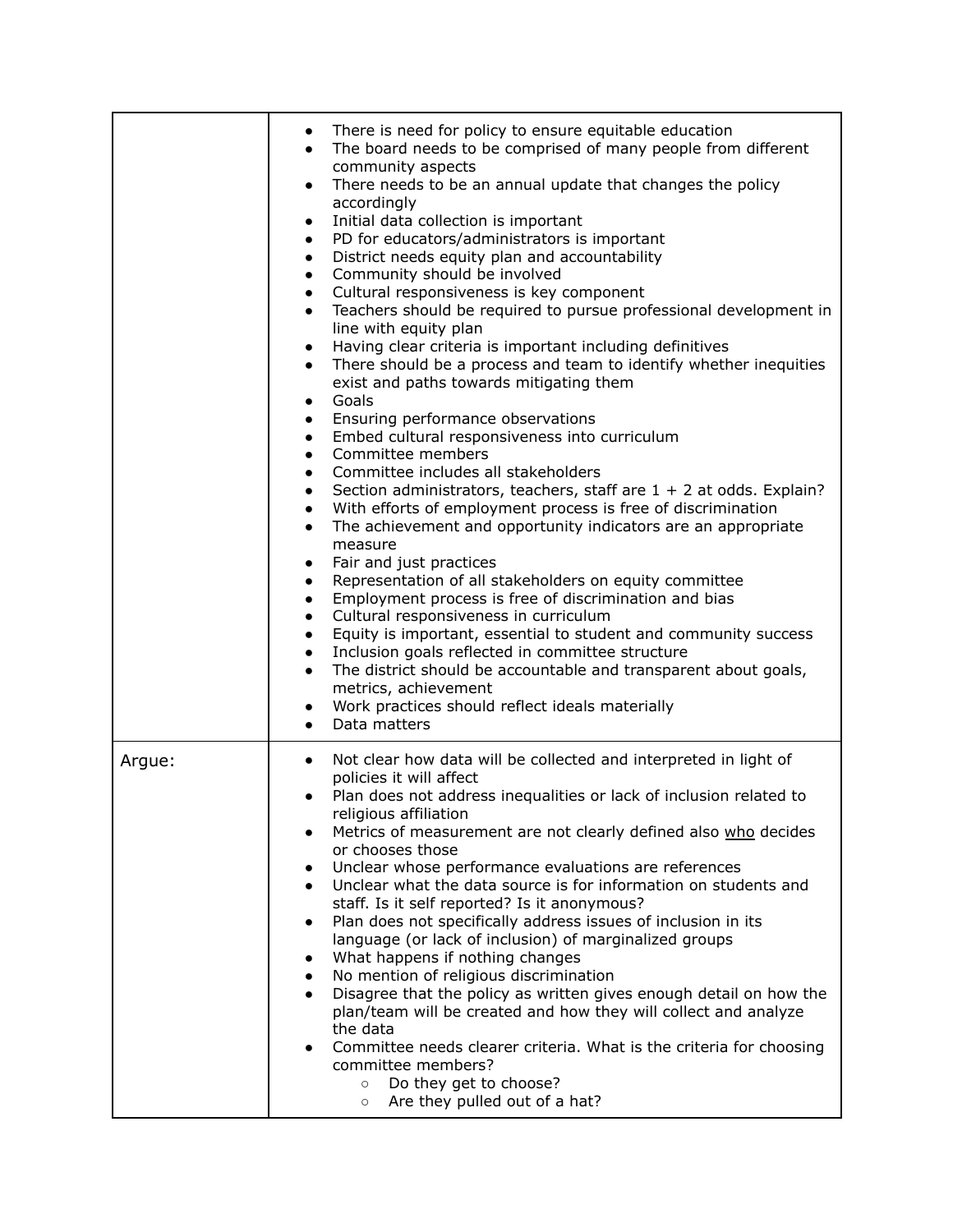| Premise that public education is inherently unequal because of                                                           |
|--------------------------------------------------------------------------------------------------------------------------|
| race, gender, ethnicity, etc.                                                                                            |
| Please do no forsake excellent instruction for "equity" issues which<br>$\bullet$                                        |
| are a sidetrack.                                                                                                         |
| "Equity lens" for professional development prefer - equality<br>$\bullet$                                                |
| The board has hired family members - not free from bias<br>$\bullet$                                                     |
| Ways professional development (Equity Lens)<br>$\bullet$                                                                 |
| Free of discrimination and bias<br>$\bullet$                                                                             |
| Overall policy - why? Fix current policies<br>$\bullet$                                                                  |
| If we truly have a problem, fix it! We don't need a policy<br>$\bullet$                                                  |
| Annual updates of plan<br>$\bullet$<br>A longer cycle may be necessary to identify trends<br>$\circ$                     |
| Curriculum should reflect local culture<br>$\bullet$                                                                     |
| Are there enough data prints to make policy effective?<br>$\bullet$                                                      |
| The plan in current form seems to be focused on annual action,<br>$\bullet$                                              |
| which may be inadequate                                                                                                  |
| Equity is broad and cannot be focused only on the community<br>٠                                                         |
| "Goals and metrics to address inequities" sounds like a promise of<br>$\bullet$                                          |
| "equity of outcome"                                                                                                      |
| We should strive for equality and equal opportunity and<br>$\circ$                                                       |
| eliminate term "equity" or just eliminate policy sine policy                                                             |
| 103 already guarantees equal opportunity                                                                                 |
| Only 3 teachers, staff members, and students - should have one<br>$\bullet$                                              |
| from each building                                                                                                       |
| Who will chair the committee and how will that be determined?<br>$\bullet$                                               |
| The community members should be better represented, ex: the<br>$\bullet$                                                 |
| proportion of community members vs faculty                                                                               |
| The students should be separated based on status/achievement,<br>$\bullet$                                               |
| not gender, race. This divides us further.<br>Purpose and authority of committee<br>$\bullet$                            |
| Aren't listed under delegation section<br>$\circ$                                                                        |
| Teacher/staff attainment should be based on merit, not gender,<br>$\bullet$                                              |
| race, ethnicity                                                                                                          |
| "Work" of the committee                                                                                                  |
| What are they doing that isn't already being done through<br>$\circ$                                                     |
| existing policies?                                                                                                       |
| Equity Action Plan is needed                                                                                             |
| "Fair and just" is unachievable (life is not fair) and<br>$\circ$                                                        |
| determination of what is fair and just is presumptive on                                                                 |
| part of superintendent                                                                                                   |
| Define "fair" and "just"                                                                                                 |
| Who are the external experts?<br>$\bullet$                                                                               |
| What do you mean by the equity term?                                                                                     |
| Some opportunity indicators will be removed to allow for<br>reallocation of resources and guarantee an equitable outcome |
| Don't want teachers to be trained according to equity lens but to                                                        |
| be trained to see all of each person                                                                                     |
| The board should not get ultimate approval for committee<br>$\bullet$                                                    |
| members or length of time on committee                                                                                   |
| We already provide fair and just practices in our educational                                                            |
| system                                                                                                                   |
| Using disaggregated data takes our school apart, not together. It                                                        |
| fails to look at the whole person and only looks at part of the                                                          |
| person.                                                                                                                  |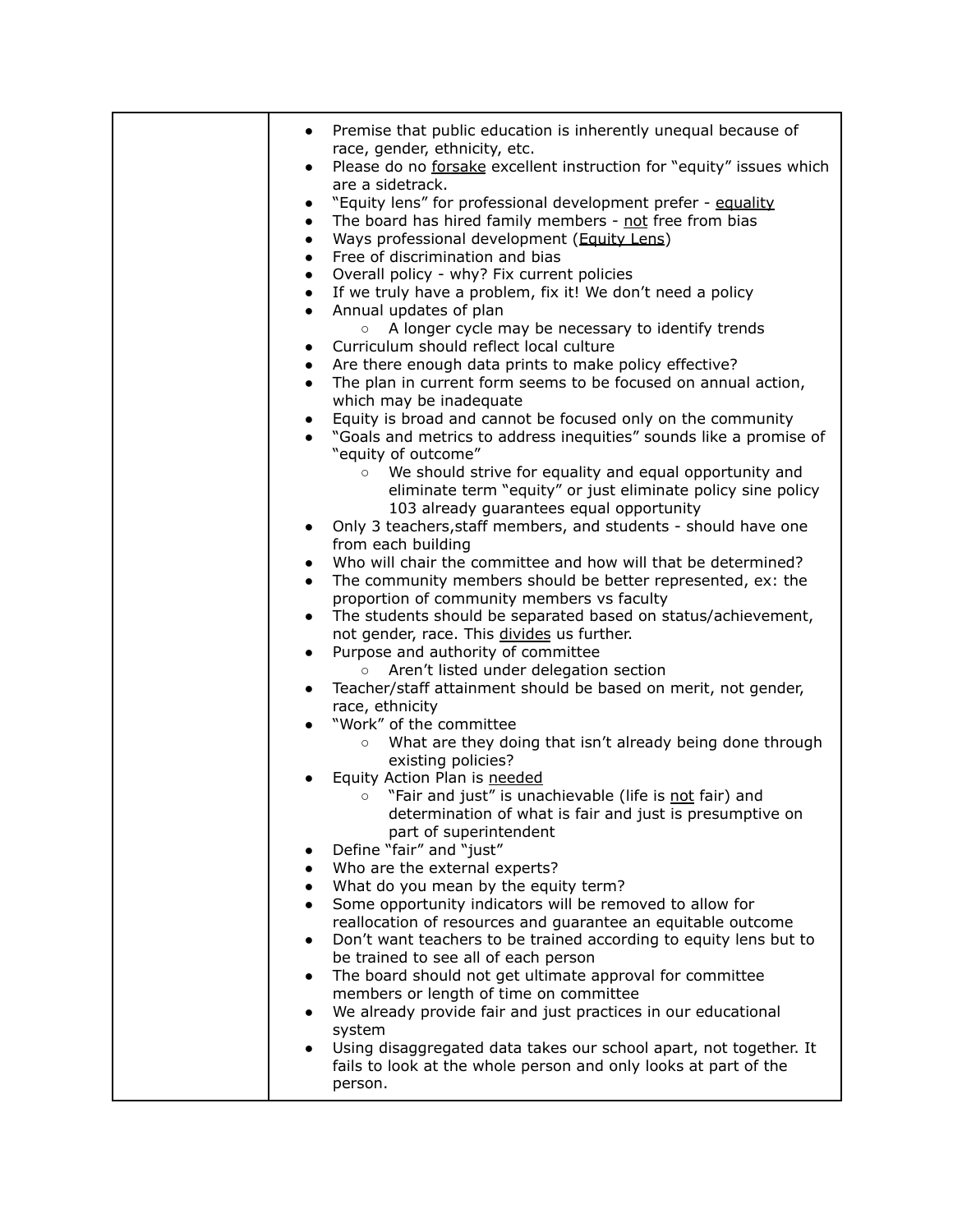| Aspire: | Think of equity as ongoing process, always necessary, schools<br>$\bullet$<br>should be actively working towards<br>That this plan has concrete goals to go forward<br>$\bullet$<br>That the administration and teachers follow the policy while<br>$\bullet$<br>getting good training<br>Equity education should be required for teachers<br>$\bullet$<br>Improve equity and inclusion for those in marginalized groups in<br>$\bullet$<br>terms of self ID<br>To create a path for every student to excel in the natural giftings<br>$\bullet$<br>she or he has.<br>Opportunity indicators need to be expanded?<br>$\bullet$<br>Ability vs challenges?<br>$\circ$<br>IEP?<br>$\circ$<br>WE are on the same page for definitions<br>$\bullet$<br>An educational environment that is continually assessed and<br>$\bullet$<br>improved to ensure equity and a welcoming environment<br>To see every student flourish according to his/her gifts and<br>$\bullet$<br>abilities<br>Fairness in schools even if its uncomfortable/tough<br>$\bullet$<br>Employment process free of discrimination<br>$\bullet$<br>Hiring process free of discrimination<br>$\bullet$<br>Prof. Dev. - equity lens<br>$\bullet$<br>Judgement free zone of students and staff<br>$\bullet$<br>Decrease bullying<br>$\bullet$<br>Yearly-age appropriate experts come in to speak in student<br>$\bullet$<br>assembly<br>Confirming D+I education of staff and students<br>$\bullet$<br>D+I club (HS) so students can help be empowered in discussions<br>$\bullet$<br>The plan in its current form aspires to be actionable and more<br>$\bullet$<br>clearly detailed<br>To be able to afford the cost of such a high level of individual need<br>$\bullet$<br>for each student<br>Students will need to be employable in an increasingly diverse and<br>$\bullet$<br>equitable job landscape, and comfort and familiarity with these<br>concepts will help<br>To abolish policy 809, this should be taught at our homes and<br>$\bullet$<br>churches, not our schools<br>Get back to following existing policies and reading, writing, and<br>$\bullet$<br>arithmetic<br>Equity lens for Professional Development<br>$\bullet$<br>Embedding cultural responsiveness into curriculum<br>$\bullet$<br>Seems like they're trying to build a culture of continuous<br>$\bullet$ |
|---------|-------------------------------------------------------------------------------------------------------------------------------------------------------------------------------------------------------------------------------------------------------------------------------------------------------------------------------------------------------------------------------------------------------------------------------------------------------------------------------------------------------------------------------------------------------------------------------------------------------------------------------------------------------------------------------------------------------------------------------------------------------------------------------------------------------------------------------------------------------------------------------------------------------------------------------------------------------------------------------------------------------------------------------------------------------------------------------------------------------------------------------------------------------------------------------------------------------------------------------------------------------------------------------------------------------------------------------------------------------------------------------------------------------------------------------------------------------------------------------------------------------------------------------------------------------------------------------------------------------------------------------------------------------------------------------------------------------------------------------------------------------------------------------------------------------------------------------------------------------------------------------------------------------------------------------------------------------------------------------------------------------------------------------------------------------------------------------------------------------------------------------------------------------------------------------------------------------------------------------------------------------------------------------------------------------------------------------------------------------|
|         | improvement. Maybe we're good, can we do better, if so, even<br>minimally, we should try.                                                                                                                                                                                                                                                                                                                                                                                                                                                                                                                                                                                                                                                                                                                                                                                                                                                                                                                                                                                                                                                                                                                                                                                                                                                                                                                                                                                                                                                                                                                                                                                                                                                                                                                                                                                                                                                                                                                                                                                                                                                                                                                                                                                                                                                             |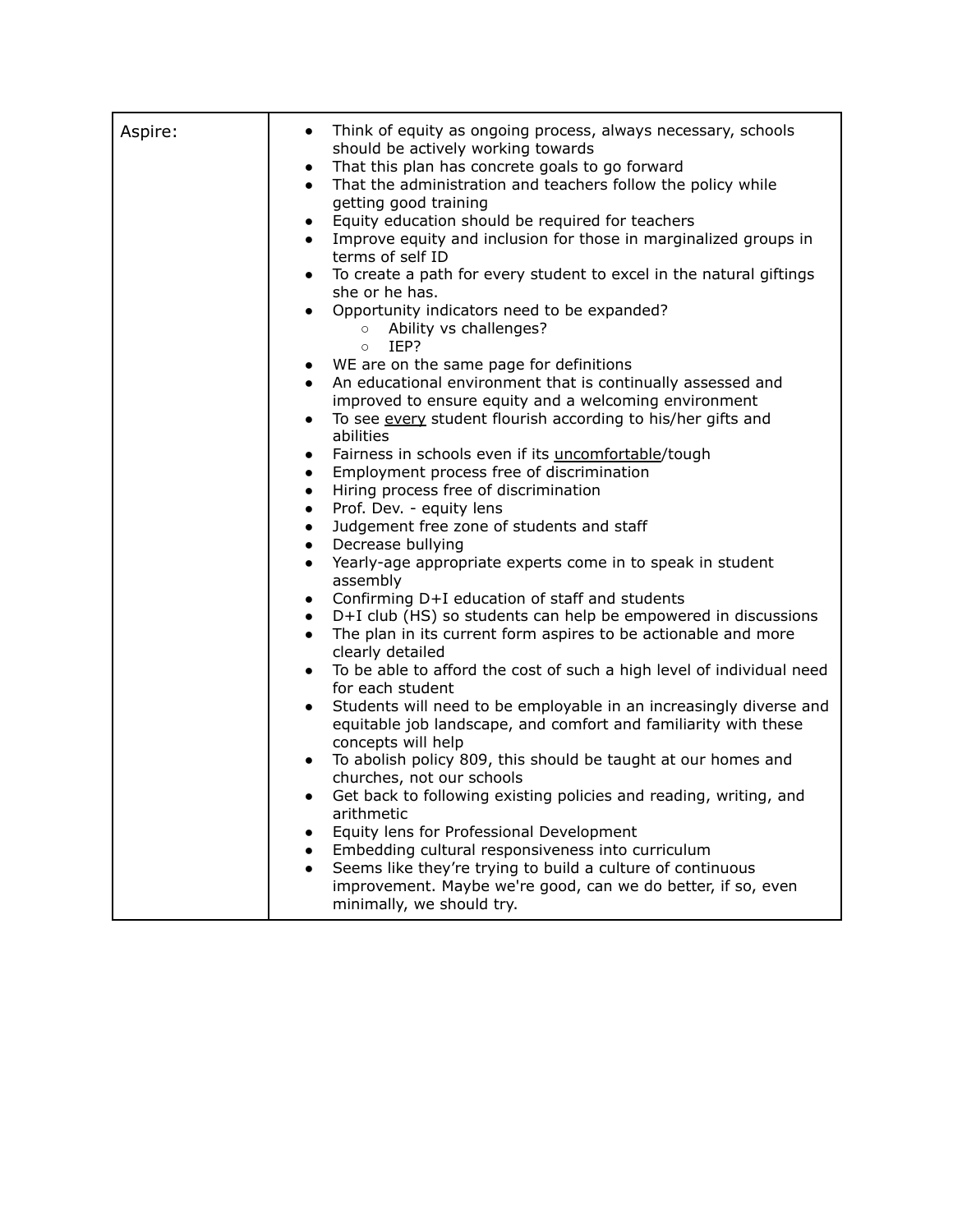# **GUIDELINES**

An educational structure that is fair and just for all individuals is essential to grow knowledge and skills, provide necessary resources, include diverse voices, promote accountability, implement effective practices, produce partnerships and address barriers to learning and participation. In the pursuit of educational equity for all students, district programs, operations and functions shall be structured to prioritize the following guiding principles:

# **MULTIPLE PATHWAYS TO SUCCESS/HIGH EXPECTATIONS [19]**

The district shall provide multiple pathways to success in order to meet the needs of the diverse student body and shall actively encourage, support and expect high academic achievement and excellence from each student.

All students shall be encouraged and provided opportunities to:[3][8][9][12][13][14]

- 1. Pursue their goals and interests without regard to biases and other barriers.
- 2. Enroll in challenging programs.
- 3. Participate in school activities and interscholastic athletics.

# **ACCESS TO EQUITABLE RESOURCES**

Each student shall be provided equitable access to instructional materials, assessments, curriculum, support, facilities, teaching practices and other educational resources and services that reflect an appreciation for the diverse cultural perspectives, identities and needs of students and their families by strategically differentiating allocations as necessary to remove barriers and improve outcomes.

[1][2][3][4][5][6][8][9][10][11][14][15][16][17][18][22][23][24][25][26][27]

### **GUIDELINES**

| Assumptions: | Biases are individual based upon one's experiences - recognizing<br>that each of us has bias (even not recognized) is a place to start<br>but requires deep reflection and listening to the experience of<br>others. We need to listen to others and think "I never thought<br>about it that way" instead of assuming my experiences are the<br>truth. |
|--------------|--------------------------------------------------------------------------------------------------------------------------------------------------------------------------------------------------------------------------------------------------------------------------------------------------------------------------------------------------------|
|              | That there can be an "educational structure that is fair and just for<br>all"                                                                                                                                                                                                                                                                          |
|              | The school administration has the right to determine "barriers"<br>and bias and form partnerships. - disagree                                                                                                                                                                                                                                          |
|              | All voices must be heard except for religious/Christian ones<br>$\bullet$<br>All cultures are equally valid and should be taught - disagree                                                                                                                                                                                                            |
|              | Unequal distribution of resources based on race is moral. -<br>$\bullet$<br>disagree                                                                                                                                                                                                                                                                   |
|              | Everyone would agree with these very basic ideas to support<br>everyone                                                                                                                                                                                                                                                                                |
|              | To promote fairness                                                                                                                                                                                                                                                                                                                                    |
|              | To understand everyone is an individual with unique circumstances<br>$\bullet$                                                                                                                                                                                                                                                                         |
|              | Fairness benefits greater society as a whole<br>$\bullet$                                                                                                                                                                                                                                                                                              |
|              | We all have/use the same definition of "fairness"<br>$\bullet$                                                                                                                                                                                                                                                                                         |
|              | We understand what the word "just" means.<br>$\bullet$                                                                                                                                                                                                                                                                                                 |
|              | That an educational system that is fair and just for all is necessary                                                                                                                                                                                                                                                                                  |
|              | That there are multiple pathways for students to achieve success<br>$\bullet$                                                                                                                                                                                                                                                                          |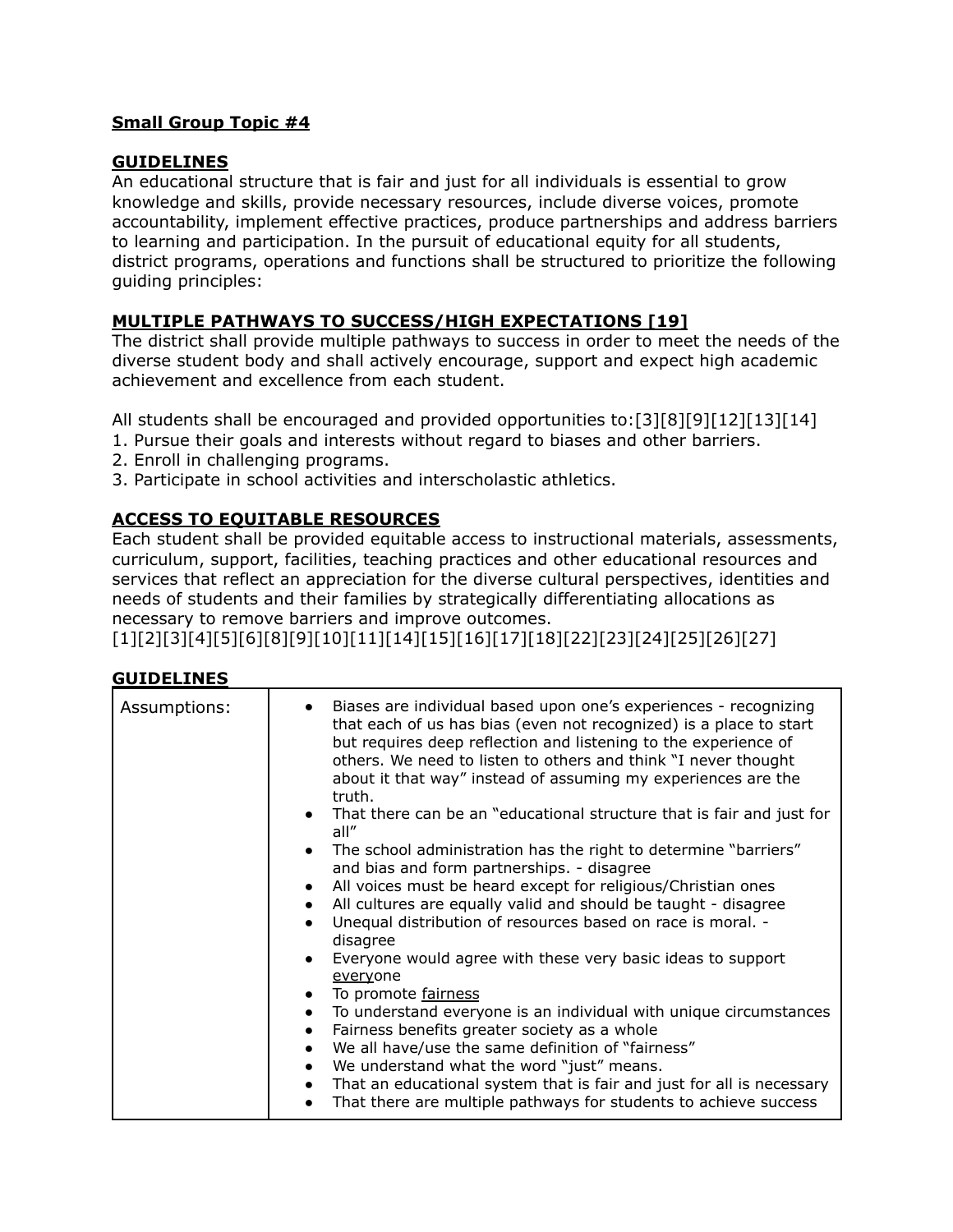|        | academically and in other ways<br>That access to resources guarantees that students will get them<br>$\bullet$<br>That this is not happening in the school district already<br>$\bullet$<br>Equity can be achieved through fair and just principles<br>$\bullet$<br>By providing multiple pathways to success, we can encourage<br>$\bullet$<br>academic achievement<br>Fair and just for ALL<br>$\bullet$<br>Every student has equal value<br>$\bullet$<br>We aren't currently providing equal opportunity or access to all<br>students<br>We have diverse cultural perspectives<br>$\bullet$<br>Teachers have and act upon bias<br>$\bullet$<br>All students and families view success the same way<br>$\bullet$<br>Sounds like needs of students is important<br>$\bullet$<br>How and Who makes decisions as to what % carries a decision<br>$\bullet$<br>Expect high academic achievement and excellence from all<br>$\bullet$<br>Success = high academic achievement<br>$\bullet$<br>The person assumed he was coming when he didn't show up the<br>$\bullet$<br>person was mad/upset.<br>Different students will follow different paths and benefit from them<br>$\bullet$<br>Individuals not being treated fairly or justly based on race, sexual<br>$\bullet$<br>identity, etc.<br>That our educational structure is unfair/just<br>$\bullet$<br>Multiple pathways are not already in place<br>$\bullet$<br>All have not had these opportunities<br>$\bullet$<br>There are biases and barriers<br>$\bullet$<br>Students may not have access to materials, support, etc.<br>$\bullet$<br>Not all students are encouraged to enroll in challenging programs<br>$\bullet$<br>It's all about encouragement and providing resources.<br>$\bullet$<br>Equity of opportunity leads to equity of achievement<br>$\bullet$<br>High academic achievement and excellence is possible for each<br>student.<br>This could be argued against unless you define excellence<br>differently for each student. |
|--------|------------------------------------------------------------------------------------------------------------------------------------------------------------------------------------------------------------------------------------------------------------------------------------------------------------------------------------------------------------------------------------------------------------------------------------------------------------------------------------------------------------------------------------------------------------------------------------------------------------------------------------------------------------------------------------------------------------------------------------------------------------------------------------------------------------------------------------------------------------------------------------------------------------------------------------------------------------------------------------------------------------------------------------------------------------------------------------------------------------------------------------------------------------------------------------------------------------------------------------------------------------------------------------------------------------------------------------------------------------------------------------------------------------------------------------------------------------------------------------------------------------------------------------------------------------------------------------------------------------------------------------------------------------------------------------------------------------------------------------------------------------------------------------------------------------------------------------------------------------------------------------------------------------------------------------------------------------------------------------------------------|
| Agree: | That each student has unique gifts and will need unique support -<br>$\bullet$<br>all from a limited budget<br>Research supports that students learn at high levels when they are<br>$\bullet$<br>interested. Students bring a variety of experiences and interests<br>with them that the educators should tap into. This requires a<br>variety of resources.<br>A fair and just environment is essential to foster the optimal<br>$\bullet$<br>growth and development of all children.<br>We need multiple pathways to meet the needs of all students.<br>Encourage and expect "high academic achievement"<br>$\bullet$<br>Challenging programs<br>$\bullet$<br>Caring for every student regardless of circumstances.<br>$\bullet$<br>Positive outcomes achieved by fairness<br>$\bullet$<br>Aim High (excellence)<br>$\bullet$<br>Equity in the educational system is necessary for students to learn<br>$\bullet$<br>and develop to their full potential<br>There are multiple pathways to success academically and in other<br>$\bullet$<br>ways for each student.<br>Provide all with resources<br>Everyone is entitled to a fair education                                                                                                                                                                                                                                                                                                                                                                                                                                                                                                                                                                                                                                                                                                                                                                                                                                                     |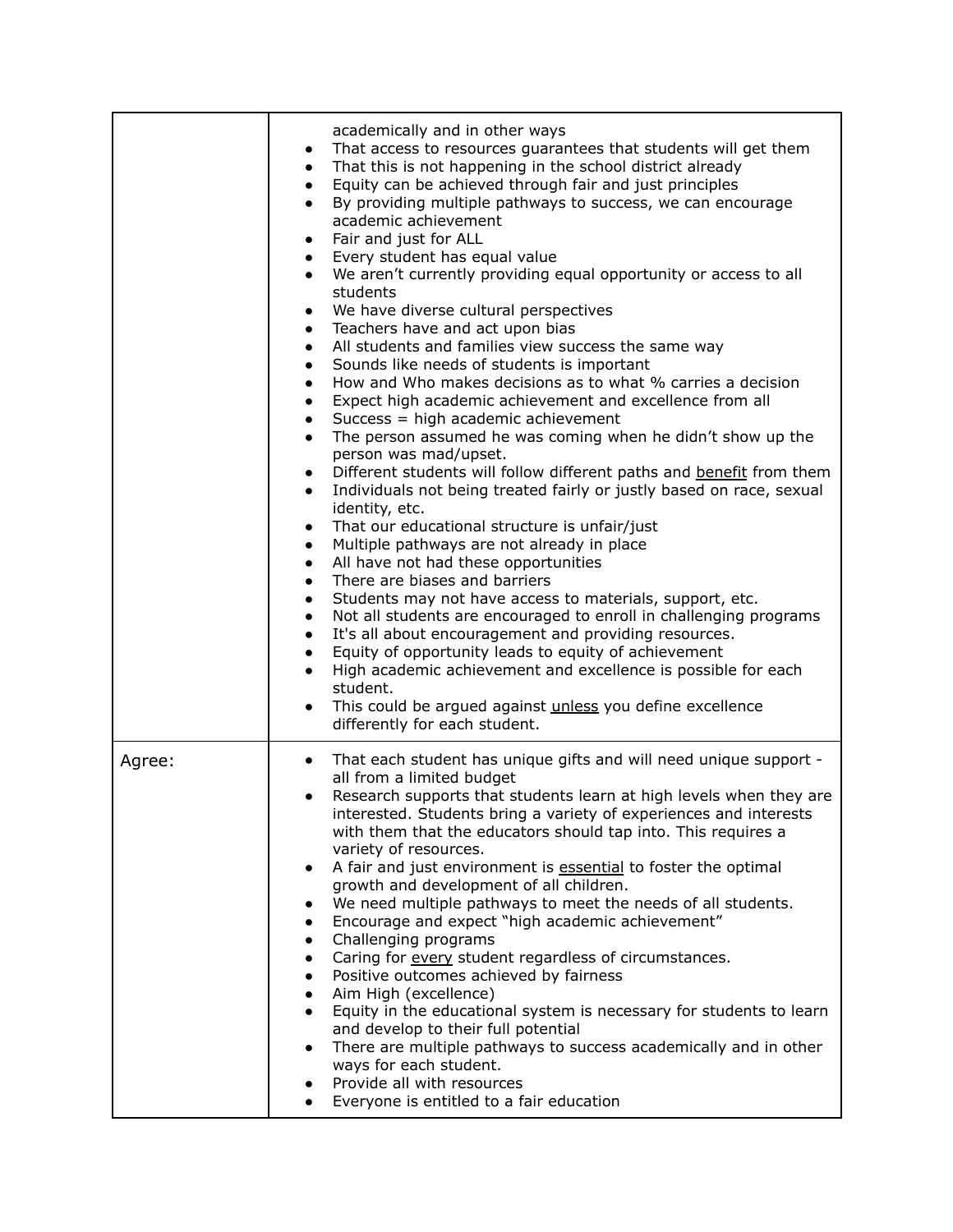|        | It's important that every student is provided equal opportunity<br>$\bullet$<br>High academic achievement is important (to each students<br>$\bullet$<br>potential)<br>Present policies but add to them<br>$\bullet$<br>Fair and just<br>$\bullet$<br>Include multiple pathways<br>$\bullet$<br>To pursue best for all<br>$\bullet$<br>Different perspectives are important<br>$\bullet$<br>Students shouldn't have "biases and other barriers" impact<br>$\bullet$<br>them/their choices<br>Multiple pathways to success<br>$\bullet$<br>Strategically differentiating allocations as necessary to remove<br>$\bullet$<br>barriers and improve outcomes.<br>Actively encourage, support, and expect high academic<br>$\bullet$<br>achievement and excellence from each student.<br>Never assume anything. If the person didn't have a definite<br>$\bullet$<br>answer either way they didn't know if he was coming or not.<br>Different students will need different things<br>$\bullet$<br>Different students will follow different paths<br>$\bullet$<br>Students should have fair access to facilities etc - But, don't have<br>$\bullet$<br>to use them<br>All kids should be given equal opportunity and resources to<br>$\bullet$<br>achieve their best outcome<br>All students encouraged and provided opportunities<br>$\bullet$<br><b>Fairness</b><br>$\bullet$<br>We (community and educators alike) should encourage, support,<br>$\bullet$<br>and expect high academic achievement and excellence from each<br>student.<br>All students should be encouraged to pursue goals and interests<br>$\bullet$<br>(within the proper scope of an educational institution)<br>Equal resources should be given<br>$\bullet$<br>A policy that is fair and just for all is essential<br>$\bullet$<br>Diverse voices should be heard<br>$\bullet$<br>Multiple pathways to success<br>$\bullet$<br>There should be multiple pathways to success<br>$\bullet$ |
|--------|--------------------------------------------------------------------------------------------------------------------------------------------------------------------------------------------------------------------------------------------------------------------------------------------------------------------------------------------------------------------------------------------------------------------------------------------------------------------------------------------------------------------------------------------------------------------------------------------------------------------------------------------------------------------------------------------------------------------------------------------------------------------------------------------------------------------------------------------------------------------------------------------------------------------------------------------------------------------------------------------------------------------------------------------------------------------------------------------------------------------------------------------------------------------------------------------------------------------------------------------------------------------------------------------------------------------------------------------------------------------------------------------------------------------------------------------------------------------------------------------------------------------------------------------------------------------------------------------------------------------------------------------------------------------------------------------------------------------------------------------------------------------------------------------------------------------------------------------------------------------------------------------------------------------------------------------------------------|
| Argue: | Resources are limited - so certain groups automatically get a<br>$\bullet$<br>bigger piece of the pie to reach individual goals based upon what<br>someone else defined as equitable.<br>Not all students are capable of high academic achievement<br>٠<br>Equity is not equality<br>$\bullet$<br>A culture has the right to teach its common virtues and values but<br>$\bullet$<br>not those of every person<br>Providing access to resources is enough to ensure equitable<br>٠<br>distribution of them<br>That equitable access to resources for student success will<br>translate to inclusion of students in every group and at every<br>level.<br>Life is not fair. We all have our strength and weakness. That is<br>$\bullet$<br>what makes us who we are.<br>Where will resources come from and what will be cut?<br>Why no FCA in place?<br>Why is CRT still alive?<br>$\bullet$<br>What is "equitable"?<br>Is there a reasonable limit to providing "necessary resources"?                                                                                                                                                                                                                                                                                                                                                                                                                                                                                                                                                                                                                                                                                                                                                                                                                                                                                                                                                                       |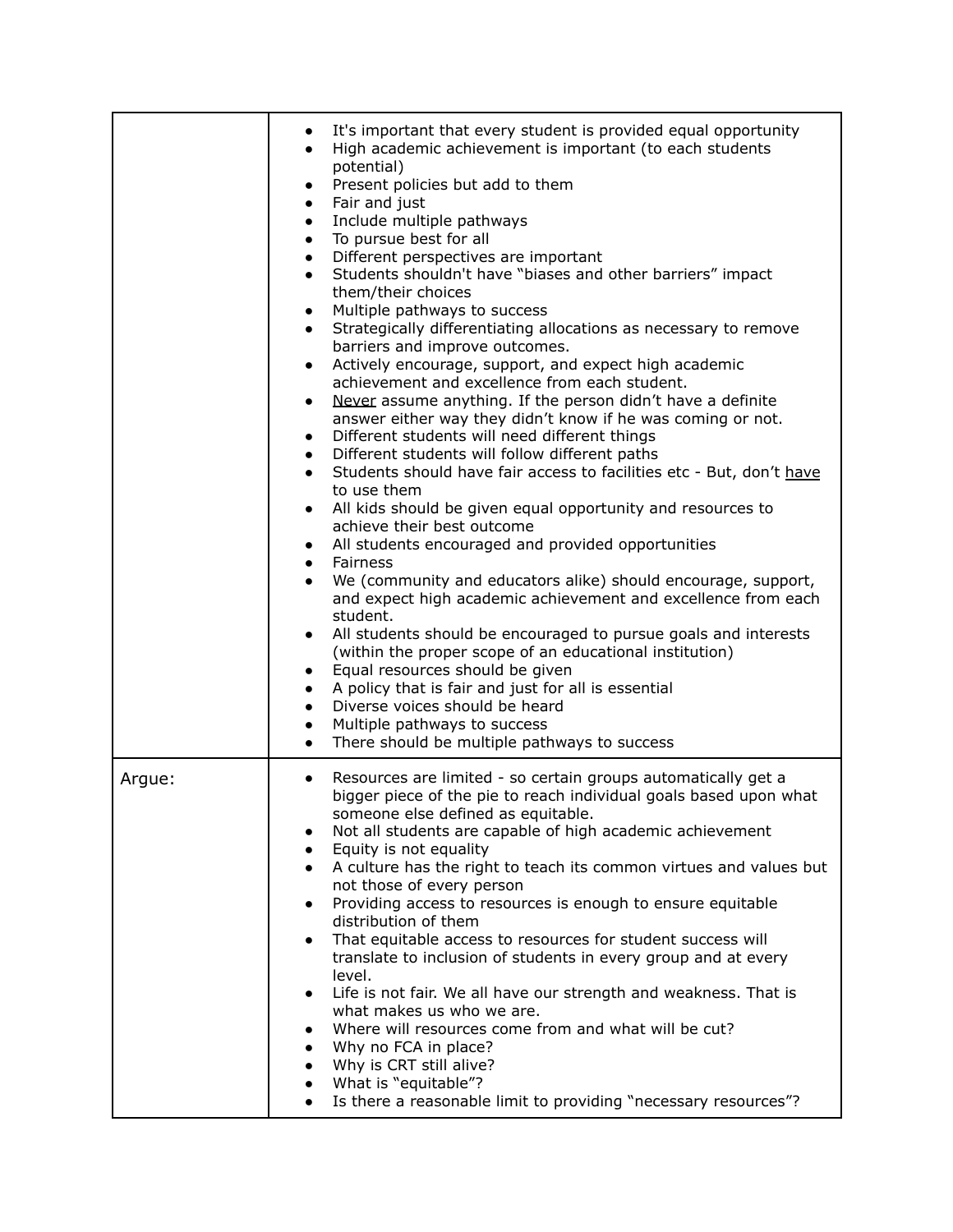|         | What barriers do we see that need to be reduced or eliminated?<br>$\bullet$<br>What is the output goal? Equal outcomes or equal opportunity?<br>$\bullet$<br><b>Against CRT</b><br>$\bullet$<br>Equitable access?<br>$\bullet$<br>Identities?<br>$\bullet$<br>Equality - equality of outcome or equality of opportunity?<br>$\bullet$<br>Why do we need a policy for needs of students when there are<br>$\bullet$<br>policies in place? Add new policies to existing policies instead of<br>adding race, equity, and diversity-gender to disrupt so many<br>things<br>Educational structure - fair and just needs defining<br>$\bullet$<br>What are the criteria of these?<br>$\circ$<br>Who will judge this?<br>$\circ$<br>How can any person or group view this without some<br>$\circ$<br>worldview intervention?<br>Use equality<br>$\bullet$<br>Equity is not an appropriate basis<br>$\bullet$<br>Specifically calling out athletes as opposed to other activities<br>$\bullet$<br>Could argue if he was or wasn't going to come or show up.<br>$\bullet$<br>Nobody really knew.<br>How many to multiple?<br>$\bullet$<br>Can we afford unlimited pathways?<br>$\bullet$<br>If anyone is being treated unfairly or not receiving equitable<br>$\bullet$<br>access, administrators should be held accountable.<br>That these policies aren't already in place<br>$\bullet$<br>These things are already in place within other policies<br>$\bullet$<br>Resources<br>$\circ$<br>o Accountability<br>Participation<br>$\circ$<br>What is equitable access?<br>There is a troubling hole in the current draft of the policy. The<br>$\bullet$<br>"Access to Equitable Resources" says, "as necessary to remove<br>barriers". As written, there appears to be a loophole allowing for<br>the termination of faculty who are considered barriers due to<br>scientific or religious convictions. What happens with a conflict<br>between a science teacher and a student claiming discrimination<br>based on an unscientific gender identity? This opens the door to<br>lawsuits in an extreme case.<br>At what point is it determined the ability may not be there, after<br>all resources are exhausted<br>Ex: people getting pushed through based on skin color<br>$\circ$<br>solely |
|---------|----------------------------------------------------------------------------------------------------------------------------------------------------------------------------------------------------------------------------------------------------------------------------------------------------------------------------------------------------------------------------------------------------------------------------------------------------------------------------------------------------------------------------------------------------------------------------------------------------------------------------------------------------------------------------------------------------------------------------------------------------------------------------------------------------------------------------------------------------------------------------------------------------------------------------------------------------------------------------------------------------------------------------------------------------------------------------------------------------------------------------------------------------------------------------------------------------------------------------------------------------------------------------------------------------------------------------------------------------------------------------------------------------------------------------------------------------------------------------------------------------------------------------------------------------------------------------------------------------------------------------------------------------------------------------------------------------------------------------------------------------------------------------------------------------------------------------------------------------------------------------------------------------------------------------------------------------------------------------------------------------------------------------------------------------------------------------------------------------------------------------------------------------------------------------------------------------------------------------------------------------------------------------------------|
| Aspire: | To have definitions that we can all agree upon<br>Strategically using resources for identified needs is fiscally sound.<br>Some students bring barriers to school with them and they may<br>need different resources to overcome them<br>Student success depends on support as well as expectations and<br>$\bullet$<br>accountability<br>The great virtues and promises of our founding will be taught<br>$\bullet$<br>again to inspire all.<br>Provide excellent education<br>Provide for all students to feel successful.<br>Provide challenging programs.                                                                                                                                                                                                                                                                                                                                                                                                                                                                                                                                                                                                                                                                                                                                                                                                                                                                                                                                                                                                                                                                                                                                                                                                                                                                                                                                                                                                                                                                                                                                                                                                                                                                                                                          |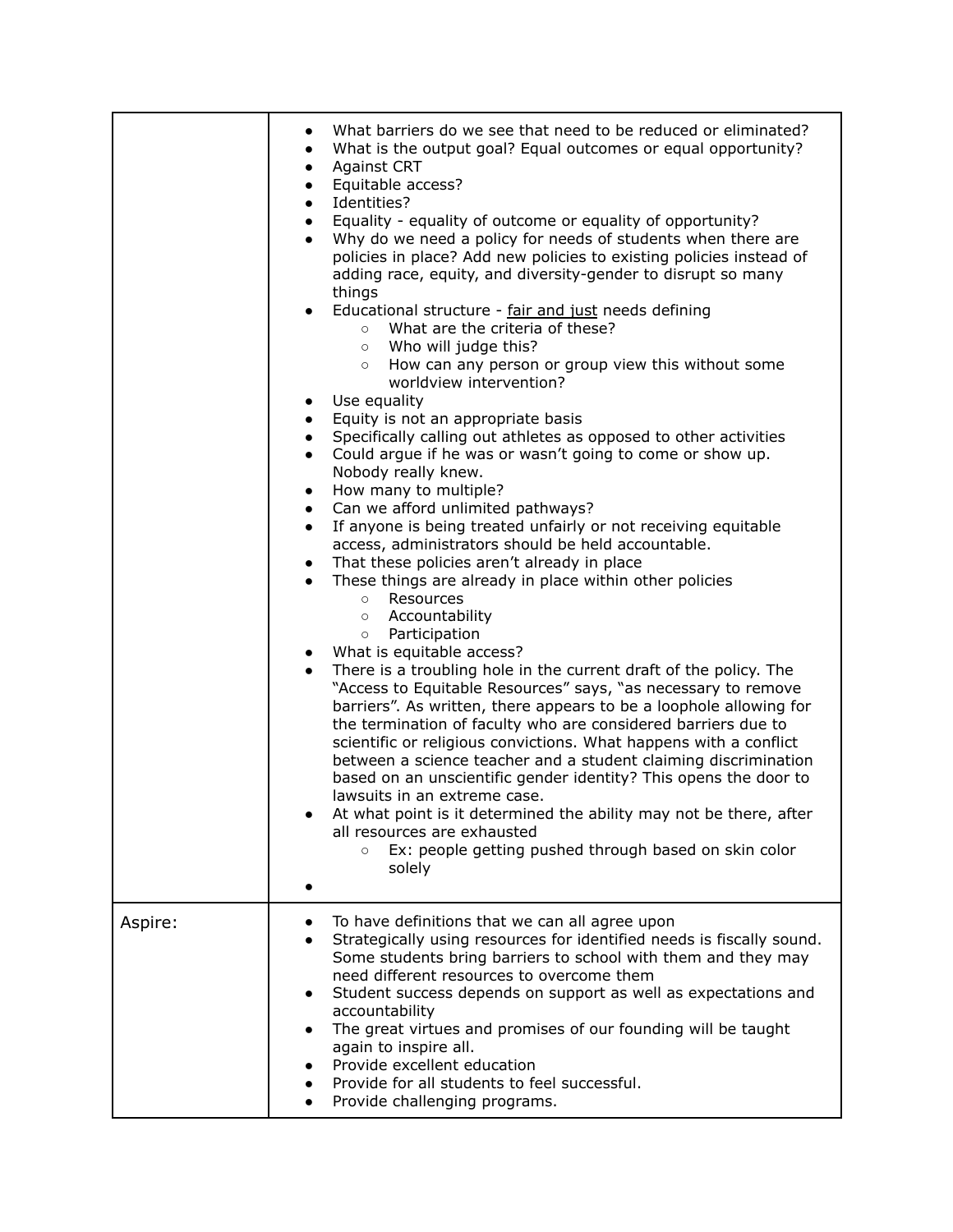| FCA chapter started<br>$\bullet$<br>Structured assessment will yield better outcomes for students.<br>$\bullet$<br>Bias and barrier free education<br>$\bullet$<br>We want to help students reach their potential but equal outcomes<br>$\bullet$<br>is illogical because student potential varies significantly<br>Starting a FCA (Fellowship of Christian Athletes) Chapter at KASD<br>$\bullet$<br>An educational structure that is fair and just for all individuals<br>$\bullet$<br>Address barriers to learning and participation<br>$\bullet$<br>Encourage, support, and expect high academic achievement and<br>$\bullet$<br>excellence from each student<br>Remove barriers and improve outcomes<br>$\bullet$<br>Educational equity for all students<br>$\bullet$<br>Never assume anything about a person or something that could or<br>$\bullet$<br>could not happen. |
|---------------------------------------------------------------------------------------------------------------------------------------------------------------------------------------------------------------------------------------------------------------------------------------------------------------------------------------------------------------------------------------------------------------------------------------------------------------------------------------------------------------------------------------------------------------------------------------------------------------------------------------------------------------------------------------------------------------------------------------------------------------------------------------------------------------------------------------------------------------------------------|
| All students encouraged -<br>$\bullet$<br>Pursue their goals and interests without regard to biases<br>$\circ$<br>and other barriers.<br>Enroll in challenging programs.<br>$\circ$<br>Participate in school activities and interscholastic athletics.<br>$\circ$<br>Services that reflect an appreciation for the diverse cultural<br>$\bullet$                                                                                                                                                                                                                                                                                                                                                                                                                                                                                                                                |
| perspectives<br>All students  encouraged and provided opportunities to<br>$\bullet$<br>Pursue their goals and interests without regard to biases<br>$\circ$<br>and other barriers<br>Enroll in challenging programs<br>$\circ$<br>High achievement and excellence from each student<br>$\bullet$<br>We identify any areas where kids are being mistreated or policy is<br>failing and fix existing policies                                                                                                                                                                                                                                                                                                                                                                                                                                                                     |
| Follow current policies<br>$\bullet$<br>Aspire to all I agree with<br>$\bullet$<br>All students shall be encouraged to pursue goals, interests without<br>regard to barriers<br>All students should be provided equitable access to<br>$\bullet$<br>materialsthat reflect an appreciation of diverse cultural<br>perspectives, identities<br>Provide equitable access to resources<br>Students should be supported via high aspirations and challenging<br>$\bullet$<br>programs.                                                                                                                                                                                                                                                                                                                                                                                               |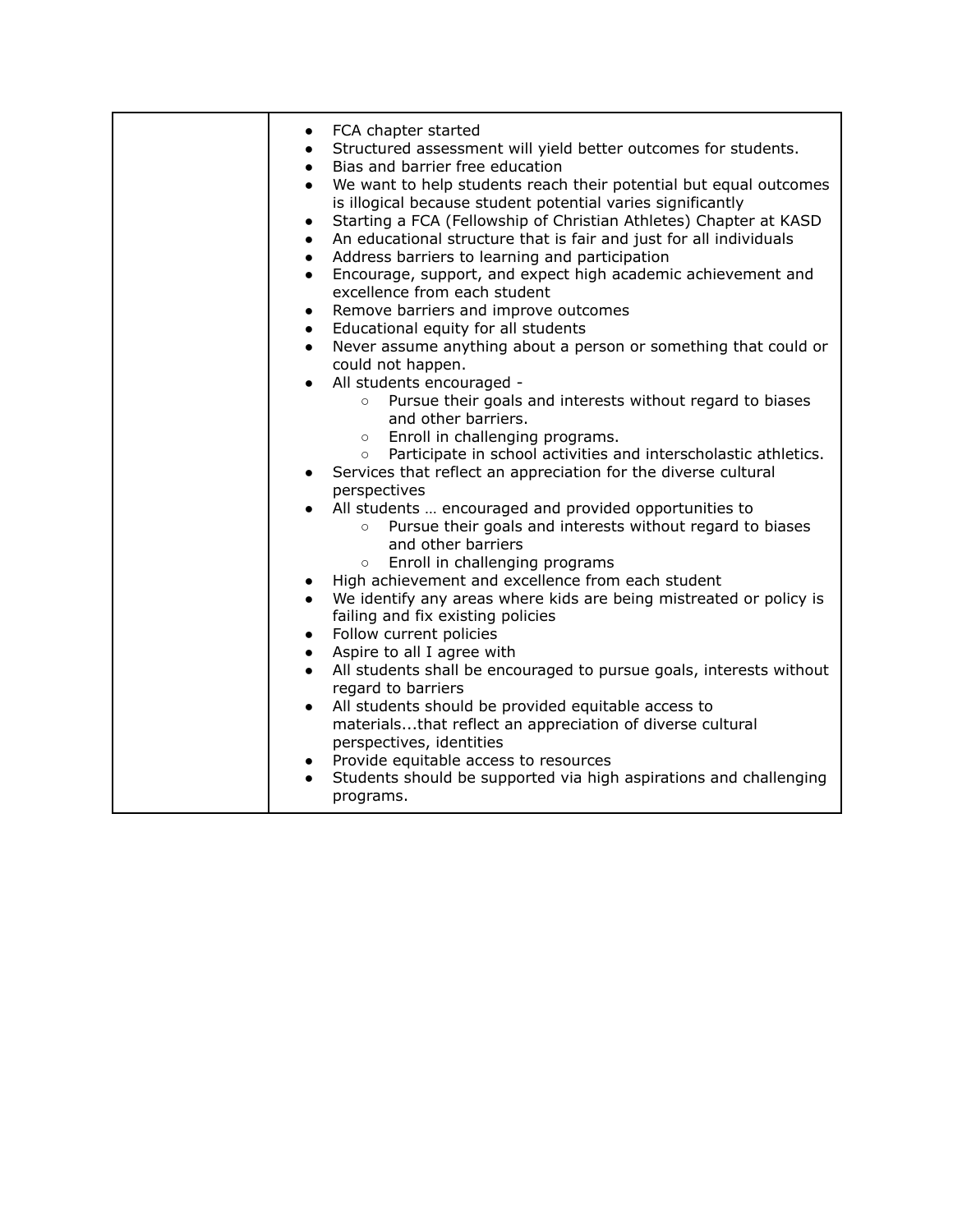## **WELCOMING AND INCLUSIVE ENVIRONMENT**

The district shall strive to create a welcoming, inclusive and bias-free culture and environment that values, reflects and is responsive to the diversity of the students, their families and the community.[2][3][18][28][29][30][31]

Respectful and civil discourse and interactions among all district leaders, staff, students, families and community members shall be expected at all times.

### **PARTNERSHIP AND INCLUSION**

The district shall welcome and empower students and families, including but not limited to, families of color, low-income families, individuals with disabilities, individuals whose first language may not be English and other underrepresented groups, as essential partners in their student's educational experiences, school planning and district decision-making. The district shall provide multiple and flexible opportunities for dialogue and engagement with families and communities.[28][29]

In addition, the district shall include other partners who have modeled culturally proficient practices, such as government agencies, nonprofit organizations, businesses, institutions of higher learning and the general community in meeting equitable educational outcomes.

### **DATA FOCUSED**

To make informed decisions in the pursuit of educational equity, the district shall systematically use quantitative and qualitative district-wide and school-level data. Such data may include anecdotal information from teachers and staff, as well as formally collected and reported data. Data shall be disaggregated and intersected, where feasible, based on available demographics.[32]

### **FAIRNESS LENS**

The district shall, as a continuous practice, review current and newly developed policies, administrative regulations, practices, programs, procedures, professional development and locally controlled budget allocations with a fairness lens.

The district shall be aided in this process through the use of educational equity analysis and auditing tools.

### **WELCOMING AND INCLUSIVE ENVIRONMENT**

| Assumptions: | This inclusion of diverse people is not currently happening<br>$\bullet$<br>Are we not looking at data currently?<br>$\bullet$<br>Are we not in tune to anecdotal information?<br>• What fairness is - very subjective<br>We need this policy!<br>$\bullet$<br>Doesn't the anti-bullying policy take care of most of this?<br>$\bullet$<br>• You'll answer the community questions<br>Who "models culturally proficient practices"?<br>$\bullet$<br>That the data required is available and easily collected<br>$\bullet$ |
|--------------|---------------------------------------------------------------------------------------------------------------------------------------------------------------------------------------------------------------------------------------------------------------------------------------------------------------------------------------------------------------------------------------------------------------------------------------------------------------------------------------------------------------------------|
|              | Equity and analysis tools - That all know what this is and how to<br>$\bullet$                                                                                                                                                                                                                                                                                                                                                                                                                                            |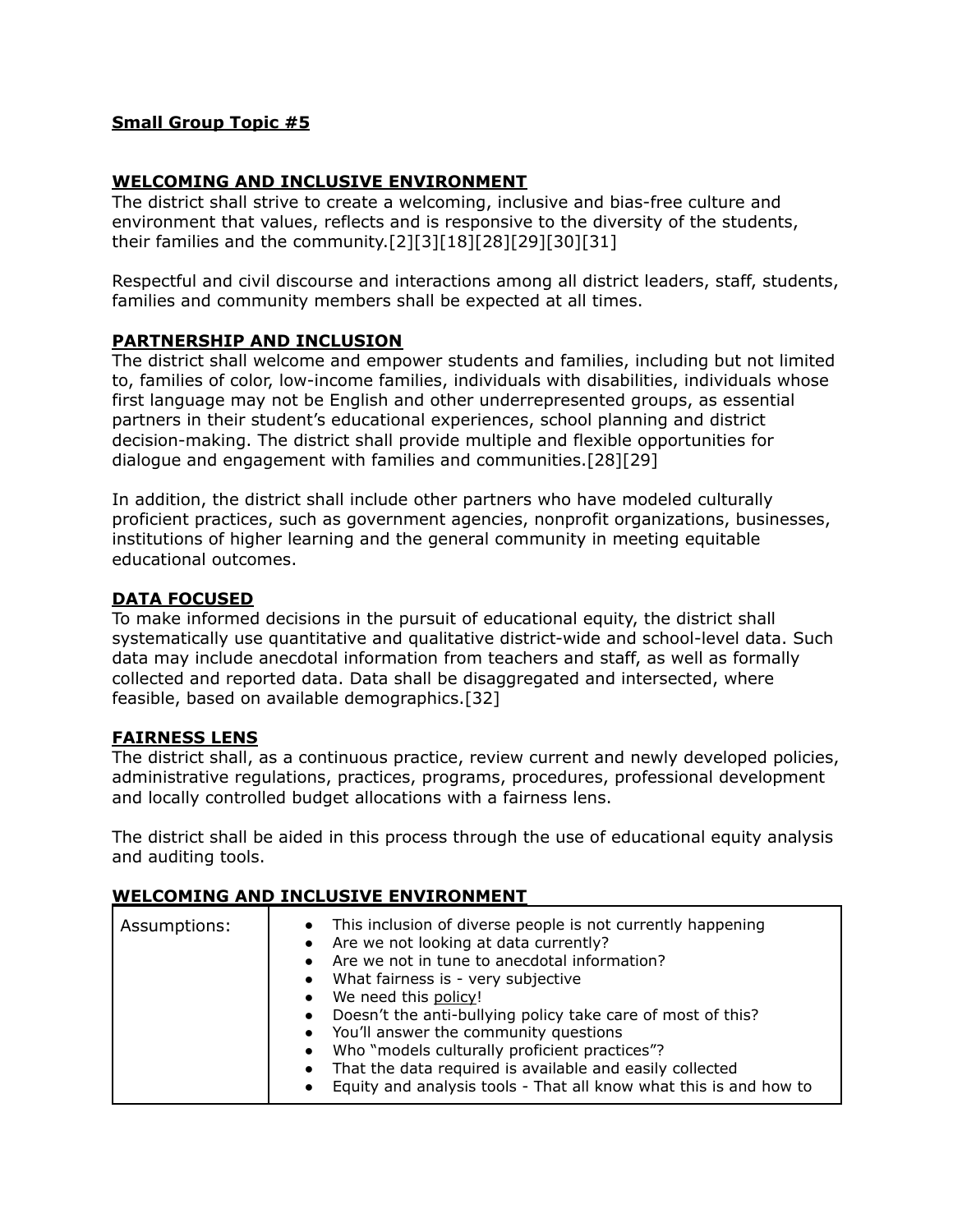| select and implement it<br>Partnership - The district will be able to effectively communicate<br>this call for participation to the <b>ENTIRE</b> community and that the<br>community will be responsive<br>Did you include adverse group of people in the process of creating<br>$\bullet$<br>this policy? It's important!<br>What is meant by inclusive and bias-free culture?<br>$\bullet$<br>How will the board strive to create this environment?<br>$\bullet$<br>How will discourse be handled?<br>$\bullet$<br>What do you mean by empower?<br>$\bullet$<br>Definitions keep changing<br>$\bullet$<br>How will these pathen be chosen?<br>$\bullet$<br>How is data being collected?<br>$\bullet$<br>What tools will be used to analyze data?<br>$\bullet$<br>What specifically will data be used for?<br>$\bullet$<br>What will the district do once the policies have been reviewed?<br>$\bullet$<br>Sounds like equity solves everything - where is equality? Do<br>$\bullet$<br>present policies cover all of this?<br>Data focused - anecdotal information from students and staff. How<br>$\bullet$<br>do you eliminate or decrease the bias in this information<br>Fairness lens - what does this mean? Fiar is different to different<br>$\bullet$<br>people<br>Data focused - person aggregating data is using a program?<br>$\bullet$<br>Every person brings value regardless of income, color, etc, and<br>their perspective can help create a more effective educational<br>experience for all<br>We don't currently have a welcoming environment<br>$\bullet$<br>Every person and perspective deserves respect<br>$\bullet$<br>Bias-free is possible<br>$\bullet$<br>Underrepresented groups would not be welcome without this<br>$\bullet$<br>policy<br>Anecdotal data will be accurate and unbiased<br>$\bullet$<br>Fairness less - fairness means the same thing to all stakeholders<br>$\bullet$<br>SD goal is to create a culture/environment which is welcoming to<br>$\bullet$<br>all families, students, and community members<br>To achieve goal they will utilize opportunities offered, dialogue and<br>resource both local/non-local<br>They will review success/failure with data collection/review<br>They will provide staff education/policy development based on<br>data as able<br>Welcoming/inclusive environment is desirable<br>Both systematic and anecdotal data are useful<br>Demographic categories input student's experience<br>$\bullet$<br>Inclusion of diverse experience in education is positive<br>There's a chance that our school culture might not be welcoming,<br>$\bullet$<br>inclusive, and bias-free if we don't make a conscious effort to<br>create that culture and environment<br>Data (including anecdotal data) - can help us see patterns that<br>$\bullet$<br>might not otherwise be obvious<br>We don't already welcome all students!<br>WHY IS THIS NEEDED? |
|-----------------------------------------------------------------------------------------------------------------------------------------------------------------------------------------------------------------------------------------------------------------------------------------------------------------------------------------------------------------------------------------------------------------------------------------------------------------------------------------------------------------------------------------------------------------------------------------------------------------------------------------------------------------------------------------------------------------------------------------------------------------------------------------------------------------------------------------------------------------------------------------------------------------------------------------------------------------------------------------------------------------------------------------------------------------------------------------------------------------------------------------------------------------------------------------------------------------------------------------------------------------------------------------------------------------------------------------------------------------------------------------------------------------------------------------------------------------------------------------------------------------------------------------------------------------------------------------------------------------------------------------------------------------------------------------------------------------------------------------------------------------------------------------------------------------------------------------------------------------------------------------------------------------------------------------------------------------------------------------------------------------------------------------------------------------------------------------------------------------------------------------------------------------------------------------------------------------------------------------------------------------------------------------------------------------------------------------------------------------------------------------------------------------------------------------------------------------------------------------------------------------------------------------------------------------------------------------------------------------------------------------------------------------------------------------------------------------------------------------------------------------------------------------------------------------------------------------------------------------------------------------------------------------------------------|
| That the district exists to serve the needs of all children of the<br>community<br>That information gathering will aid in serving the needs of the                                                                                                                                                                                                                                                                                                                                                                                                                                                                                                                                                                                                                                                                                                                                                                                                                                                                                                                                                                                                                                                                                                                                                                                                                                                                                                                                                                                                                                                                                                                                                                                                                                                                                                                                                                                                                                                                                                                                                                                                                                                                                                                                                                                                                                                                                                                                                                                                                                                                                                                                                                                                                                                                                                                                                                                |
| students.                                                                                                                                                                                                                                                                                                                                                                                                                                                                                                                                                                                                                                                                                                                                                                                                                                                                                                                                                                                                                                                                                                                                                                                                                                                                                                                                                                                                                                                                                                                                                                                                                                                                                                                                                                                                                                                                                                                                                                                                                                                                                                                                                                                                                                                                                                                                                                                                                                                                                                                                                                                                                                                                                                                                                                                                                                                                                                                         |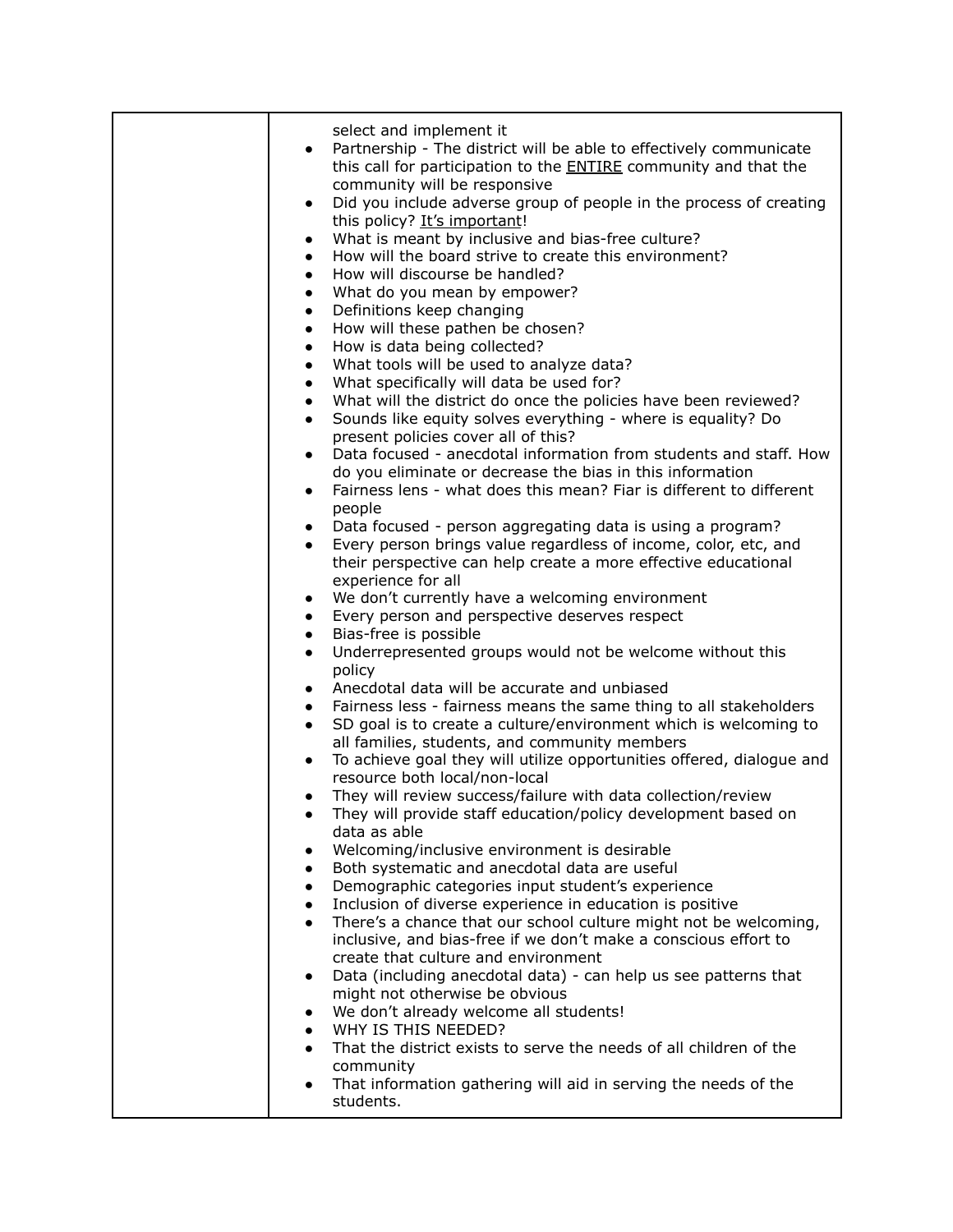|        | That the students of the district represent a span of backgrounds<br>and needs                                                                                                                                                                                                                                                                                                                                                                                                                                                                                                                                                                                                                                                                                                                                                                                                                                                                                                                                                                                                                                                                                                                                                                                                                                                                                                                                                                                                                                                                                                                                                                                                                                                                                                                                                                                                                                                                                                                                                                                                                                                                                                                                                                                                                                                                                                                                                                                  |
|--------|-----------------------------------------------------------------------------------------------------------------------------------------------------------------------------------------------------------------------------------------------------------------------------------------------------------------------------------------------------------------------------------------------------------------------------------------------------------------------------------------------------------------------------------------------------------------------------------------------------------------------------------------------------------------------------------------------------------------------------------------------------------------------------------------------------------------------------------------------------------------------------------------------------------------------------------------------------------------------------------------------------------------------------------------------------------------------------------------------------------------------------------------------------------------------------------------------------------------------------------------------------------------------------------------------------------------------------------------------------------------------------------------------------------------------------------------------------------------------------------------------------------------------------------------------------------------------------------------------------------------------------------------------------------------------------------------------------------------------------------------------------------------------------------------------------------------------------------------------------------------------------------------------------------------------------------------------------------------------------------------------------------------------------------------------------------------------------------------------------------------------------------------------------------------------------------------------------------------------------------------------------------------------------------------------------------------------------------------------------------------------------------------------------------------------------------------------------------------|
| Agree: | Respectful and civil discourse<br>$\bullet$<br>This is something our district needs to work on<br>$\bullet$<br>Currently some people feel unwelcome<br>$\bullet$<br>Students need to learn how to have respectful and civil discourse<br>$\bullet$<br>Schools need to make it a welcoming inclusion and bias for culture<br>$\bullet$<br>Data must be basis for identifying, assessing, and mitigating<br>$\bullet$<br>inequalities<br>Review of policies, practices, etc should be a continuous and<br>$\bullet$<br>iterative process<br>Welcoming and inclusive environment<br>$\bullet$<br>"Data focused"<br>$\bullet$<br>There needs to be a welcoming and inclusive environment<br>$\bullet$<br>District needs to provide courses to its community as it needs<br>them<br>Initial data collection is important<br>$\bullet$<br>Outside perspectives are valuable<br>$\bullet$<br>Policy should be reviewed and improved on a regular bases<br>$\bullet$<br>Meet the needs of students<br>$\bullet$<br>Welcoming and empowering students and families - but what does<br>$\bullet$<br>that look like?<br>To include experts in this field to assist district<br>$\bullet$<br>We should strive for a welcoming bias-free environment<br>$\bullet$<br>What's here<br>$\bullet$<br>All members should feel welcome<br>$\bullet$<br>Community involvement is important<br>$\bullet$<br>Fluid model should be utilized - allow for growth/changes based<br>upon data<br>Welcoming environment<br>$\bullet$<br>Inclusive environment<br>$\bullet$<br>Responsive to diversity of students<br>$\bullet$<br>Data-focused and informed<br>$\bullet$<br>District should assess progress<br>$\bullet$<br>I definitely want the district to create a welcoming, inclusive, and<br>$\bullet$<br>bias-free culture and take steps to make sure we're always doing<br>that!<br>Consciously striving to include all members of our community is an<br>extremely important value to me.<br>Data analysis isn't the only way to understand a community or<br>organization, but it's a really helpful tool for identifying patterns<br>we might not otherwise see - a data-focused approach feels like<br>an important component of any plan to make the district fair and<br>equitable.<br>That identifying and serving the needs of the students is the<br>foremost mission of the school district<br>That using data and information from multiple sources will<br>$\bullet$ |
|        | strengthen the ability to identify student needs<br>That the students represent a wide range of needs based on<br>$\bullet$<br>resources and abilities.<br>KASD already gives every child an equal opportunity no matter the<br>$\bullet$<br>background of the child or the skill level<br>That all students and employees should be treated the same, no<br>matter what their background is                                                                                                                                                                                                                                                                                                                                                                                                                                                                                                                                                                                                                                                                                                                                                                                                                                                                                                                                                                                                                                                                                                                                                                                                                                                                                                                                                                                                                                                                                                                                                                                                                                                                                                                                                                                                                                                                                                                                                                                                                                                                    |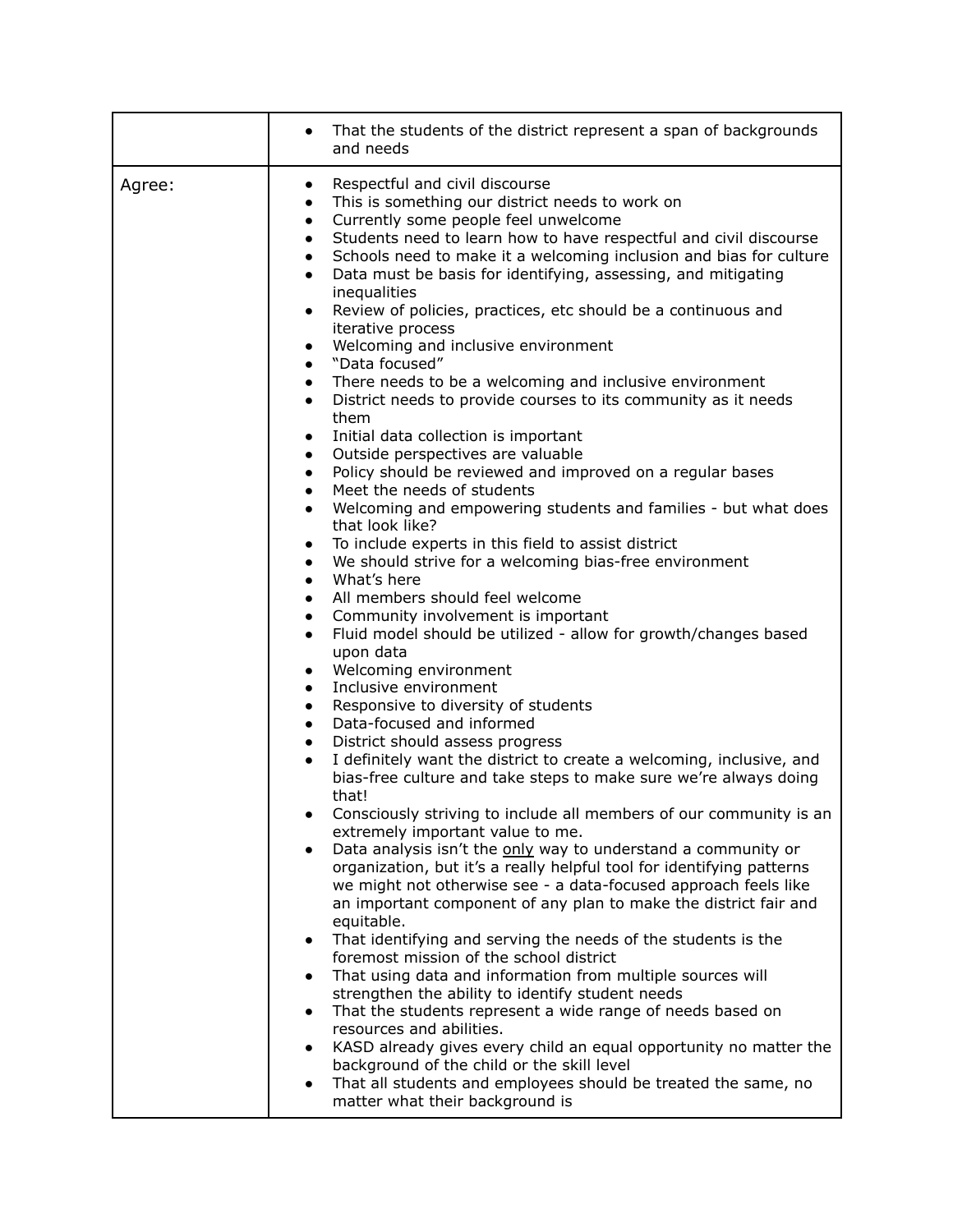|        | Kutztown district already provides for gifted and special needs kids<br>$\bullet$                                                                                                                                                                                                                                                                                                                                                                                                                                                                                                                                                                                                                                                                                                                                                                                                                                                                                                                                                                                                                                                                                                                                                                                                                                                                                                                                                                                                                                                                                                                                                                                                                                                                                                                                                                                                                                                                                                                                                                                                                                                                                                                                                                                                                                                                                                                                                                                                                                                                                                                                                                                                                                                                                                                                 |
|--------|-------------------------------------------------------------------------------------------------------------------------------------------------------------------------------------------------------------------------------------------------------------------------------------------------------------------------------------------------------------------------------------------------------------------------------------------------------------------------------------------------------------------------------------------------------------------------------------------------------------------------------------------------------------------------------------------------------------------------------------------------------------------------------------------------------------------------------------------------------------------------------------------------------------------------------------------------------------------------------------------------------------------------------------------------------------------------------------------------------------------------------------------------------------------------------------------------------------------------------------------------------------------------------------------------------------------------------------------------------------------------------------------------------------------------------------------------------------------------------------------------------------------------------------------------------------------------------------------------------------------------------------------------------------------------------------------------------------------------------------------------------------------------------------------------------------------------------------------------------------------------------------------------------------------------------------------------------------------------------------------------------------------------------------------------------------------------------------------------------------------------------------------------------------------------------------------------------------------------------------------------------------------------------------------------------------------------------------------------------------------------------------------------------------------------------------------------------------------------------------------------------------------------------------------------------------------------------------------------------------------------------------------------------------------------------------------------------------------------------------------------------------------------------------------------------------------|
| Argue: | Partners - criteria to choose these? Who chooses?<br>$\bullet$<br>What are these equity analysis and auditing tools?<br>$\bullet$<br>Please define "fairness" in objective black and white terms so it<br>$\bullet$<br>can truly be assessed<br>Definition list needs to include:<br>Diversity<br>$\circ$<br>Other underrepresented groups<br>$\circ$<br>Culturally proficient practices<br>$\circ$<br>"Equitable educational outcomes"<br>$\bullet$<br>Why is this data focused?<br>$\bullet$<br>Who decides what is fair? You have activist teachers who think<br>they are being fair<br>You have a Spanish teacher asking students their sexual<br>$\bullet$<br>preference and preferred pronouns - why?<br>District does not allow for dialogue<br>$\bullet$<br>Disagree that all of the data is easily collectable and accurate<br>$\bullet$<br>Policy as written focus too much on quantitative data - qualitative<br>$\bullet$<br>data is also important but not clear from current policy how this<br>will be collected or what this will entail<br>Equity of opportunity vs equity of outcome - equity of opportunity<br>$\bullet$<br>ensures all students have a fair base footing. We cannot expect or<br>insist equity of outcome<br>Add LGBTQ+ group and religion to partnership and inclusion<br>$\bullet$<br>Put a time stamp on "fairness lens". How often is this review<br>$\bullet$<br>done?<br>Explain qualitative data and how that would be collected and<br>$\bullet$<br>reviewed.<br>Civil discourse doesn't always occur<br>$\bullet$<br>How will this be handled?<br>$\bullet$<br>This section lacks clarity<br>$\bullet$<br>Why is anecdotal information only being collected from teachers<br>$\bullet$<br>and staff?<br>What is the goal of 809?<br>$\bullet$<br>With CRT/equity/diversity/race embedded here, how can it have<br>$\bullet$<br>positive results?<br>What are outcomes/consequences for those not being respectful<br>$\bullet$<br>and civil interactions for students/staff?<br>Who determines this?<br>٠<br>If educational equity means equal opportunity, i agree. If it means<br>$\bullet$<br>equal outcomes, that is not human, its machine.<br>Be careful not to overly analyze - however, data (both formal and<br>٠<br>informal) can be very helpful<br>Equitable educational outcomes: Does this mean identical<br>$\bullet$<br>proficiencies or general access to opportunity?<br>Data collector can be biased<br>$\bullet$<br>Can the data be disaggregated with such small sample sizes?<br>$\bullet$<br>No specific arguments<br>$\bullet$<br>Defining what "educational equity analysis and auditing tools"<br>$\bullet$<br>means<br>Kutztown has always been welcoming to any students.<br>٠<br>This is a solution looking for a problem.<br>$\bullet$ |
|        | Why would any "partners" be needed to help welcome any<br>students?                                                                                                                                                                                                                                                                                                                                                                                                                                                                                                                                                                                                                                                                                                                                                                                                                                                                                                                                                                                                                                                                                                                                                                                                                                                                                                                                                                                                                                                                                                                                                                                                                                                                                                                                                                                                                                                                                                                                                                                                                                                                                                                                                                                                                                                                                                                                                                                                                                                                                                                                                                                                                                                                                                                                               |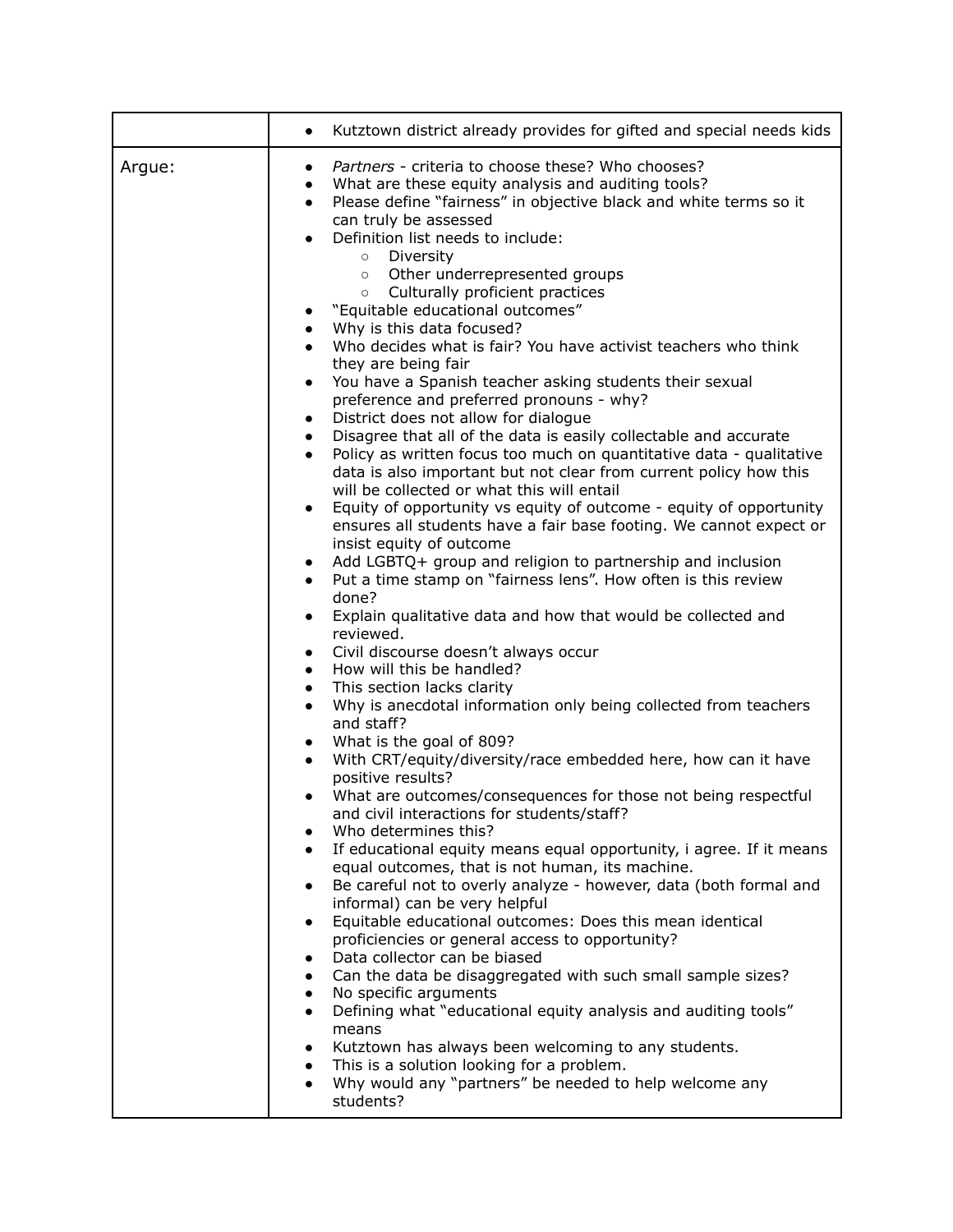|         | Not sure if this is implying that anecdotal evidence will be equally<br>weighted with other data?                                                                                                                                                                                                                                                                                                                                                                                                                                                                                                                                                                                                                                                                                                                                                                                                                                                                                                                                                                                                                                                                                                                                                                                                                                                                                                                                                                                                                                                                                                                                                                                                                                                                                                                                                                                                                                                                                                                                                                                                                                                                                                                                                                                                                                                                                                                                                                                                                                                                                                                                                                                                                                                                                                                                                                                                                                                                                                                                                                               |
|---------|---------------------------------------------------------------------------------------------------------------------------------------------------------------------------------------------------------------------------------------------------------------------------------------------------------------------------------------------------------------------------------------------------------------------------------------------------------------------------------------------------------------------------------------------------------------------------------------------------------------------------------------------------------------------------------------------------------------------------------------------------------------------------------------------------------------------------------------------------------------------------------------------------------------------------------------------------------------------------------------------------------------------------------------------------------------------------------------------------------------------------------------------------------------------------------------------------------------------------------------------------------------------------------------------------------------------------------------------------------------------------------------------------------------------------------------------------------------------------------------------------------------------------------------------------------------------------------------------------------------------------------------------------------------------------------------------------------------------------------------------------------------------------------------------------------------------------------------------------------------------------------------------------------------------------------------------------------------------------------------------------------------------------------------------------------------------------------------------------------------------------------------------------------------------------------------------------------------------------------------------------------------------------------------------------------------------------------------------------------------------------------------------------------------------------------------------------------------------------------------------------------------------------------------------------------------------------------------------------------------------------------------------------------------------------------------------------------------------------------------------------------------------------------------------------------------------------------------------------------------------------------------------------------------------------------------------------------------------------------------------------------------------------------------------------------------------------------|
| Aspire: | To empower members of all groups, especially those that are<br>$\bullet$<br>underrepresented<br>To welcome and accept people from all groups equally<br>$\bullet$<br>To collect data to ensure that education is equitable<br>$\bullet$<br>Define "equity"<br>$\bullet$<br>Get rid of this policy emphasizing "equity" - not defined<br>$\bullet$<br>Define "fairness lens"<br>$\bullet$<br>Please use verbs in these objectives that are able to be definitively<br>$\bullet$<br>analyzed (ie: change "strive" to "The district will "<br>What does welcome look like<br>$\bullet$<br>What does empower look like<br>$\bullet$<br>Include all families who walk through the door for the child's<br>education<br>Should have a team and process that will be able to collect the<br>$\bullet$<br>needed data and perform the needed analysis to effectively<br>identify and mitigate inequalities<br>Hope for a truly more welcoming educational environment -<br>$\bullet$<br>especially for non-neurotypical students (from person experience<br>much improvement o this is needed)<br>Move forward with implementing this policy. It is important despite<br>$\bullet$<br>pushback from certain individuals<br>Many people agree with this policy but aren't showing up and<br>$\bullet$<br>being loud.<br>To keep freedoms and liberty - 809 fails this<br>$\bullet$<br>Students recognize inclusivity in all its forms will benefit their<br>$\bullet$<br>community and aid them in future working environment<br>Beginning of year assembly - age appropriate, outlining inclusive<br>$\bullet$<br>environment for students to make all feel welcome<br>Standard use of inclusive pronouns<br>$\bullet$<br>A school district that welcomes all students and their families<br>$\bullet$<br>Support for students facing systemic discrimination<br>$\bullet$<br>A policy that is adjusted in accordance to what is happening in<br>$\bullet$<br>schools<br>Data collection that is valuable and accurate<br>Partnerships with outside experts that benefits students and their<br>$\bullet$<br>families<br>Accurate understanding of inequities that occur in the district<br>Conversation that inspires positive change<br>٠<br>Conversation based on facts rather than malice<br>$\bullet$<br>No student is pre-judged by income, color, disability, etc. all<br>students are given equal opportunity to reach the level of their<br>potential, not the level of another student's potential<br>We work hard to identify, redue, and eliminate any barriers to<br>$\bullet$<br>students potential within reasonable budgetary restraints<br>Respectful and civil discourse and interactions<br>٠<br>Data-focused decisions<br>$\bullet$<br>Partnerships with "experts"<br>To make all feel included and represented in the educational<br>system, and to ensure that the educational system is free of bias,<br>whether conscious or unconscious.<br>All members of the community should feel welcomed<br>Active demonstration of this needs to be completed. Dialogue, |
|         |                                                                                                                                                                                                                                                                                                                                                                                                                                                                                                                                                                                                                                                                                                                                                                                                                                                                                                                                                                                                                                                                                                                                                                                                                                                                                                                                                                                                                                                                                                                                                                                                                                                                                                                                                                                                                                                                                                                                                                                                                                                                                                                                                                                                                                                                                                                                                                                                                                                                                                                                                                                                                                                                                                                                                                                                                                                                                                                                                                                                                                                                                 |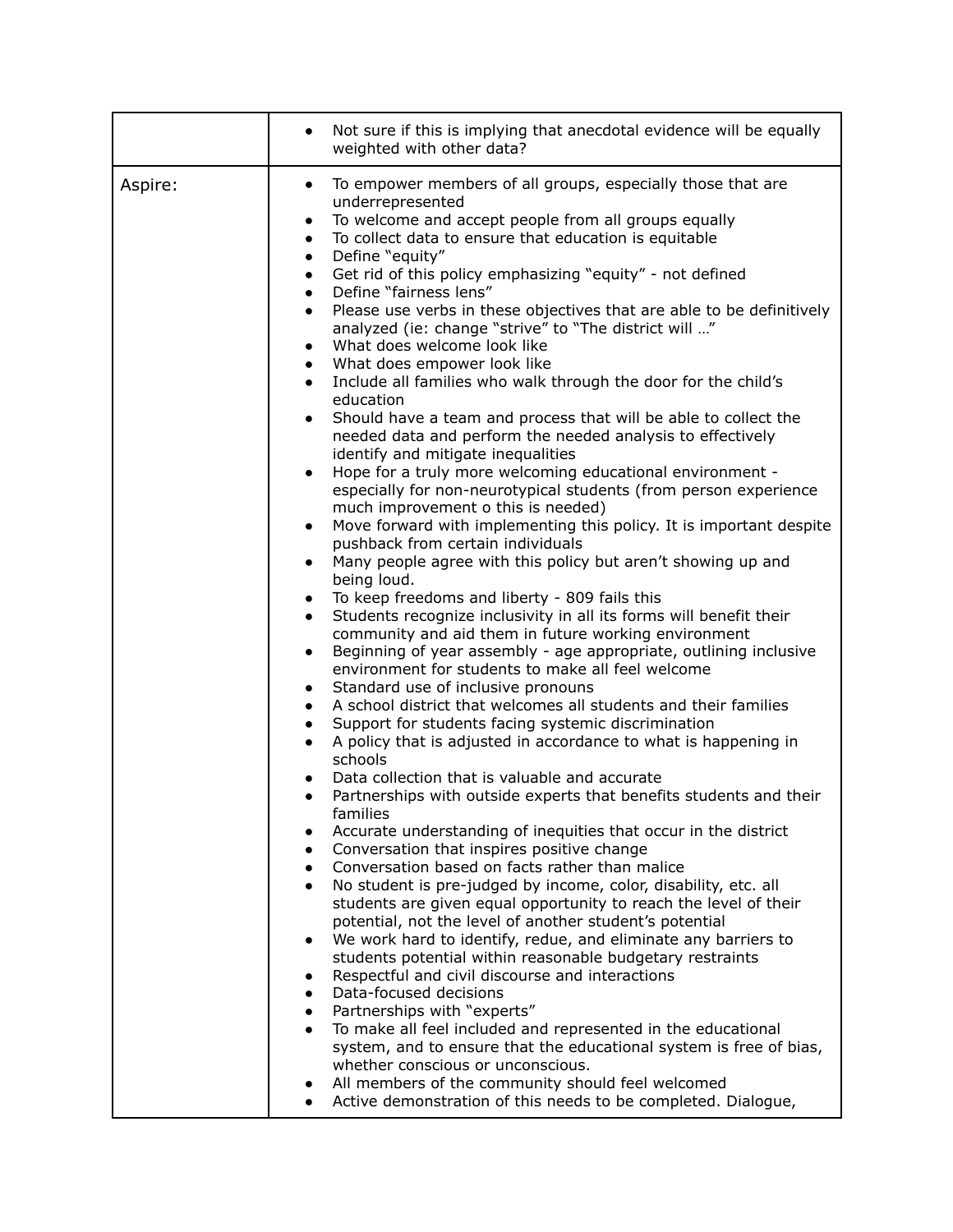|  | actions, etc.<br>Use of data and feedback needs to be utilized in order to allow for<br>$\bullet$<br>improvements and to identify Positives and Failures<br>Community and student involvement is vital<br>$\bullet$<br>Everyone is welcomed no matter of background, student, race,<br>orientation, identity, etc<br>As long as children are taught to respect one another as they have<br>been.<br>• To create an environment where all students have the opportunity<br>to learn to their fullest potential. This includes programs already in<br>place, and allows for on-going conversations about needs that<br>may arise as our district grows and changes. The goal should be<br>that students can feel safe and that they can feel that their<br>opinions are valued and voices are heard as well.<br>Education that services the needs of all students and identifies<br>$\bullet$<br>barriers such as hunger, lack of resources, special needs, etc. that<br>might interfere with a student's ability to succeed |
|--|----------------------------------------------------------------------------------------------------------------------------------------------------------------------------------------------------------------------------------------------------------------------------------------------------------------------------------------------------------------------------------------------------------------------------------------------------------------------------------------------------------------------------------------------------------------------------------------------------------------------------------------------------------------------------------------------------------------------------------------------------------------------------------------------------------------------------------------------------------------------------------------------------------------------------------------------------------------------------------------------------------------------------|
|--|----------------------------------------------------------------------------------------------------------------------------------------------------------------------------------------------------------------------------------------------------------------------------------------------------------------------------------------------------------------------------------------------------------------------------------------------------------------------------------------------------------------------------------------------------------------------------------------------------------------------------------------------------------------------------------------------------------------------------------------------------------------------------------------------------------------------------------------------------------------------------------------------------------------------------------------------------------------------------------------------------------------------------|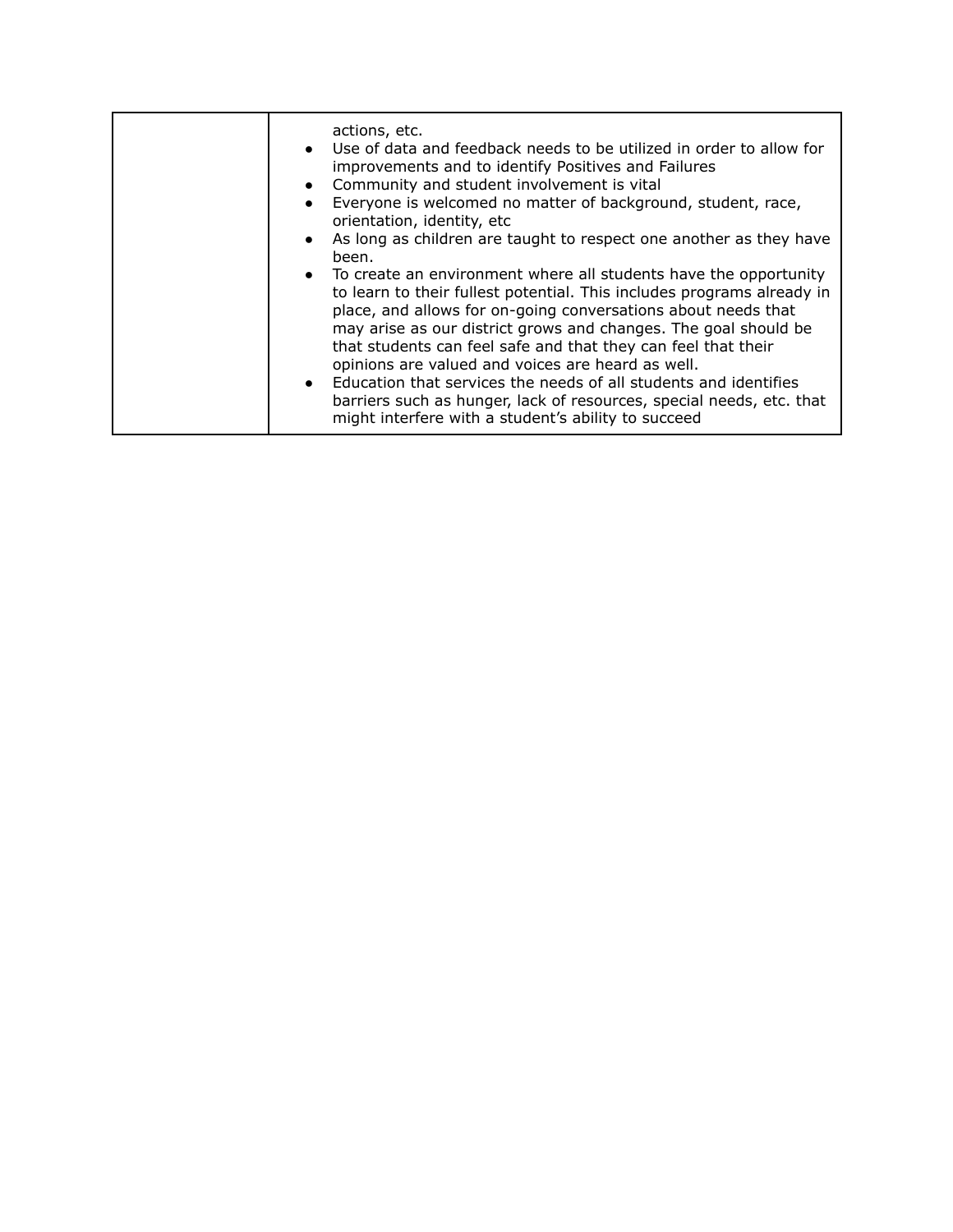#### **CULTURAL PROFICIENCY**

The district shall provide instructional materials and assessments, and promote teaching practices that reflect and are responsive to the diverse cultural perspectives and identities of students and their families.

The district's curriculum shall:

- 1. Promote fairness and respect.
- 2. Reflect the distinctive contributions of a diverse society.

### **WORKFORCE DIVERSITY**

The district recognizes the benefits of a highly effective workforce that reflects racial, gender and linguistic diversity. In the promotion of workplace diversity, the district shall strive to:[23]

1. Maintain an employment process that is free of discrimination and bias.[23][30] 2. Identify and address barriers to the recruitment, hiring, retention, development and promotion of district employees from diverse backgrounds.

3. Actively recruit and/or promote highly qualified candidates who are committed to the equitable delivery of education.

### **PROFESSIONAL DEVELOPMENT**

The district shall ensure the provision of professional development opportunities for advancement of employees' understanding and skill sets relative to addressing barriers to students' opportunities.[24]

Professional development shall foster the skills, knowledge and beliefs to cultivate equity, including cultural proficiency, social-emotional learning and mental health to create a learning environment that is student-centered and meets the individual and diverse needs of students.

| Assumptions: | Employees need and deserve ongoing training to succeed at<br>providing the best possible school and community<br>Even employees who have lots of training and experience can<br>benefit from professional development<br>A diverse cultural perspective includes of color (not white)<br>$\bullet$<br>Students identity is based on the liberation of "cultural norms". So<br>to identify as a male but you have female parts, you are being<br>oppressed. Oppressors are those who perpetuate that "norm"!<br>• The KASD is not fair or respectful<br>The district's current policies are not fair and respectful of<br>students needs.<br>• The district currently discriminates and has bias towards students<br>and employees<br>• The district is not currently student-centered and does not meet<br>student needs.<br>District should promote fairness and respect. Curriculum should be<br>reflective of society without bias.<br>To accomplish goal, district needs to be active in promoting an |
|--------------|-----------------------------------------------------------------------------------------------------------------------------------------------------------------------------------------------------------------------------------------------------------------------------------------------------------------------------------------------------------------------------------------------------------------------------------------------------------------------------------------------------------------------------------------------------------------------------------------------------------------------------------------------------------------------------------------------------------------------------------------------------------------------------------------------------------------------------------------------------------------------------------------------------------------------------------------------------------------------------------------------------------|
|              |                                                                                                                                                                                                                                                                                                                                                                                                                                                                                                                                                                                                                                                                                                                                                                                                                                                                                                                                                                                                           |

### **CULTURAL PROFICIENCY**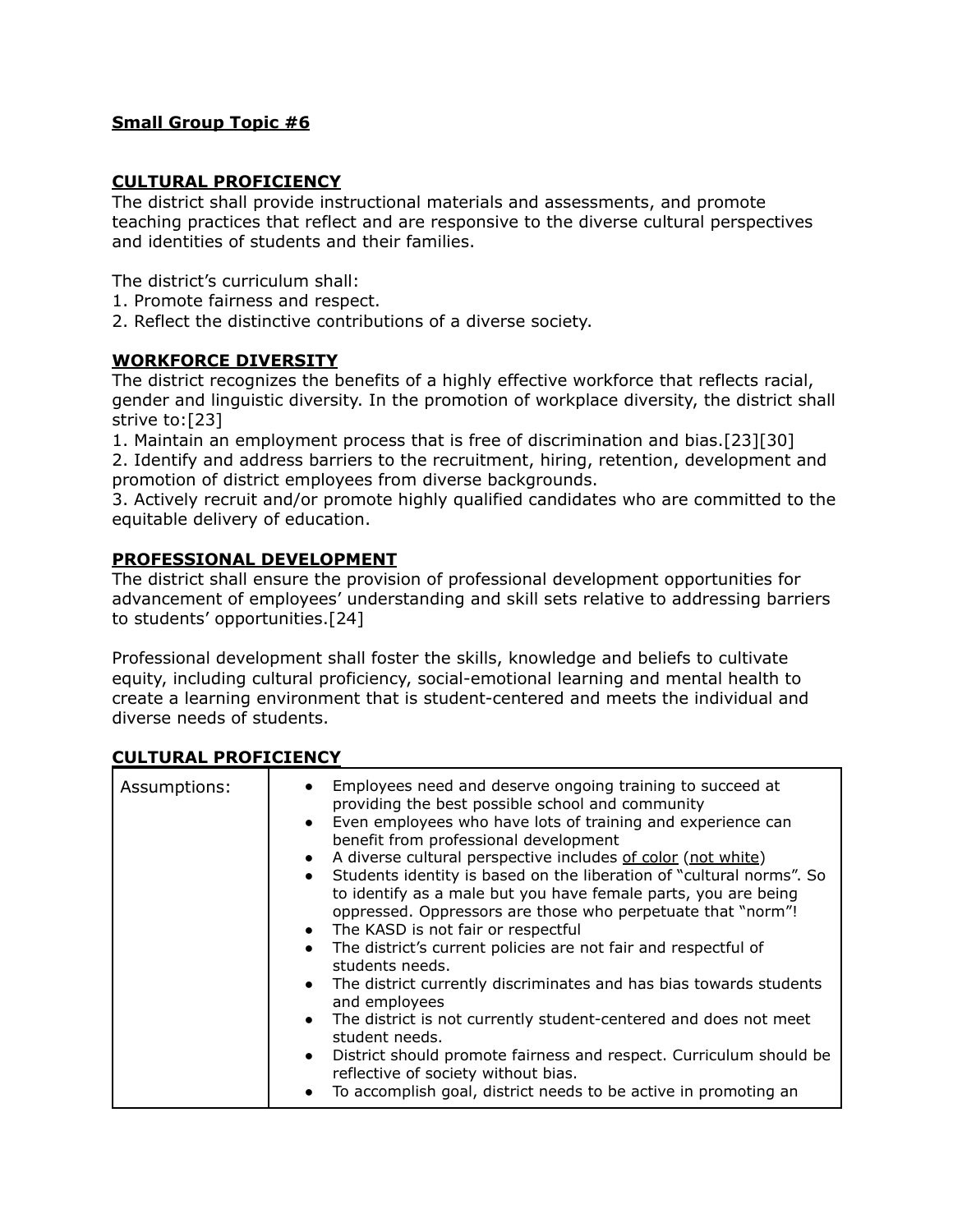| unbiased employment process<br>Needs to promote Professional Development<br>$\bullet$<br>Equitable delivery of education as defined by political left<br>$\bullet$<br>Statism is our preference without evidence of that<br>$\bullet$<br>Cultural proficiency: "Instructional material" provided Where is<br>$\bullet$<br>this instructional material coming from? Who is the author of this<br>material? What are the author's world view and so the assumption<br>is on material provided, and the foundation of their premises of<br>that material? And all is continued against the assessments<br>promoted teaching - to this assumed diverse culture.<br>Workplace diversity?<br>$\bullet$<br>Wouldn't this be something that's being done without<br>$\circ$<br>policy already?<br>Isn't there already state and federal policy that already<br>$\circ$<br>exists? |
|---------------------------------------------------------------------------------------------------------------------------------------------------------------------------------------------------------------------------------------------------------------------------------------------------------------------------------------------------------------------------------------------------------------------------------------------------------------------------------------------------------------------------------------------------------------------------------------------------------------------------------------------------------------------------------------------------------------------------------------------------------------------------------------------------------------------------------------------------------------------------|
| They have a wind on into the mind of the people studied. The<br>$\bullet$                                                                                                                                                                                                                                                                                                                                                                                                                                                                                                                                                                                                                                                                                                                                                                                                 |
| result vagueness.                                                                                                                                                                                                                                                                                                                                                                                                                                                                                                                                                                                                                                                                                                                                                                                                                                                         |
| There is an inherent flaw or failure in the first place with no<br>$\bullet$<br>evidence of it?                                                                                                                                                                                                                                                                                                                                                                                                                                                                                                                                                                                                                                                                                                                                                                           |
| I want someone speaking to my child about gender identity.<br>$\bullet$                                                                                                                                                                                                                                                                                                                                                                                                                                                                                                                                                                                                                                                                                                                                                                                                   |
| Diverse cultural perspectives and identities of students and their<br>$\bullet$                                                                                                                                                                                                                                                                                                                                                                                                                                                                                                                                                                                                                                                                                                                                                                                           |
| families                                                                                                                                                                                                                                                                                                                                                                                                                                                                                                                                                                                                                                                                                                                                                                                                                                                                  |
| Where is free speech?<br>$\bullet$                                                                                                                                                                                                                                                                                                                                                                                                                                                                                                                                                                                                                                                                                                                                                                                                                                        |
| Who decides what is bias?<br>$\bullet$                                                                                                                                                                                                                                                                                                                                                                                                                                                                                                                                                                                                                                                                                                                                                                                                                                    |
| Highly qualified candidates<br>$\bullet$                                                                                                                                                                                                                                                                                                                                                                                                                                                                                                                                                                                                                                                                                                                                                                                                                                  |
| Does society or God's moral character<br>$\bullet$<br>Hitler's society?<br>$\bullet$                                                                                                                                                                                                                                                                                                                                                                                                                                                                                                                                                                                                                                                                                                                                                                                      |
| There will be consensus among the Board and within the district<br>$\bullet$                                                                                                                                                                                                                                                                                                                                                                                                                                                                                                                                                                                                                                                                                                                                                                                              |
| as to which materials and practices are responsive to diverse<br>perspectives                                                                                                                                                                                                                                                                                                                                                                                                                                                                                                                                                                                                                                                                                                                                                                                             |
| There is sufficient budget to provide necessary professional<br>$\bullet$                                                                                                                                                                                                                                                                                                                                                                                                                                                                                                                                                                                                                                                                                                                                                                                                 |
| development                                                                                                                                                                                                                                                                                                                                                                                                                                                                                                                                                                                                                                                                                                                                                                                                                                                               |
| Fairness and respect (definition?)<br>$\bullet$                                                                                                                                                                                                                                                                                                                                                                                                                                                                                                                                                                                                                                                                                                                                                                                                                           |
| Existence of distinctive contributions of diverse society<br>$\bullet$                                                                                                                                                                                                                                                                                                                                                                                                                                                                                                                                                                                                                                                                                                                                                                                                    |
| All community members value hiring of staff that reflect racial<br>$\bullet$                                                                                                                                                                                                                                                                                                                                                                                                                                                                                                                                                                                                                                                                                                                                                                                              |
| diversity, etc.                                                                                                                                                                                                                                                                                                                                                                                                                                                                                                                                                                                                                                                                                                                                                                                                                                                           |
| Believe of all involved that social-emotional learning and mental                                                                                                                                                                                                                                                                                                                                                                                                                                                                                                                                                                                                                                                                                                                                                                                                         |
| health are necessary to create good learning environments<br>Materials - budget available to obtain desired goals                                                                                                                                                                                                                                                                                                                                                                                                                                                                                                                                                                                                                                                                                                                                                         |
| Recognition of identity of students and families                                                                                                                                                                                                                                                                                                                                                                                                                                                                                                                                                                                                                                                                                                                                                                                                                          |
| Unclear there's agreement on "discrimination and bias"<br>$\bullet$                                                                                                                                                                                                                                                                                                                                                                                                                                                                                                                                                                                                                                                                                                                                                                                                       |
| No definition of equitable txt.<br>$\bullet$                                                                                                                                                                                                                                                                                                                                                                                                                                                                                                                                                                                                                                                                                                                                                                                                                              |
| For keeping fairness in employment? Has there not been fairness<br>$\bullet$                                                                                                                                                                                                                                                                                                                                                                                                                                                                                                                                                                                                                                                                                                                                                                                              |
| and respect? Im assuming there hasn't been in the past.                                                                                                                                                                                                                                                                                                                                                                                                                                                                                                                                                                                                                                                                                                                                                                                                                   |
| There's not a fairness for all students?<br>$\bullet$                                                                                                                                                                                                                                                                                                                                                                                                                                                                                                                                                                                                                                                                                                                                                                                                                     |
| That exposing students to a diversity of perspectives, cultures,<br>$\bullet$                                                                                                                                                                                                                                                                                                                                                                                                                                                                                                                                                                                                                                                                                                                                                                                             |
| and ideas strengthens their education and critical thinking skills                                                                                                                                                                                                                                                                                                                                                                                                                                                                                                                                                                                                                                                                                                                                                                                                        |
| That striving to eliminate bias in hiring is desirable<br>$\bullet$                                                                                                                                                                                                                                                                                                                                                                                                                                                                                                                                                                                                                                                                                                                                                                                                       |
| That continuing education and professional development for<br>$\bullet$<br>educators is desirable                                                                                                                                                                                                                                                                                                                                                                                                                                                                                                                                                                                                                                                                                                                                                                         |
| These things (fairness and respect in hiring) are not already<br>$\bullet$                                                                                                                                                                                                                                                                                                                                                                                                                                                                                                                                                                                                                                                                                                                                                                                                |
| happening                                                                                                                                                                                                                                                                                                                                                                                                                                                                                                                                                                                                                                                                                                                                                                                                                                                                 |
| We have a diverse population of learners                                                                                                                                                                                                                                                                                                                                                                                                                                                                                                                                                                                                                                                                                                                                                                                                                                  |
| Does 'diverse cultural perspectives and identities of students and<br>their families' limit us to those found within KASD?                                                                                                                                                                                                                                                                                                                                                                                                                                                                                                                                                                                                                                                                                                                                                |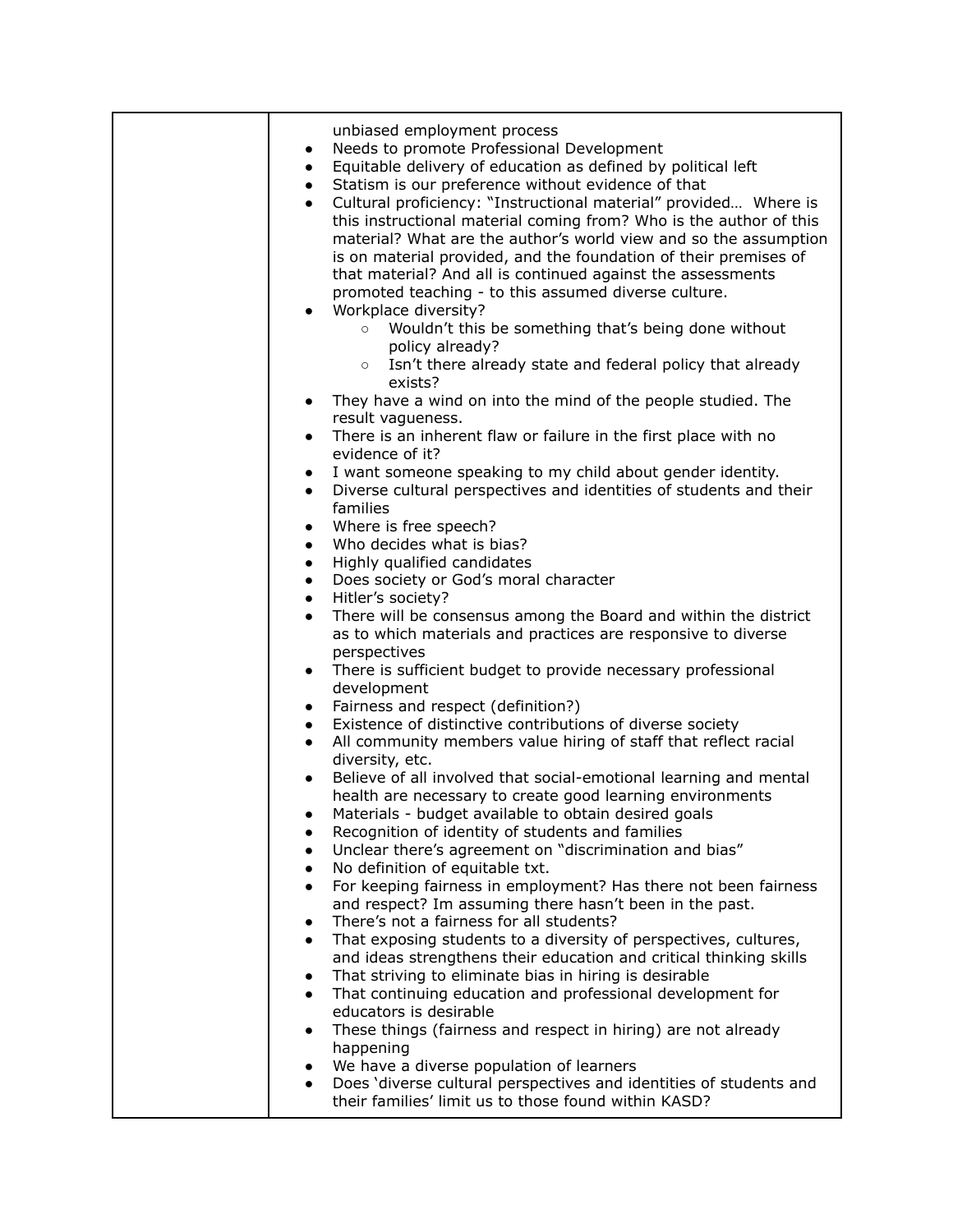|        | Can we assume that folks understand the concept of fairness and<br>respect?<br>In the statement 'the district shall provide' how would it do so?<br>Does one assume that teachers / staff / admins / board members<br>would receive training to ensure that they are adequately<br>providing what they intend to provide?<br>It appears to be promoting cultural awareness and understanding<br>$\bullet$<br>of own biases for teachers.<br>Is the Workforce Diversity statement separate from your Notice of<br>$\bullet$<br>Non-Discrimination?<br>The basic assumption is that the district needs to work on this.<br>$\bullet$<br>It appears to promote the employment of diverse staff.<br>$\bullet$<br>There is an assumption that stakeholders understand the concept<br>of cultural proficiency beyond a superficial understanding of<br>culture. When this happens and permeates teacher practice, it has<br>the potential to cause harm by stereotyping and perpetuating a<br>cultural group as a monolithic, caricatured trope.<br>Assume we know what diversity is<br>$\bullet$                                                                                                                                                                                                                                                                                                                                                                                                                                                                                                                                                                                                                                                                                                                                                                                                                                                                                                                                                                                                                                                                                                                             |
|--------|-------------------------------------------------------------------------------------------------------------------------------------------------------------------------------------------------------------------------------------------------------------------------------------------------------------------------------------------------------------------------------------------------------------------------------------------------------------------------------------------------------------------------------------------------------------------------------------------------------------------------------------------------------------------------------------------------------------------------------------------------------------------------------------------------------------------------------------------------------------------------------------------------------------------------------------------------------------------------------------------------------------------------------------------------------------------------------------------------------------------------------------------------------------------------------------------------------------------------------------------------------------------------------------------------------------------------------------------------------------------------------------------------------------------------------------------------------------------------------------------------------------------------------------------------------------------------------------------------------------------------------------------------------------------------------------------------------------------------------------------------------------------------------------------------------------------------------------------------------------------------------------------------------------------------------------------------------------------------------------------------------------------------------------------------------------------------------------------------------------------------------------------------------------------------------------------------------------------------|
| Agree: | The district's workforce should not only reflect all categories of<br>$\bullet$<br>diversity, but should also actively strive to make sure all its<br>perspectives are heard, valued, and incorporated<br>Professional development is so important. Even the best-trained<br>$\bullet$<br>and most experienced teachers and administrators can and should<br>keep learning, partly as a model for our students<br>District should promote fairness and respect<br>$\bullet$<br>Continued promotion of professional growth should be continuous<br>$\bullet$<br>Equity has accomplished main goal of dividing<br>$\bullet$<br>That the district responsibility is to "provide" due to the tax payer<br>$\bullet$<br>is providing the financial need, so the tax payer need to be the<br>end decider<br>In having a stress free learning environment when there is no<br>$\bullet$<br>evidence to the contrary at KASD<br>Employment process free of discrimination and bias<br>$\bullet$<br>Pretty much whole section<br>$\bullet$<br>Maintain an employment process that is free of discrimination and<br>bias<br>Reflect the distinctive contributions of a diverse society<br>Professional learning shall fosteras policy states.<br>District should promote fairness and respect<br>$\bullet$<br>Maintain process of hiring free of discrimination and bias<br>$\bullet$<br>Employees should look for barriers to learning<br>$\bullet$<br>Yes, there needs to be a policy in place<br>$\bullet$<br>That the district is changing and evolving<br>$\bullet$<br>That presenting a variety of perspectives and ideas enriches the<br>$\bullet$<br>education of our children<br>That both implicit and explicit bias exists and affects both student<br>$\bullet$<br>learning and hiring<br>Curriculums should include distinctive contributions of a diverse<br>$\bullet$<br>society<br>Professional development should help teachers pay attention to<br>$\bullet$<br>the needs of their diverse learners<br>Importance of identifying barriers to hiring equality candidates<br>Professional development should foster skills/knowledge/beliefs to<br>cultivate equity - ie: importance of reflecting contributions, |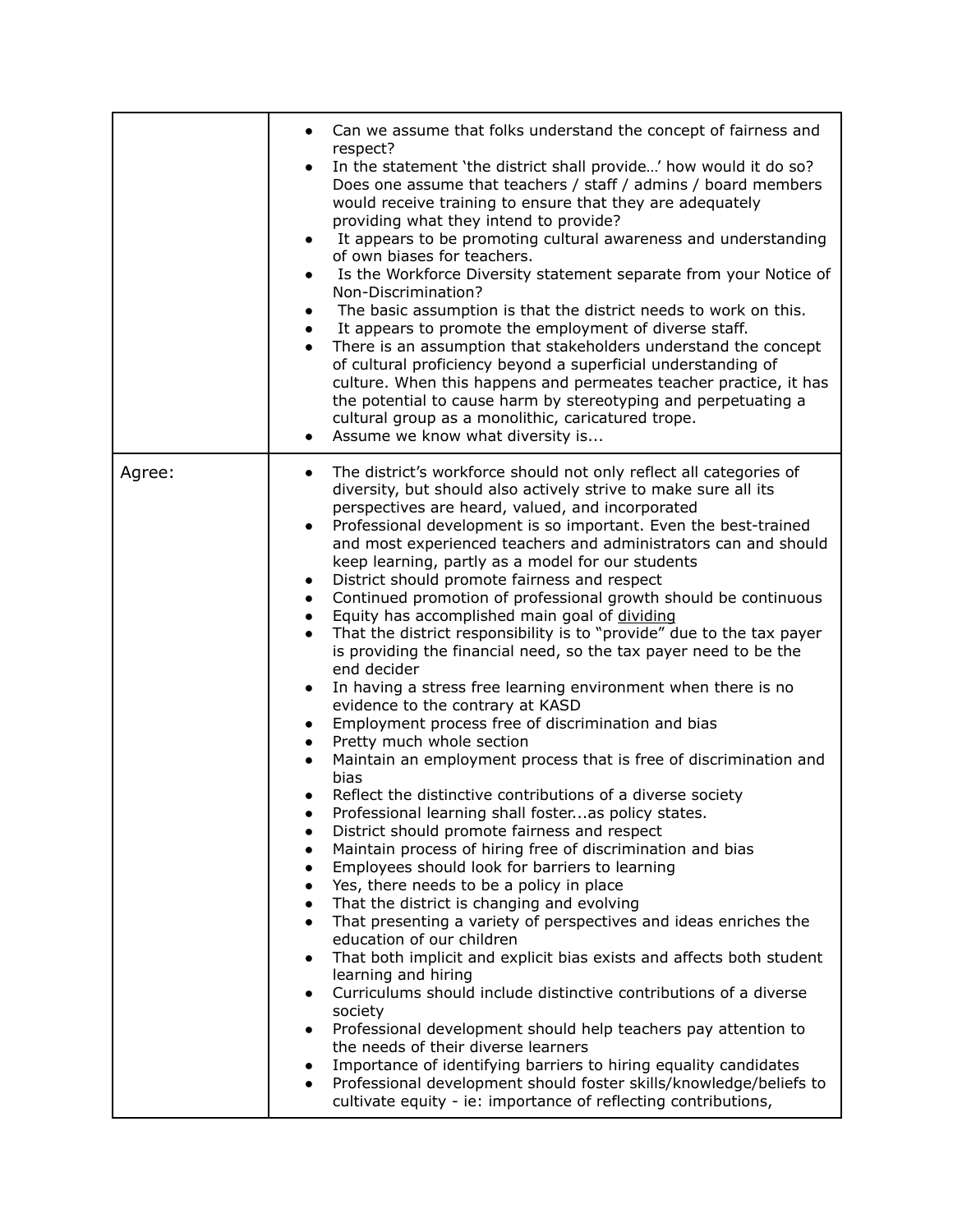|        | fostering skills to enhance cultural proficiency/soc-emotional<br>learning/mental health<br>Cultural proficiency statement<br>$\bullet$<br>Workforce diversity items 1, 2, and 3<br>$\bullet$<br>I agree that cultural awareness is essential in any<br>$\bullet$<br>school/community.<br>Agree that process should be free of bias.<br>$\bullet$<br>Addressing barriers might mean contacting historically black<br>$\bullet$<br>colleges to recruit grads there'<br>I agree with the concept of cultural proficiency as presented,<br>$\bullet$<br>however there are certain elements that seem to be missing and<br>thus, it is a bit underdeveloped (many in the argue section?)<br>I agree that children flourish when they feel represented by staff,<br>$\bullet$<br>posters, school environment and the like.<br>٠                                                                                                                                                                                                                                                                                                                                                                                                                                                                                                                                                                                                                                                                                                                                                                                                                                                                                                                                                                                                                                                                                                                                                                                                                                                                                                                                                                                                                                                                                                                                                                                                          |
|--------|-------------------------------------------------------------------------------------------------------------------------------------------------------------------------------------------------------------------------------------------------------------------------------------------------------------------------------------------------------------------------------------------------------------------------------------------------------------------------------------------------------------------------------------------------------------------------------------------------------------------------------------------------------------------------------------------------------------------------------------------------------------------------------------------------------------------------------------------------------------------------------------------------------------------------------------------------------------------------------------------------------------------------------------------------------------------------------------------------------------------------------------------------------------------------------------------------------------------------------------------------------------------------------------------------------------------------------------------------------------------------------------------------------------------------------------------------------------------------------------------------------------------------------------------------------------------------------------------------------------------------------------------------------------------------------------------------------------------------------------------------------------------------------------------------------------------------------------------------------------------------------------------------------------------------------------------------------------------------------------------------------------------------------------------------------------------------------------------------------------------------------------------------------------------------------------------------------------------------------------------------------------------------------------------------------------------------------------------------------------------------------------------------------------------------------------|
| Argue: | Equitable delivery of education - who decides equitable? Equity is<br>$\bullet$<br>an ideological construct of the political left.<br>Professional development - NEA has embraced CRT. CRT came out<br>$\bullet$<br>of Columbia University and is pervasive.<br>Creating workforce diversity just because and not hiring on<br>$\bullet$<br>qualifications, but using race as an example to diversify<br>There are no guidelines for how to carry out the process/identify<br>$\bullet$<br>barriers that exist<br>Are best hiring practices not being utilized?<br>$\bullet$<br>That this program is needed at all - we are an award winning<br>$\bullet$<br>district.<br>If we're an award winning district, why is this needed?<br>$\bullet$<br>What proof of unfairness is the educational/hiring processes exist?<br>$\bullet$<br>From reading, writing, arithmetic to mental health, worldwide the<br>$\bullet$<br>USA is low in skills<br>Look at professional learning vs professional development<br>$\bullet$<br>Explain with examples why this policy is needed<br>$\bullet$<br>Kutztown is a Blue Ribbon top merit school. Why is any of this<br>$\bullet$<br>going on? What is the pushing factor?<br>Does Kutztown not already follow these guidelines for workforce<br>$\bullet$<br>diversity and professional development?<br>Curriculum refers to the materials taught how do you mean<br>$\bullet$<br>curriculums that promote fairness?<br>Don't we already have laws making it illegal to not hire someone<br>based on race, gender, etc.?<br>Kutztown not that diverse<br>$\bullet$<br>Is it possible to consider individual needs of students<br>$\bullet$<br>The policy doesn't emphasize enough that it's a connector of<br>$\bullet$<br>existing policies<br>"Fairness" what are we trying to say? Are we trying to avoid<br>$\bullet$<br>use of the word equity and equality?<br>District needs to be responsive to the cultural perspectives of the<br>$\bullet$<br>world around us, not just the current families and students.<br>It does not specifically state that teachers will be asked to reflect<br>$\bullet$<br>on their own biases and how they respond to students based on<br>their biases.<br>I agree with the sentiment of Workforce Diversity #2. However, I<br>would argue that many institutions have such language in place,<br>yet other policies are antagonistic to such endeavors. |